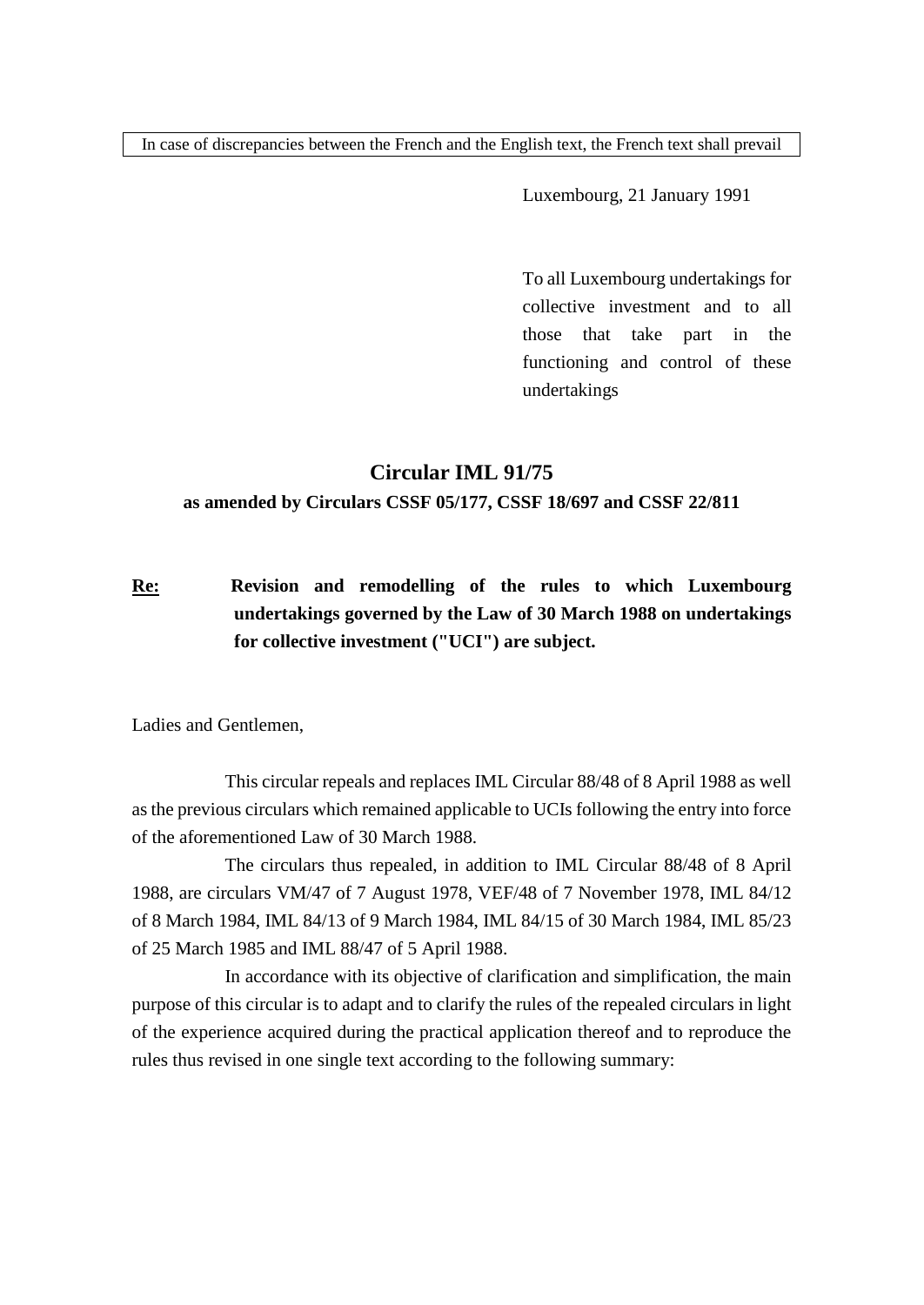# **SUMMARY**

| II. Practical application of the criteria retained for the definition of the meaning of UCI.  6                                                                                          |  |
|------------------------------------------------------------------------------------------------------------------------------------------------------------------------------------------|--|
|                                                                                                                                                                                          |  |
|                                                                                                                                                                                          |  |
|                                                                                                                                                                                          |  |
| III. Status of UCITS (Part I) and other UCIs (Part II) in the European context11                                                                                                         |  |
|                                                                                                                                                                                          |  |
|                                                                                                                                                                                          |  |
| Chapter F. Rules applicable to UCITS governed by Part I of the Law of 30 March                                                                                                           |  |
| I. Intervals at which the issue and redemption prices must be determined.  14                                                                                                            |  |
|                                                                                                                                                                                          |  |
|                                                                                                                                                                                          |  |
|                                                                                                                                                                                          |  |
| V. Investment limits calculation method as established by Chapter 5 of the Law of 30 March                                                                                               |  |
| Chapter G. Rules applicable to UCITS subject to Part II of the Law of 30 March                                                                                                           |  |
| I. Intervals at which the issue and redemption prices must be determined.  18                                                                                                            |  |
|                                                                                                                                                                                          |  |
|                                                                                                                                                                                          |  |
| IV. Provisions applicable to UCITS which are subject to Chapter 11 of the Law of 30 March                                                                                                |  |
|                                                                                                                                                                                          |  |
|                                                                                                                                                                                          |  |
| II. Techniques and instruments intended to hedge currency risks to which UCITS are exposed                                                                                               |  |
|                                                                                                                                                                                          |  |
| I. Rules of the particular regime applicable to UCIs whose principal objective is investment in                                                                                          |  |
| II. Rules of the particular regime applicable to UCIs whose principal objective is investment in<br>futures contracts (commodity futures and/or financial futures) and/or in options. 29 |  |
| III. Rules of the particular regime applicable to UCIs whose principal objective is investment in                                                                                        |  |
|                                                                                                                                                                                          |  |
|                                                                                                                                                                                          |  |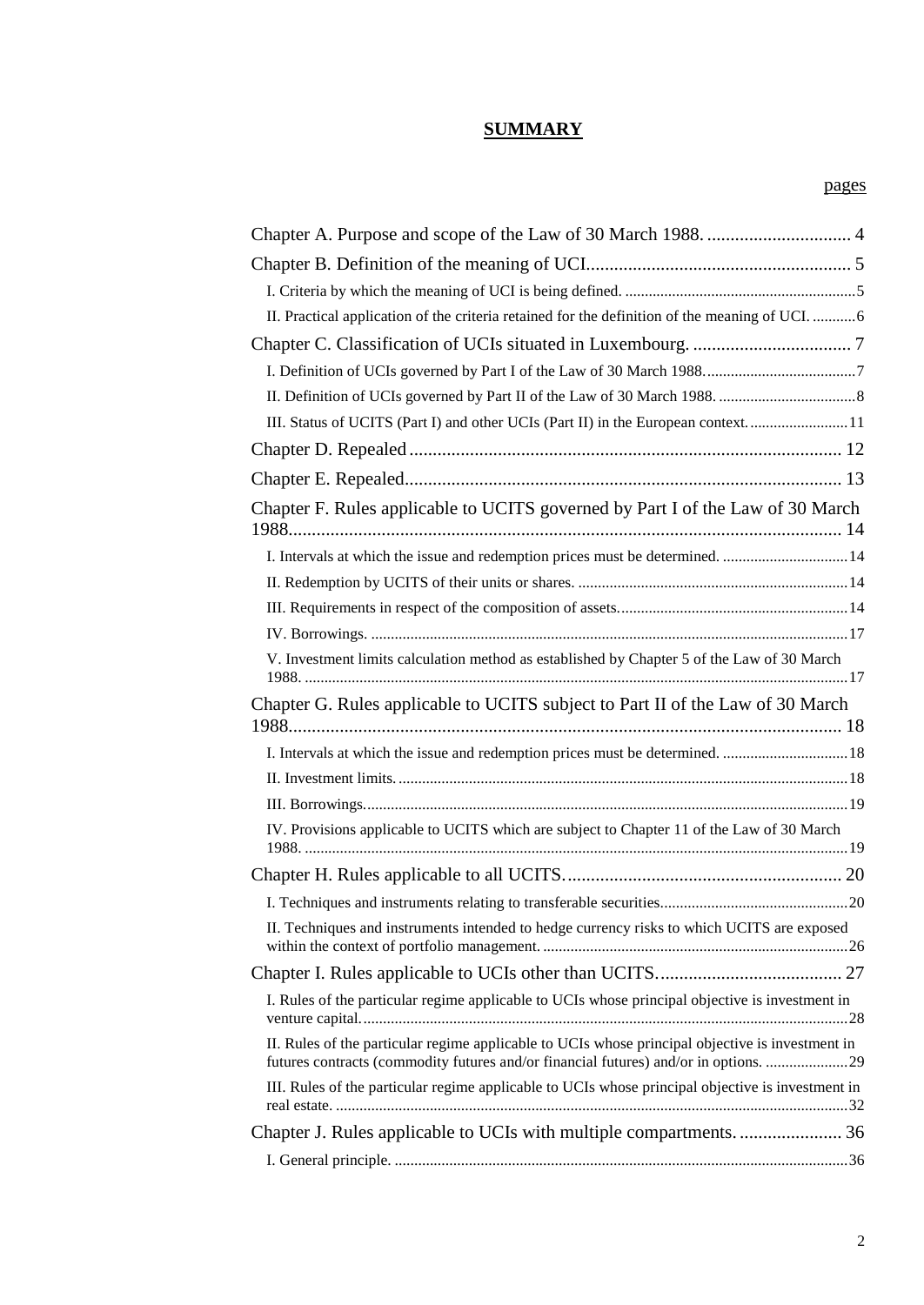| Chapter K. Contents of the file which must accompany the application for      |  |
|-------------------------------------------------------------------------------|--|
| Chapter L. Information and marketing material intended for investors.  42     |  |
|                                                                               |  |
|                                                                               |  |
|                                                                               |  |
|                                                                               |  |
|                                                                               |  |
|                                                                               |  |
|                                                                               |  |
|                                                                               |  |
|                                                                               |  |
|                                                                               |  |
| Chapter N. Rules applicable to management companies of common funds 49        |  |
|                                                                               |  |
|                                                                               |  |
|                                                                               |  |
| Chapter P. Obligation of UCIs to inform the IML of the audit performed by the |  |
| Appendix. Table of monthly financial information concerning UCIs              |  |

\*\*\*\*\*\*\*\*\*\*\*\*\*\*\*\*\*\*\*\*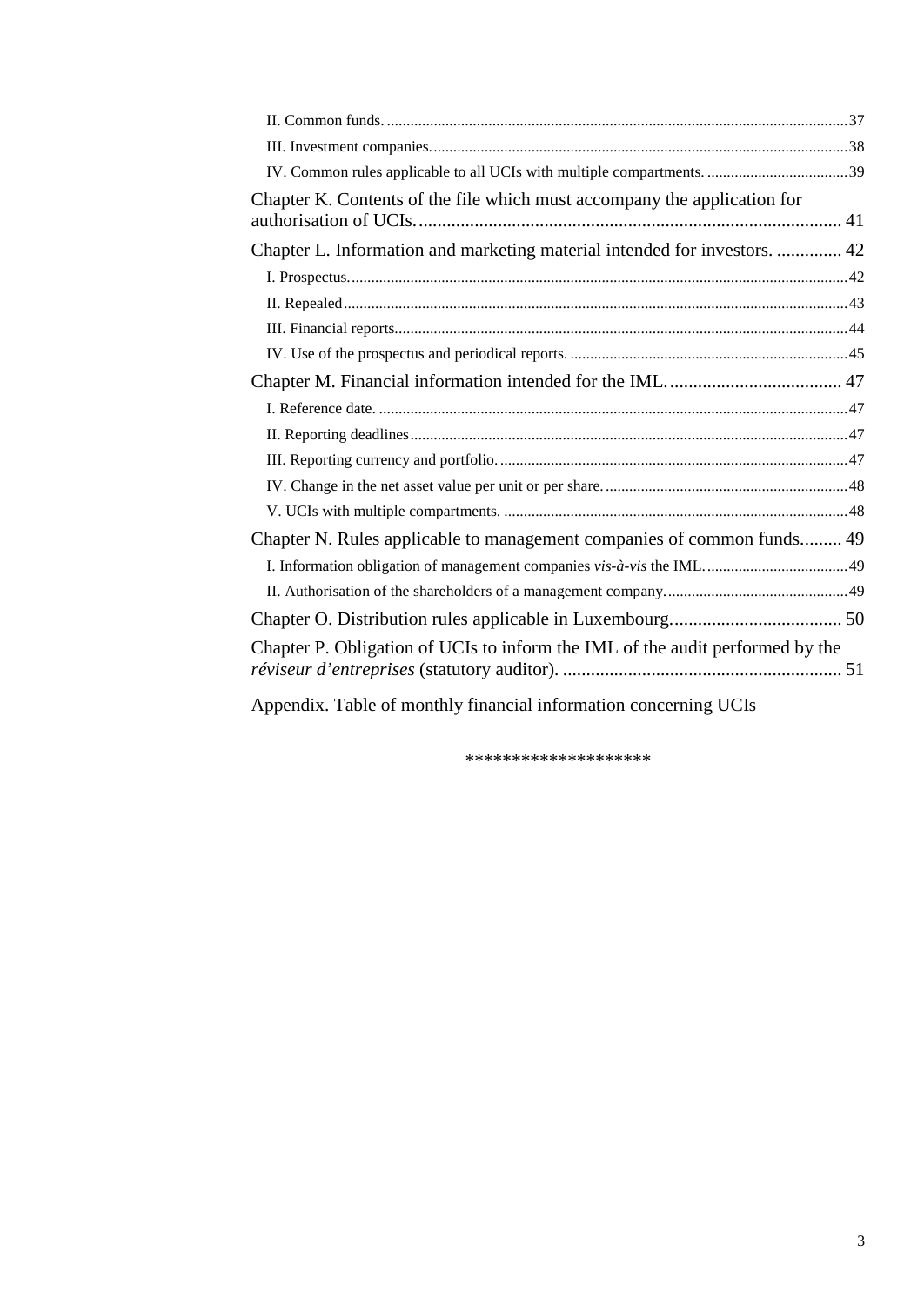## <span id="page-3-0"></span>**Chapter A. Purpose and scope of the Law of 30 March 1988.**

The purpose of the Law of 30 March 1988 is the protection of the investor who is solicited by promoters whose activity is the raising of funds in order to invest them collectively in accordance with the principle of risk-spreading.

In accordance with its objective, the Law of 30 March 1988 determines the legal and regulatory frame in which this activity may be exercised and pursuant to which it is submitted to the supervision of the *Institut Monétaire Luxembourgeois* ("IML") which is the supervisory authority.

The exercise of the activity subject to the Law of 30 March 1988 is exclusively restricted to those undertakings which qualify as UCIs in accordance with the definition given in Chapter B. hereafter; it therefore follows that such an activity, if exercised in Luxembourg, must be considered as illegal where it is exercised outside the scope of this Law.

On the other hand, an undertaking which in practice, does not meet all conditions for application of the Law of 30 March 1988 may not claim the status of a UCI by voluntarily submitting to the provisions of the Law.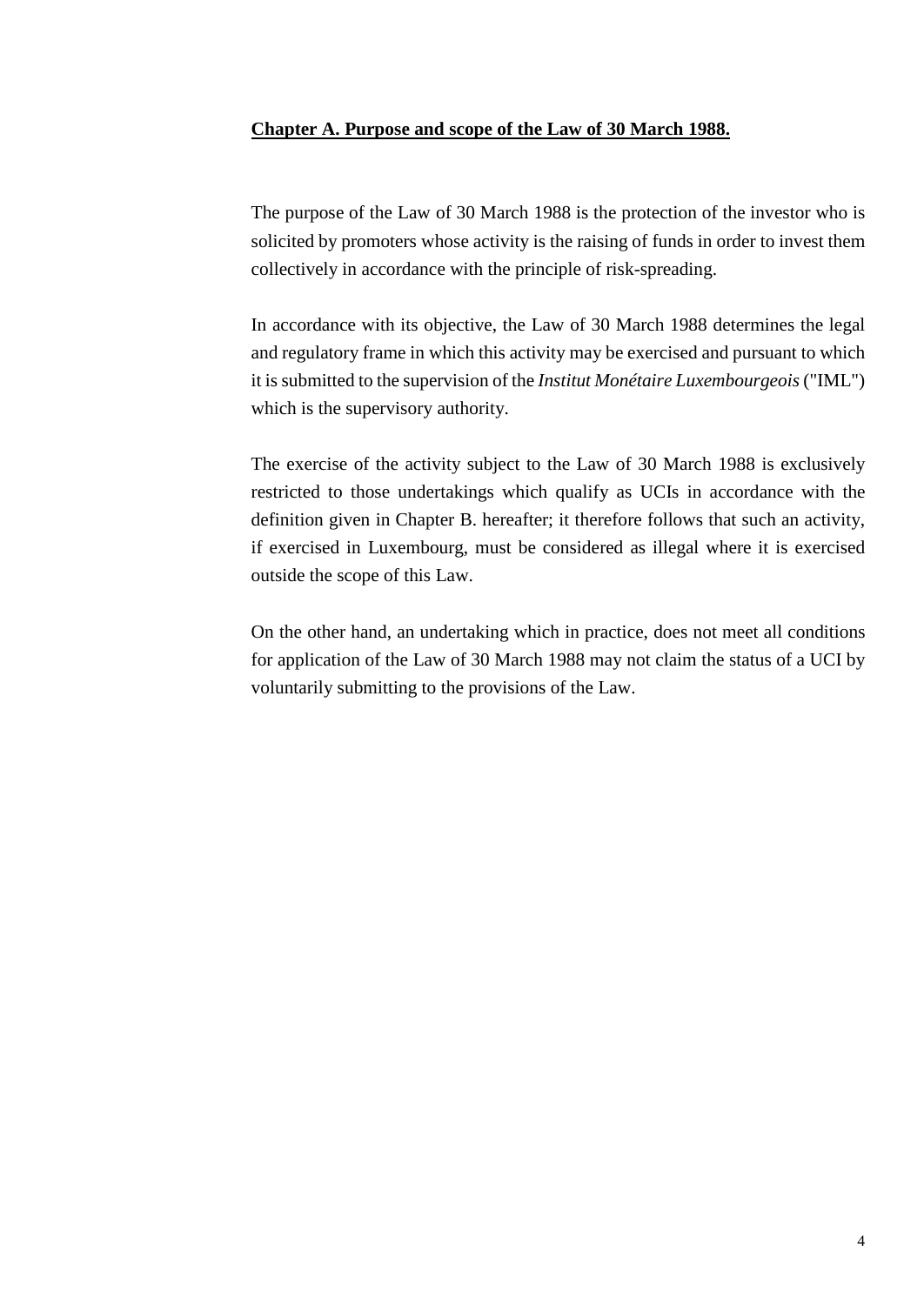#### <span id="page-4-0"></span>**Chapter B. Definition of the meaning of UCI.**

# <span id="page-4-1"></span>I. Criteria by which the meaning of UCI is being defined.

In order to qualify as an activity governed by the Law of 30 March 1988, it is required, and it suffices, that the following conditions are cumulatively met:

- the collective investment of savings;

- the savings used for collective investment must have been collected from the public;

- the investment which forms the object of the collective investment must be made in accordance with the principle of risk-spreading.

Collective investment of savings shall be taken to mean the collective investment of funds collected individually from the public. This investment may be made in transferable securities or other assets. The objective is to obtain a yield or a capital gain. Hence the objective of UCIs is not to acquire an interest for a purpose beyond that of obtaining a yield, namely to secure influence or even control. Furthermore, the holding of such an interest entails a long-term holding objective, whereas for UCIs the retention of assets in the portfolio only depends upon the yield or the capital gains potential thereof. By way of exception, certain types of UCIs, such as those investing in venture capital, may sometimes acquire more substantial interests in companies of which they hold shares and even intervene in the management of such companies by the appointment of one or several representatives to the board of directors. Such involvement, however, does not have control as an objective but is dictated by the particular nature of the investments of such undertakings.

The public is solicited when the collection of funds, with the objective of collective investment, is not restricted to a small circle of persons only.

With respect to the principle of risk-spreading, the purpose of its application is to prevent an excessive concentration of the investments in the context of the collective investment.

The aforementioned definition criteria are common to all categories of UCIs provided for by the Law of 30 March 1988. Indeed, depending upon the category to which they belong, UCIs governed by the Law of 30 March 1988 only differ from one another by their legal form or by their collective investment objective.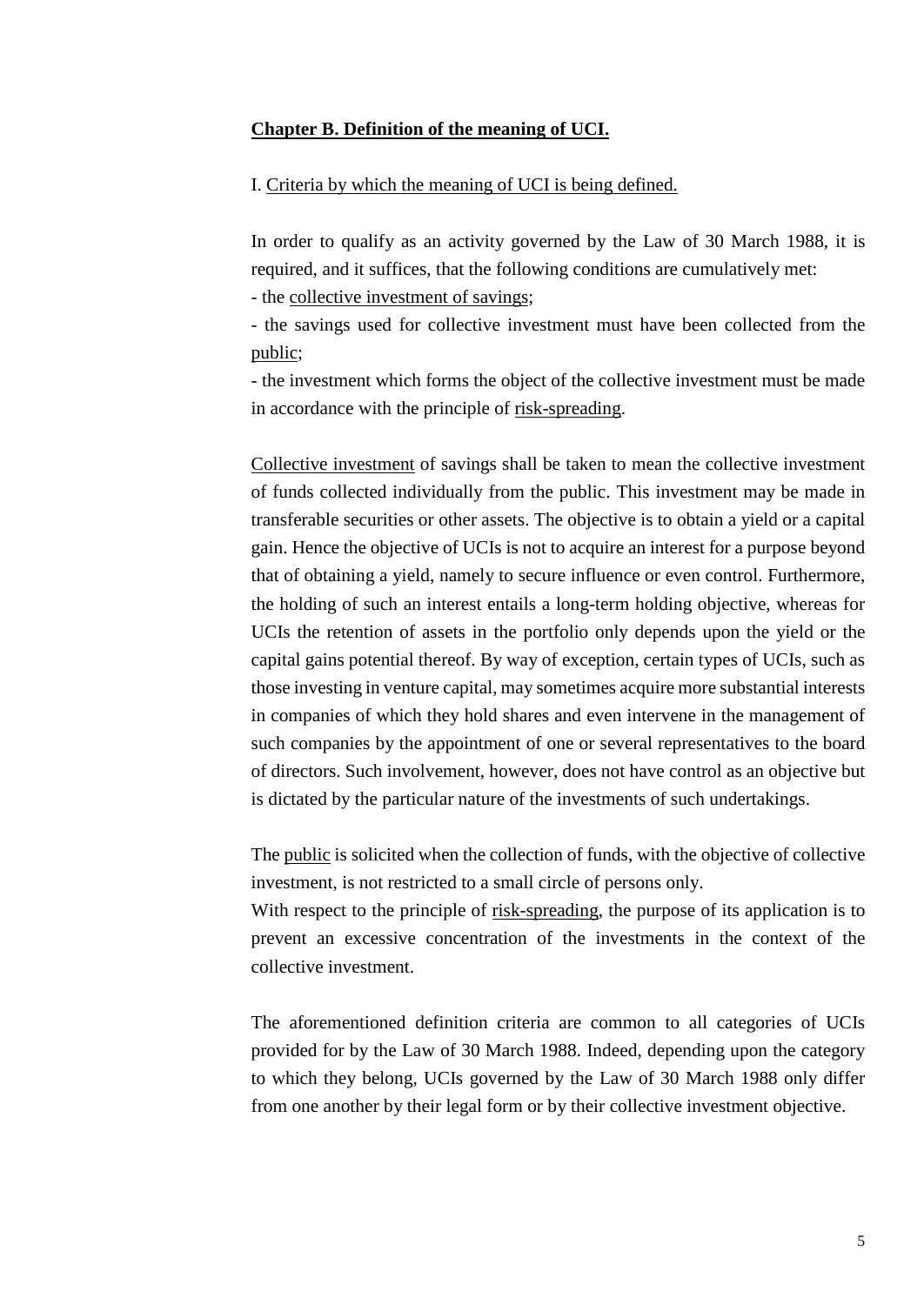# <span id="page-5-0"></span>II. Practical application of the criteria retained for the definition of the meaning of UCI.

In principle there is no problem to determine whether the conditions for application of the Law of 30 March 1988 are met in the cases of common funds ("FCP") and investment companies with variable capital ("SICAV"). In the case of undertakings which do not have the legal form of common fund or SICAV, it is however sometimes difficult in practice to determine whether the Law of 30 March 1988 is applicable to them or not. In such cases, the supervisory authority will in the first instance rely on the definition criteria set out in the preceding Section I. in order to determine whether such undertakings do or do not meet the required conditions for UCI qualification.

If the review of the application file based on these criteria is not sufficient to conclude with the necessary certainty as to whether the Law of 30 March 1988 is applicable, further elements will have to be taken into account such as the organisation and the general structure of such undertakings, i.e. the systematic redemption of shares, the existence of an investment advisory company, the charging of commissions both on the purchase of securities in such undertakings and for the management thereof.

Thus, in application of the preceding principles, financial investment companies set up with the purpose of control, are excluded from the scope of application of the Law of 30 March 1988 because their activity is not the collective investment of savings. The same applies to family holding companies and investment clubs which, even though their objective is the collective investment of savings, do not collect savings from the public.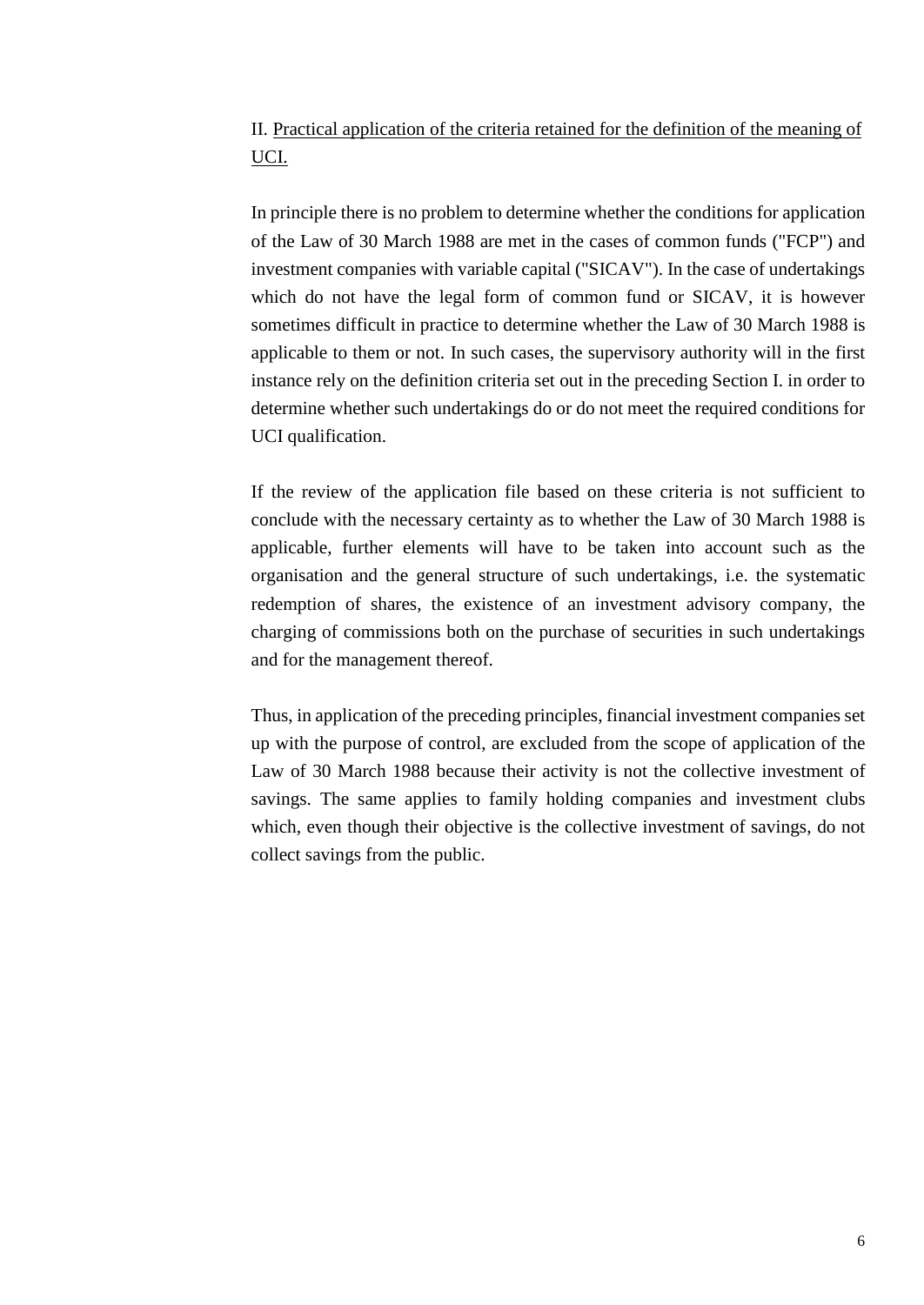## <span id="page-6-0"></span>**Chapter C. Classification of UCIs situated in Luxembourg.**

A UCI shall be deemed to be situated in Luxembourg if the registered office of the management company of the common fund or the registered office of the investment company is situated in Luxembourg. UCIs situated in Luxembourg will be referred to hereafter as Luxembourg UCIs.

Depending on their characteristics, Luxembourg UCIs will be subject to Part I or Part II of the Law of 30 March 1988.

This classification makes it possible to distinguish between

- undertakings within the meaning of Council Directive 85/611/EEC of 20 December 1985 on the coordination of laws, regulations and administrative provisions relating to undertakings for collective investment in transferable securities (the "85/611/EEC Directive"); and

- the other undertakings which do not fall within the scope of application of the 85/611/EEC Directive.

The consequences of this distinction are described in more detail in section III. hereafter.

# <span id="page-6-1"></span>I. Definition of UCIs governed by Part I of the Law of 30 March 1988.

Part I of the Law of 30 March 1988 applies to all undertakings for collective investment in transferable securities ("UCITS") which are defined as being UCIs the exclusive object of which is the investment in transferable securities.

Considering this definition, the criterion which determines whether a UCI is subject to Part I or Part II of the Law of 30 March 1988 is the intended investment objective. If the undertaking invests in transferable securities, it is subject to Part I, apart from the exceptions referred to in Section II. hereafter.

UCITS subject to Part I of the Law of 30 March 1988 are of the open-ended type, since the rules to which they are subject provide for the obligation to directly or indirectly redeem their units or shares at the request of the investors.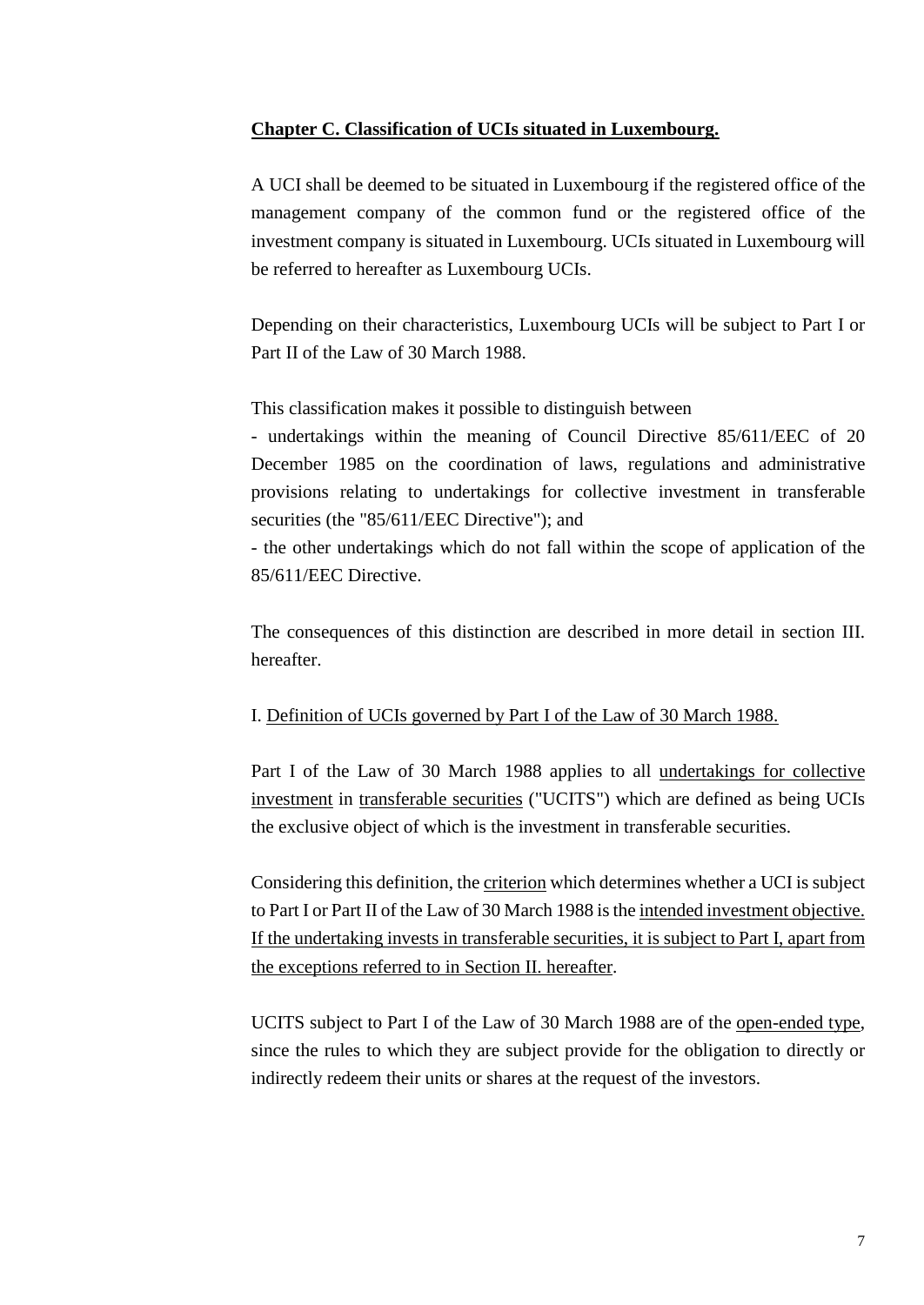#### <span id="page-7-0"></span>II. Definition of UCIs governed by Part II of the Law of 30 March 1988.

Part II of the Law of 30 March 1988 applies to all UCIs the principal object of which is the investment in securities other than transferable securities and to all UCITS excluded from Part I.

In its Article 2, the Law of 30 March 1988 provides for exceptions to the basic rule reproduced in Section I. above, by excluding from the scope of application of Part I certain categories of UCITS. This is the transposition in national law of the corresponding provisions of the 85/611/EEC Directive.

The following types of UCITS are concerned by this exclusion:

1. UCITS of the closed-ended type. These UCITS can be defined by distinguishing them from open-ended UCITS which directly or indirectly redeem their units or shares at the request of investors.

The reimbursement to investors after a decision of the management bodies is not tantamount to a redemption if such reimbursement occurred without any request from investors where such a request would have been based on a right to request redemption.

If the securities issued by UCITS of the closed-ended type are redeemed at the request of investors after a certain date, such an undertaking shall fall within the scope of application of Part I of the Law of 30 March 1988 from such date onwards, unless it belongs to one of the other categories of UCITS described in paragraph 2. to 4. hereafter. In case this feature is established at inception, the prospectus must from the outset draw the investors' attention to that fact and to the eventual consequences thereof, particularly on the investment policy.

A UCITS, the constitutional documents of which provide for the right of investors to request redemptions, cannot qualify as being of the closed-ended type and as such falls outside the scope of application of Part I of the Law of 30 March 1988, upon the grounds that it provides for limitations on the exercise of such a right. As a UCITS subject to the provisions of Part I, it must relinquish such limitations insofar as their purpose is to subject the exercise of the right to redeem to conditions and procedures which render redemptions practically impossible or unnecessarily and arbitrarily complicated or provide for unnecessary and arbitrary intervals.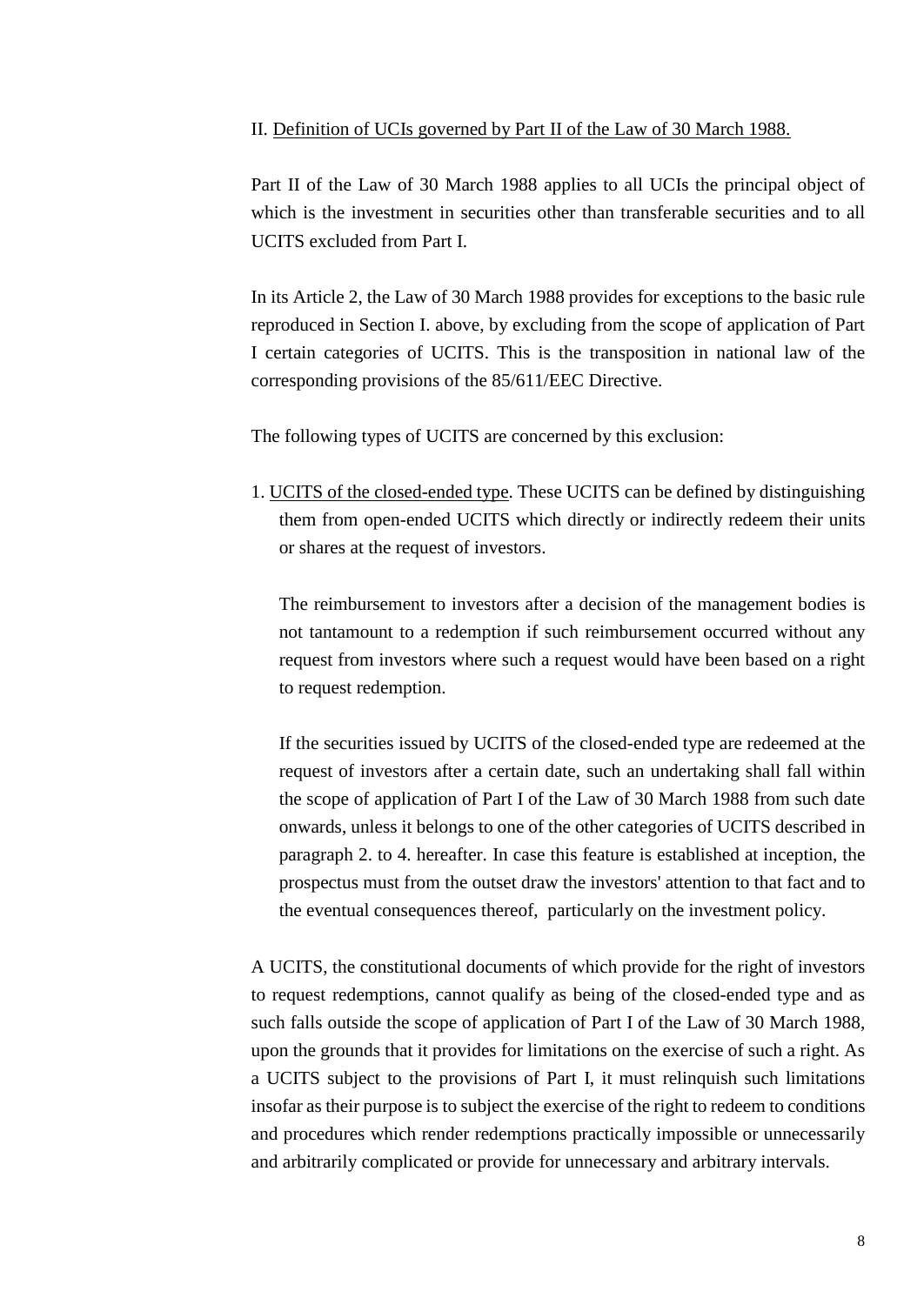2. UCITS which raise capital without promoting the sale of their units or shares to the public within the European Economic Community ("EEC") or any part of it.

The exclusion from Part I of the Law of 30 March 1988 does not dispense the UCITS concerned from the condition of the collection of public savings which all undertakings must comply with in order to qualify as a UCI; it simply prohibits the UCITS in question to engage in any promotional activity within the EEC; the term "promotional activity" refers in particular to the use of advertisement methods such as press, radio, television or advertisement circulars. It does not however refer to offers for subscription which are addressed to a limited, particularly knowledgeable circle of investors such as pension funds and insurance companies.

It follows from the above that the UCITS concerned hereby are those which, even though they are addressed to the public, refrain from performing any promotional activity within the EEC.

3. UCITS whose units or shares, as restricted by their constitutional documents, may only be sold to the public in countries which are not members of the EEC.

UCITS whose units or shares are listed on the Luxembourg Stock Exchange and whose units or shares are marketed solely outside the EEC fall into this category.

The supervisory authority does not intervene in the delimitation of the scope of application. The exclusion only operates subject to the condition that the management regulations or the articles of incorporation of these UCITS provide expressly that the sale of their units or shares is limited to the public of countries which are not members of the EEC.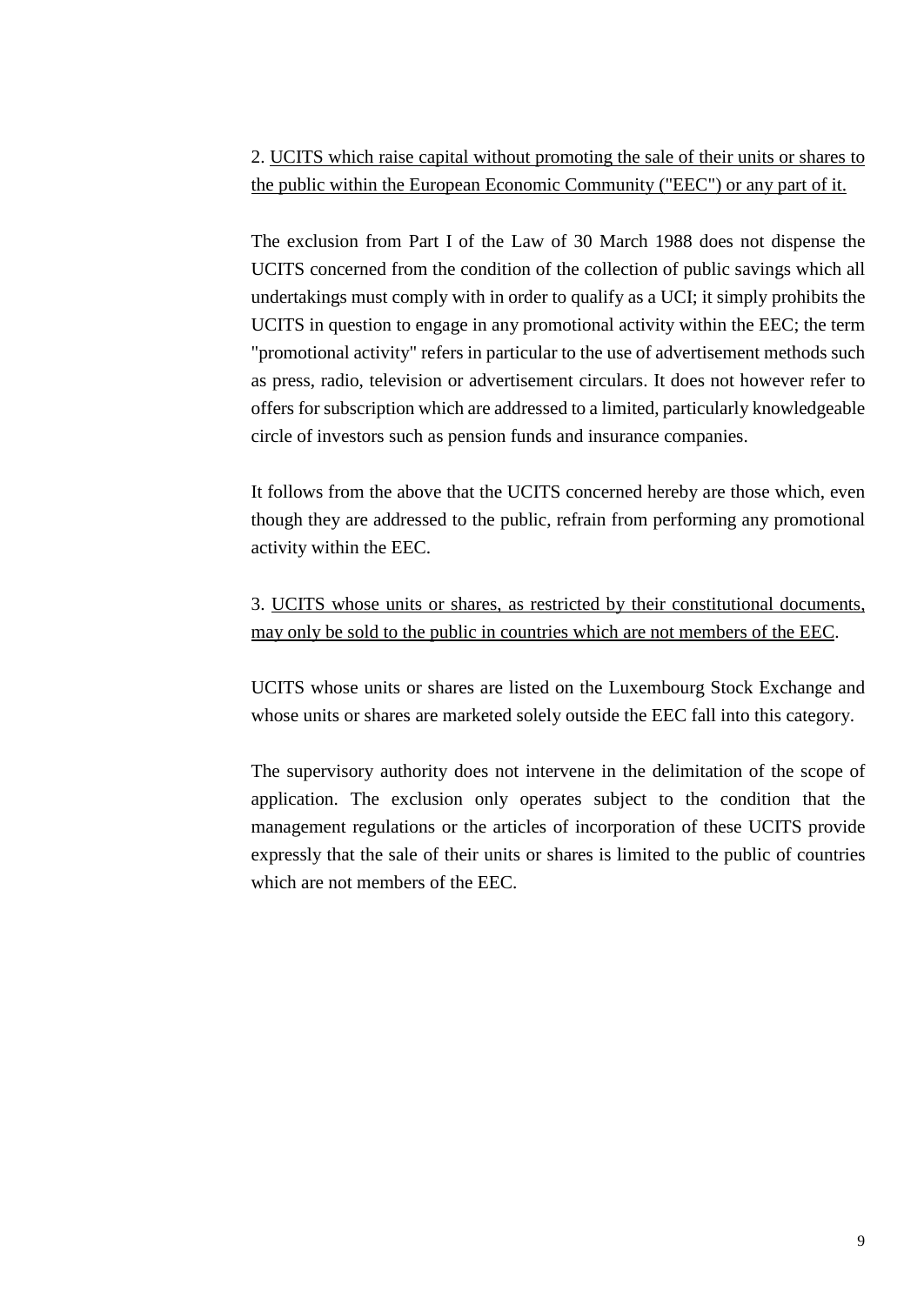4. Categories of UCITS determined by the supervisory authority for which the rules laid down in Chapter 5 of the Law of 30 March 1988 are inappropriate in view of their investment and borrowing policies.

UCITS covered by this exclusion belong to one of the following categories:

- 4.1. Undertakings the investment policy of which provides for the investment of 20% or more of their net assets in venture capital. Investment in venture capital shall be taken to mean investment in securities of companies which have been recently constituted or which are still in the early development stage.
- 4.2. Undertakings the investment policy of which provides for the investment of 20% or more of their net assets (other than liquid assets) in securities other than the transferable securities provided for in Article 40(1) of the Law of 30 March 1988.
- 4.3. Undertakings the investment policy of which provides for the permanent borrowing for investment purposes of at least 25% of their net assets.
- 4.4. Undertakings the investment policy of which provides for the investment of 20% or more of their net assets in other open-ended UCIs.
- 4.5. Undertakings the investment policy of which provides for the investment of 20% or more of their net assets in money market instruments and liquid assets (including any regularly negotiated money market instruments the residual maturity of which does not exceed 12 months) other than the transferable securities provided for in Article 40(1) of the Law of 30 March 1988.
- 4.6. Undertakings the investment policy of which provides for the investment of 50% or more of their net assets in liquid assets.
- 4.7. Multiple compartment undertakings, one compartment of which is not subject to Part I of the Law of 30 March 1988 by reason of its investment or borrowing policy.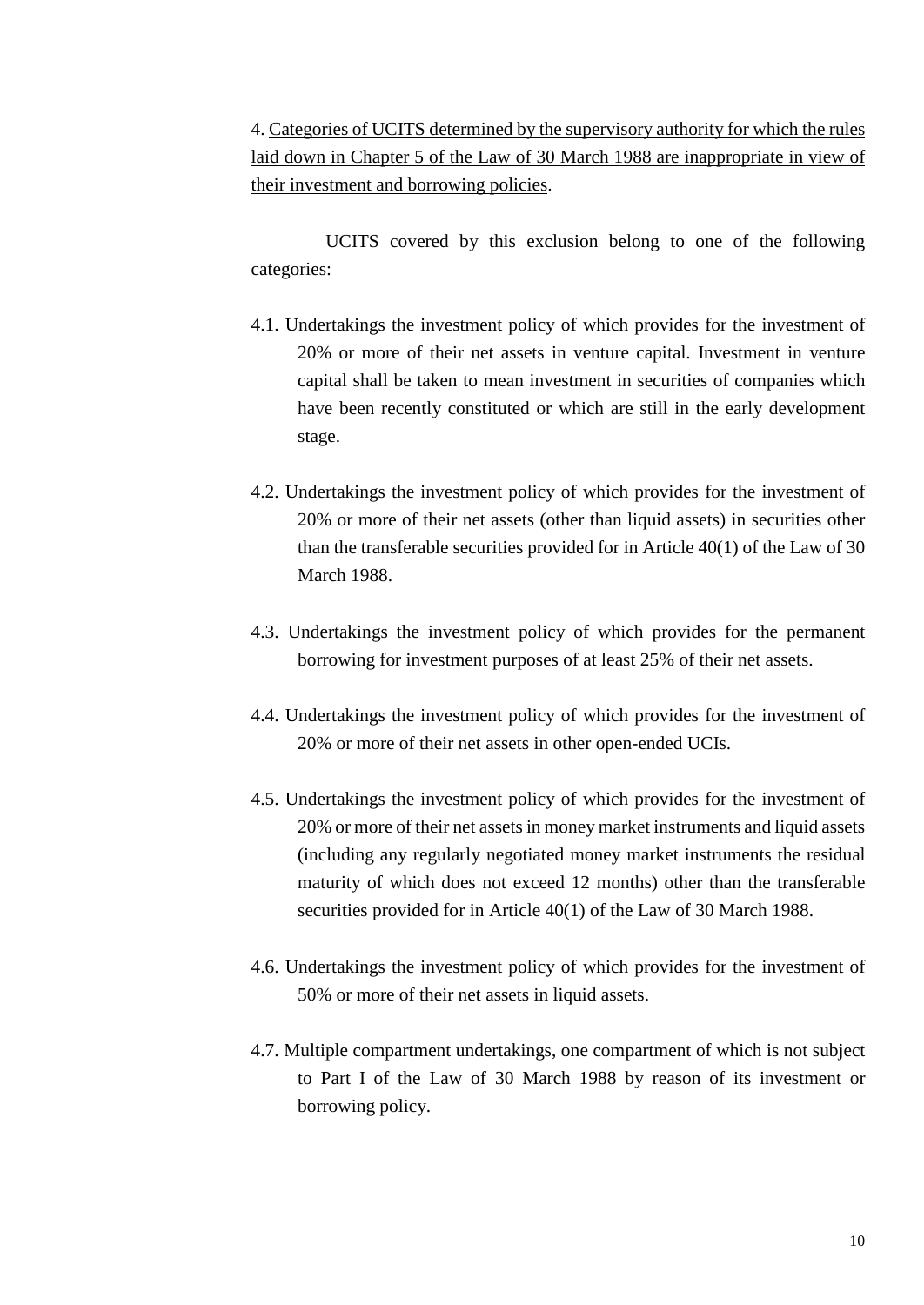#### <span id="page-10-0"></span>III. Status of UCITS (Part I) and other UCIs (Part II) in the European context.

For the regulation of UCITS subject to it, Part I of the Law of 30 March 1988 takes as a basis the provisions of the 85/611/EEC Directive. Consequently, these UCITS conform to the entirety of the requirements of those provisions. They thus benefit from the status of EEC UCITS which gives them the right to freely market their units or shares in the whole of the territory of the EEC.

UCIs, other than UCITS governed by Part I of the Law of 30 March 1988, may not rely upon the marketing facilities provided for by the 85/611/EEC Directive since they are excluded from the scope of application thereof. Consequently, where such UCIs wish to market their units or shares in other countries of the EEC, they must comply with the specific conditions to which the authorities of the countries concerned may, as the case may be, subject the authorisation of UCIs which do not have the status of EEC UCITS.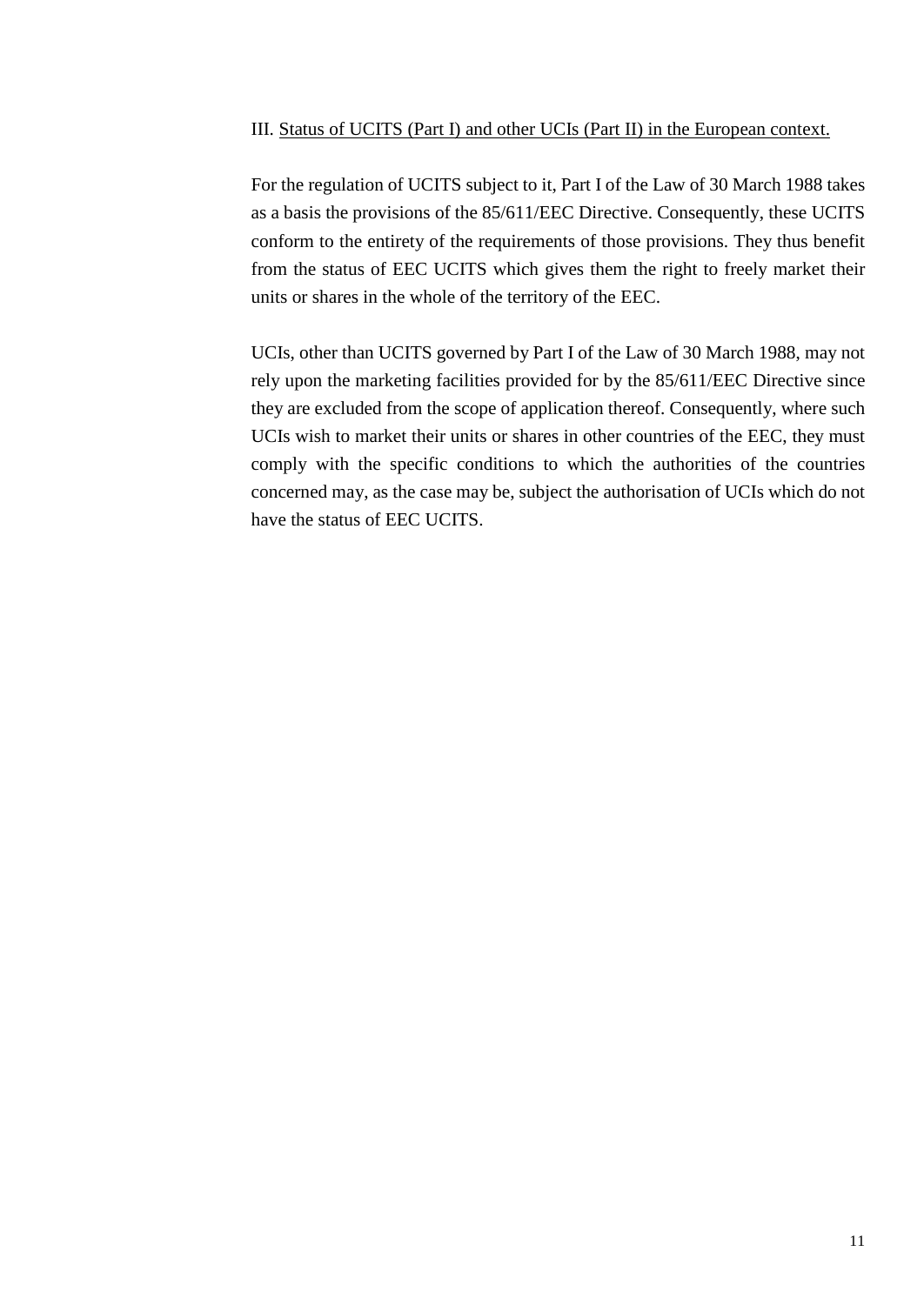<span id="page-11-0"></span>**Chapter D. Repealed[1](#page-11-1)**

<span id="page-11-1"></span><sup>&</sup>lt;sup>1</sup> Circular CSSF 22/811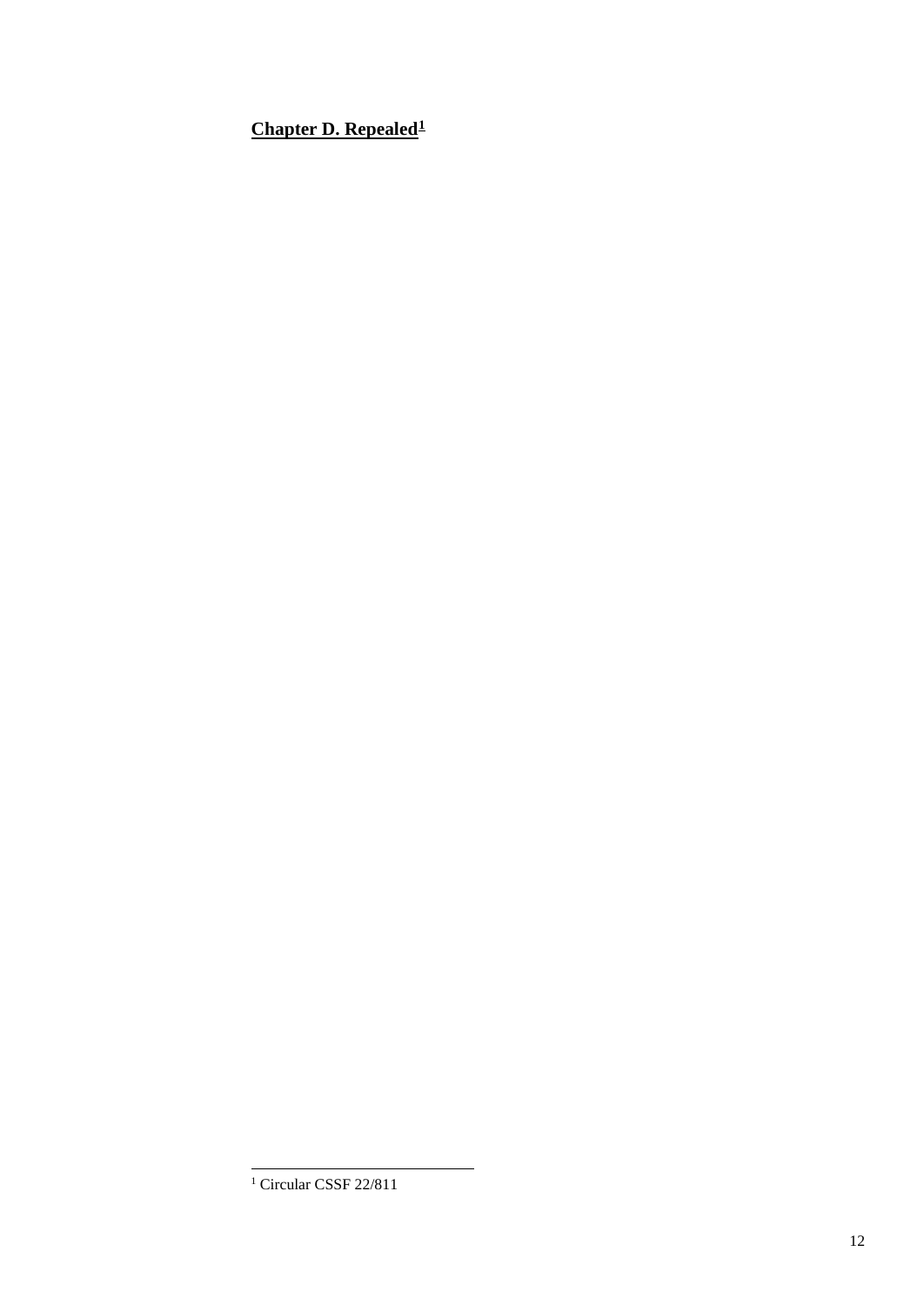<span id="page-12-0"></span>**Chapter E. Repealed[2](#page-12-1)**

<span id="page-12-1"></span>Circular CSSF 18/697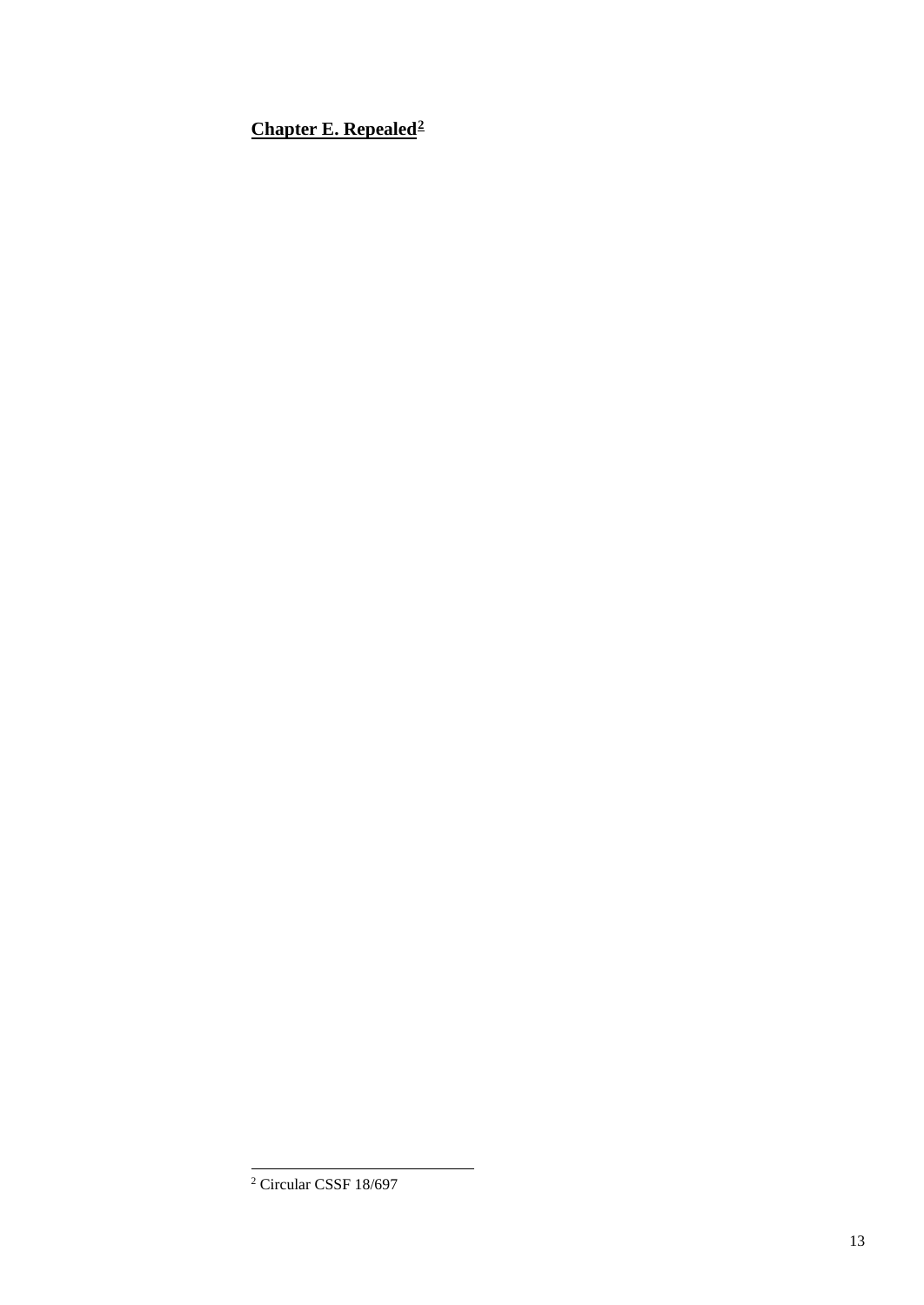# <span id="page-13-0"></span>**Chapter F. Rules applicable to UCITS governed by Part I of the Law of 30 March 1988.**

# <span id="page-13-1"></span>I. Intervals at which the issue and redemption prices must be determined.

UCITS must determine the issue and redemption prices of their units or shares at sufficiently close and fixed intervals, being at least twice a month.

# <span id="page-13-2"></span>II. Redemption by UCITS of their units or shares.

As already mentioned in heading I. of Chapter C. above, UCITS are required to redeem their units or shares directly or indirectly at the request of investors.

In this connection, one has to recall that UCITS must avoid any restrictions whose object is to submit the exercise of the right to redeem to conditions and procedures which would render redemptions practically impossible or needlessly and arbitrarily complicated and less frequent.

It remains however that a UCITS may, subject to adequate justification of the necessity thereof, provide in its constitutional documents that the management bodies may, in particular circumstances (e.g. in the case of temporary liquidity shortage) or where redemption requests received in connection with the same dealing day exceed a certain proportion of the number of securities outstanding, either provide for a delay of settlement of redemptions during a pre-determined period of time, or for a proportional reduction of all redemption requests so that the threshold level is not exceeded. The latter is only permitted however provided that any proportion of a redemption request which is not honoured by virtue of this possibility, is treated as if the request had been made for the next following dealing day or days until full settlement of all of the original redemption requests.

# <span id="page-13-3"></span>III. Requirements in respect of the composition of assets.

1. Investment in transferable securities.

Subject to the exceptions provided for in Chapter 5 of the Law of 30 March 1988, the investment of the assets of UCITS must be exclusively made in transferable securities which are either admitted to an official stock exchange listing or traded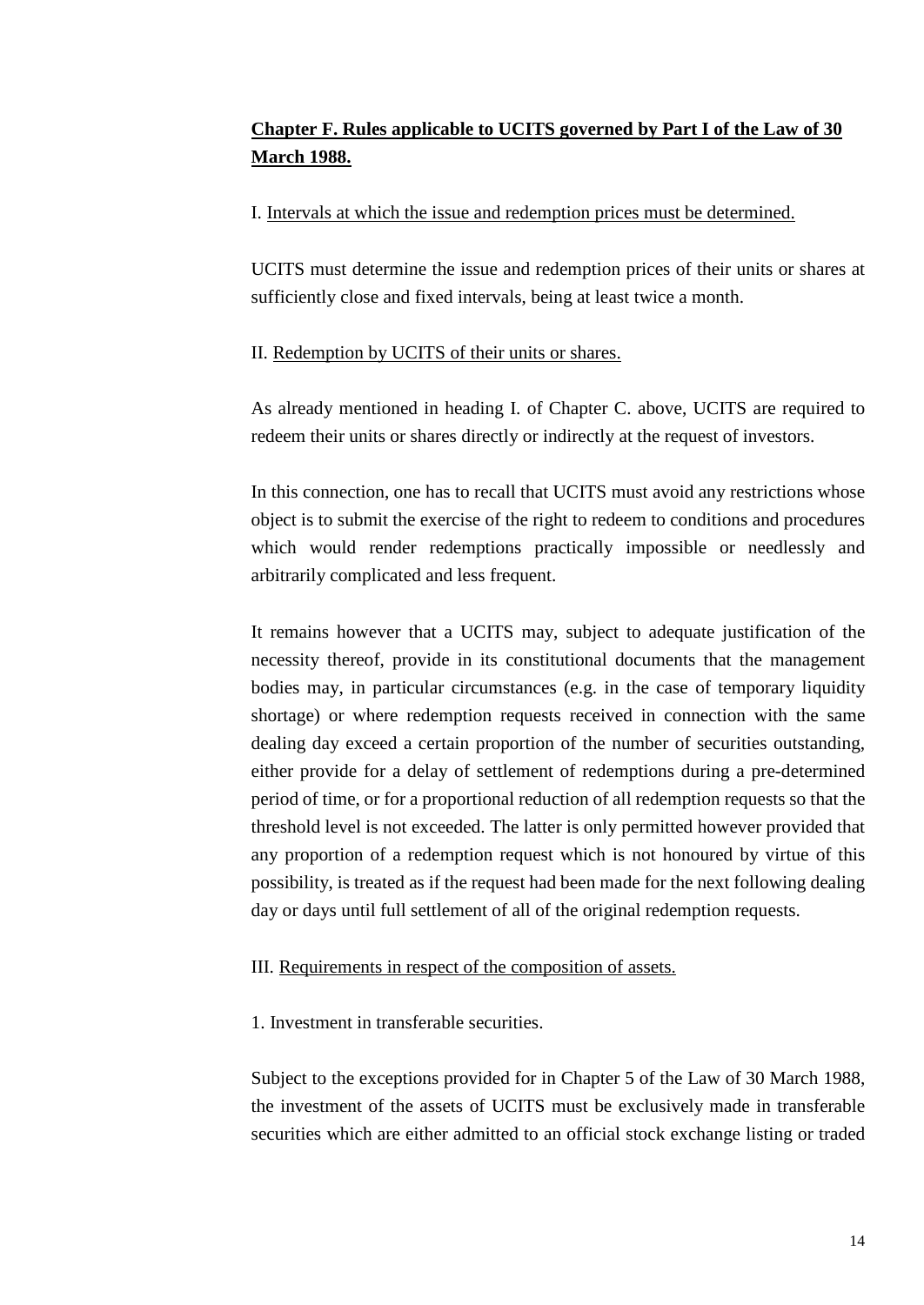on another regulated market which operates regularly and is recognised and open to the public.

It follows that the authorised investments of UCITS must simultaneously meet the following two essential conditions:

- firstly, they must qualify as transferable securities;
- secondly, these transferable securities must be admitted to an official stock exchange listing or traded on another regulated market which operates regularly and is recognised and open to the public.

Neither the Directive 85/611/EEC, nor the Law of 30 March 1988 provide a definition of the concept of "transferable securities".

A problem may therefore arise where in specific cases involving Luxembourg or foreign securities, it is not clear, *prima facie*, whether the securities qualify as transferable securities.

In the case of Luxembourg securities, the IML will continue to rely on the Luxembourg practice which adopted the interpretation according to which the words "transferable securities" mean quoted securities, that is securities which are capable of being quoted irrespective of whether their admission to an official stock exchange listing has effectively taken place or not. According to this precedent, a quotation is deemed possible where the determination of a single price may be envisaged; this is the case where securities do not significantly differ from one another either by their amount, maturity or in any other material respect.

The above criteria are not applied however for the qualification of foreign securities as transferable securities. In this case, it is the IML policy to align itself with the definition of the relevant securities made by the respective regulations of the countries concerned.

The terms "regulated, operating regularly, recognised and open to the public" as used to designate the definition criteria of the markets referred to above are defined neither by the Directive 85/611/EEC nor by the Law of 30 March 1988.

In the absence of such a definition, the IML considers that the following meaning should be given to these terms: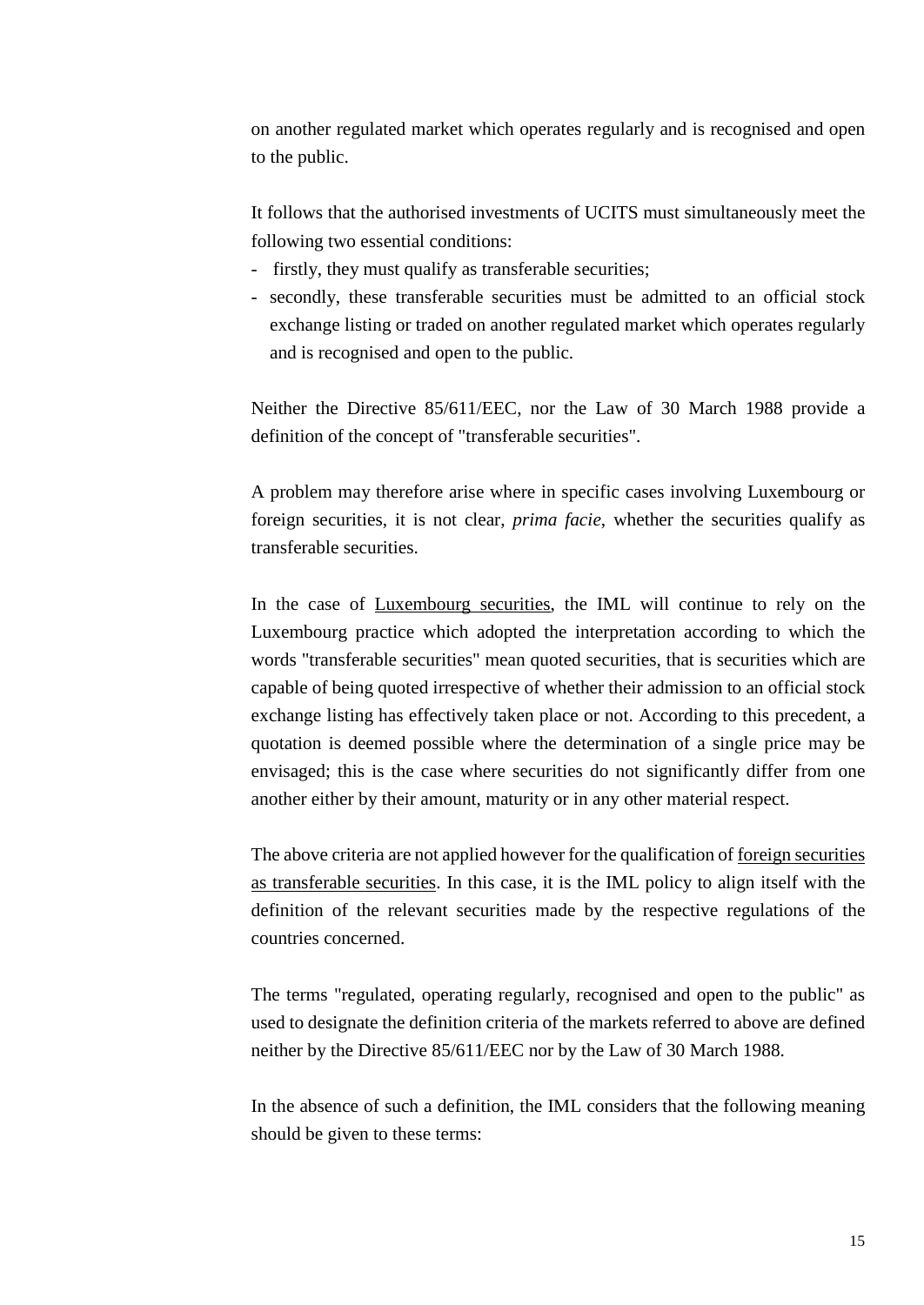- regulated: the essential characteristic of a regulated market is the clearing which presupposes the existence of a central market organisation for the execution of orders. Such a market can be further distinguished by its multilateral order matching (general matching of bid and offers enabling the establishment of a single price), transparency (maximum distribution of information amongst buyers and sellers giving them the possibility to follow the evolution of the market so that they may ensure that their orders have been carried out at current conditions) and the neutrality of its organiser (the organiser's role must be limited to recording and supervision);
- <u>recognised</u>: the market must be recognised by a state or by a public authority which has been delegated by that state or by another entity which is recognised by that state or by that public authority, such as a professional association;
- operating regularly: securities admitted to this market must be traded at a certain fixed frequency (no sporadic trading);
- open to the public: the securities traded on this market must be accessible to the public.
- 2. Debt instruments which are treated as equivalent to transferable securities pursuant to Article 40(2)b) of the Law of 30 March 1988.

Securities referred to here are regularly traded money market instruments whose residual maturity exceeds 12 months.

3. Investments in liquid assets.

In addition to the investments authorised pursuant to heading 1. above, a UCITS may hold ancillary liquid assets.

This term not only covers cash and short-term bank deposits, but also regularly traded money market instruments whose residual maturity does not exceed 12 months.

The term "ancillary" means in this context that liquid assets may not in themselves constitute an investment objective, the exclusive object of UCITS being the investment of their assets in transferable securities. The Law of 30 March 1988 therefore does not prohibit a UCITS from holding a significant amount of liquid assets during a certain amount of time due to certain circumstances provided that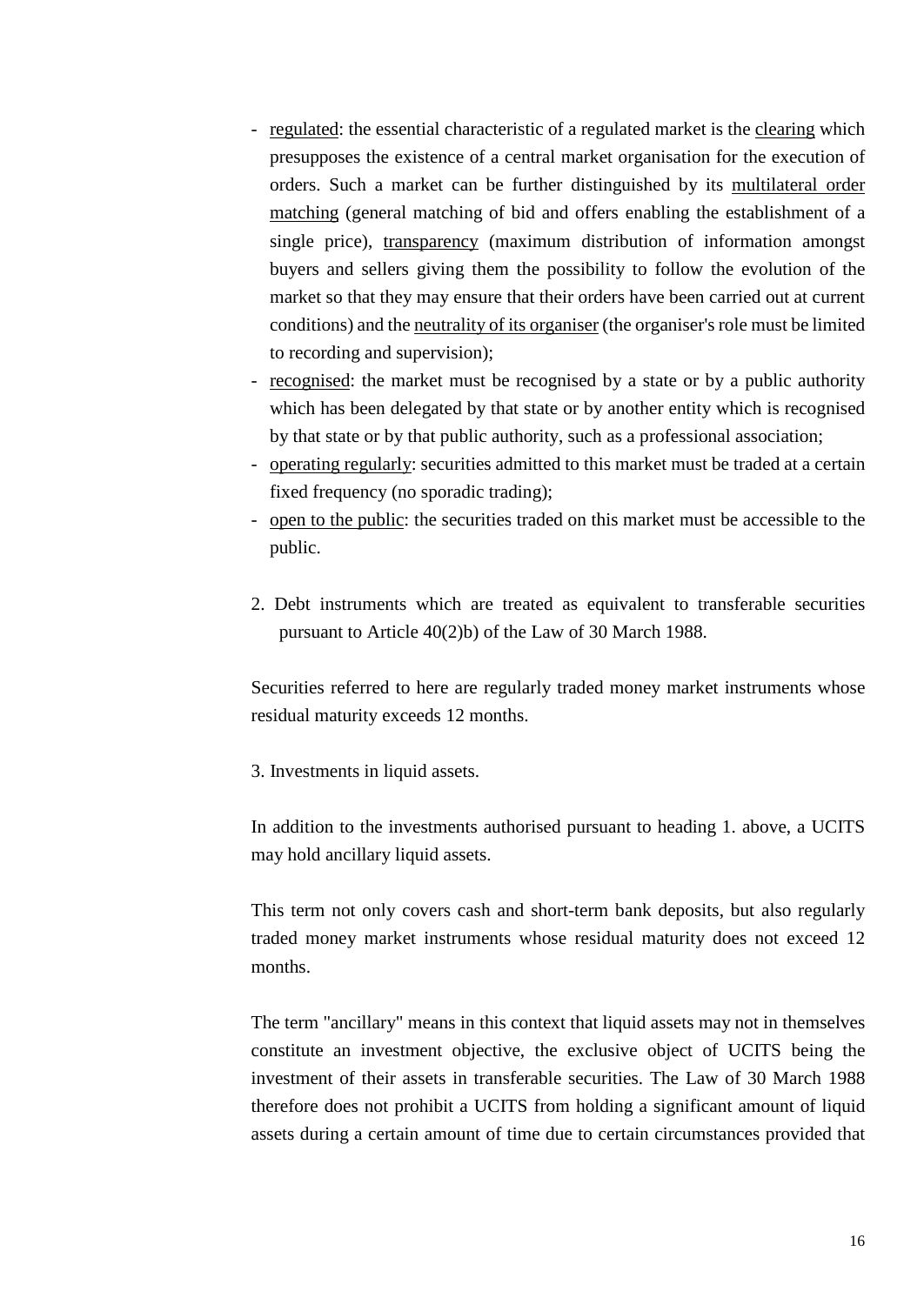such investment in liquid assets does not become the investment objective of the UCITS.

4. Investments in closed-ended UCIs.

The restrictions imposed by Article 44 of the Law of 30 March 1988 on the purchase of units of open-ended UCIs do not apply to the investment in units of closed-ended UCIs.

The units of closed-ended UCIs are indeed considered as being similar to any other transferable security and are therefore, with respect to investment rules, subject to the general rules applicable to transferable securities.

# <span id="page-16-0"></span>IV. Borrowings.

The restrictions, to which the borrowings of UCITS are subject, do not prohibit a UCITS from acquiring foreign currency by way of a back to back loan. A "back to back" loan refers to the case whereby a UCITS borrows foreign currency in the context of the acquisition and safekeeping of foreign transferable securities and deposits with the lender, its agent or any other person designated by it, an amount in domestic currency equal to or greater than the amount borrowed.

<span id="page-16-1"></span>V. Investment limits calculation method as established by Chapter 5 of the Law of 30 March 1988.

The investment limit percentages to be complied with by UCITS must be applied to the net assets of UCITS.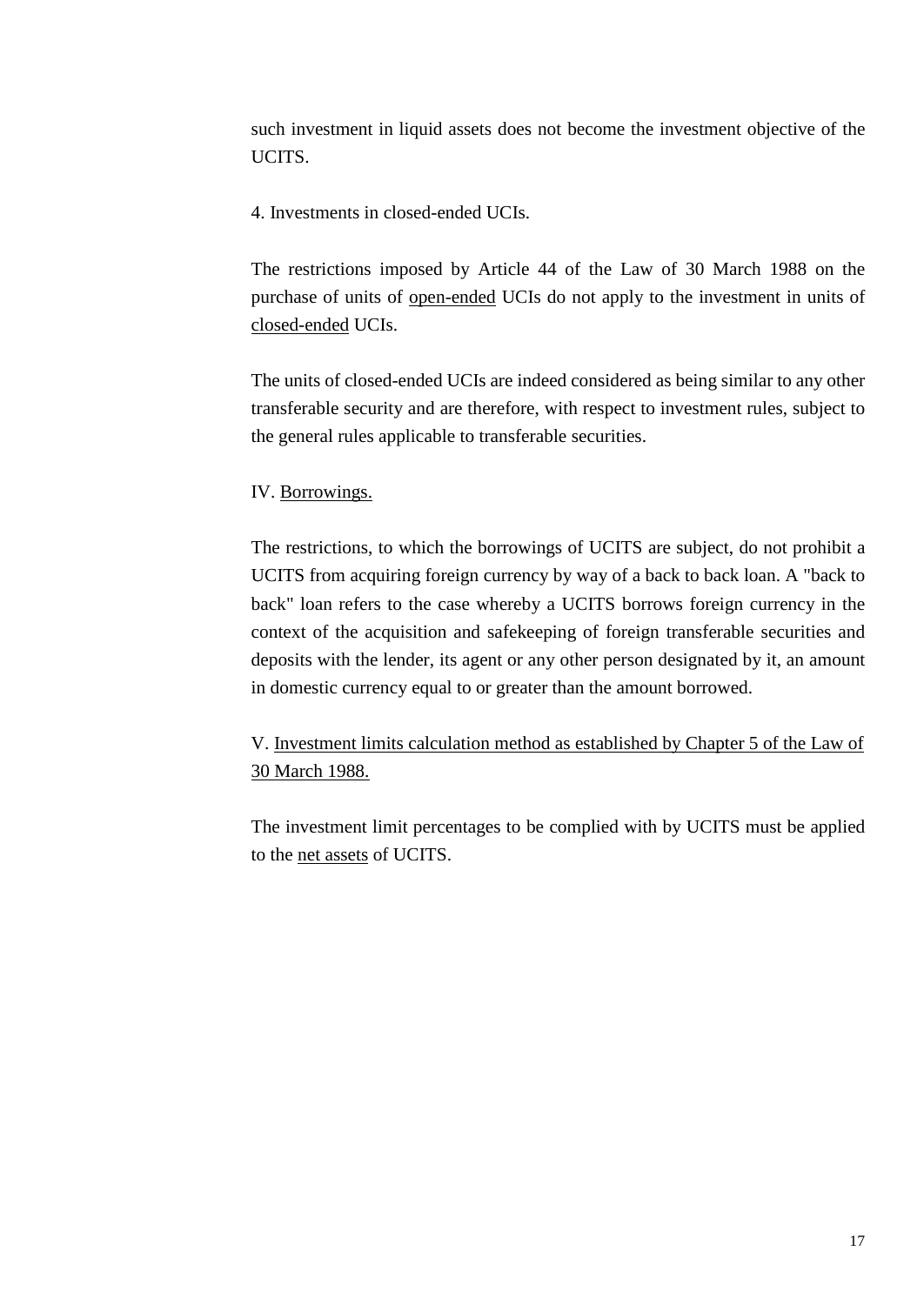# <span id="page-17-0"></span>**Chapter G. Rules applicable to UCITS subject to Part II of the Law of 30 March 1988.**

# <span id="page-17-1"></span>I. Intervals at which the issue and redemption prices must be determined.

UCITS must determine the issue and redemption prices of their units or shares at sufficiently close and fixed intervals, being at least once a month, subject to the exceptions provided for by the Law of 30 March 1988.

# <span id="page-17-2"></span>II. Investment limits.

The purpose of the investment limits is to ensure that investments are sufficiently liquid and diversified. It is clear that certain of these limits do not apply to the categories of UCITS defined under heading II.4. of Chapter C. above insofar as they are incompatible with the investment policy defined for each of these categories. Subject to this exception UCITS may not in principle:

- a) invest more than 10% of their assets in securities which are not listed on a stock exchange and are not traded on another regulated market which operates regularly and is recognised and open to the public;
- b) acquire more than 10% of the same type of securities issued by the same issuing body;
- c) invest more than 10% of their net assets in securities issued by the same issuing body.

The aforementioned restrictions are not applicable to securities issued or guaranteed by a Member State of the OECD or their local authorities or public international bodies with community, regional or global scope.

The restrictions mentioned under items a), b) and c) above are applicable to the purchase of units of UCIs of the open-ended type if such UCIs are not subject to risk diversification requirements comparable to those provided for by this circular for UCIs subject to Part II of the Law of 30 March 1988.

It is reminded that units of closed-ended UCIs are treated in the same way as other transferable securities and are therefore subject to the general rules applicable to transferable securities.

The possibility to invest in units of other UCIs must not be used to avoid the provisions of Article 70 of the Law of 30 March 1988.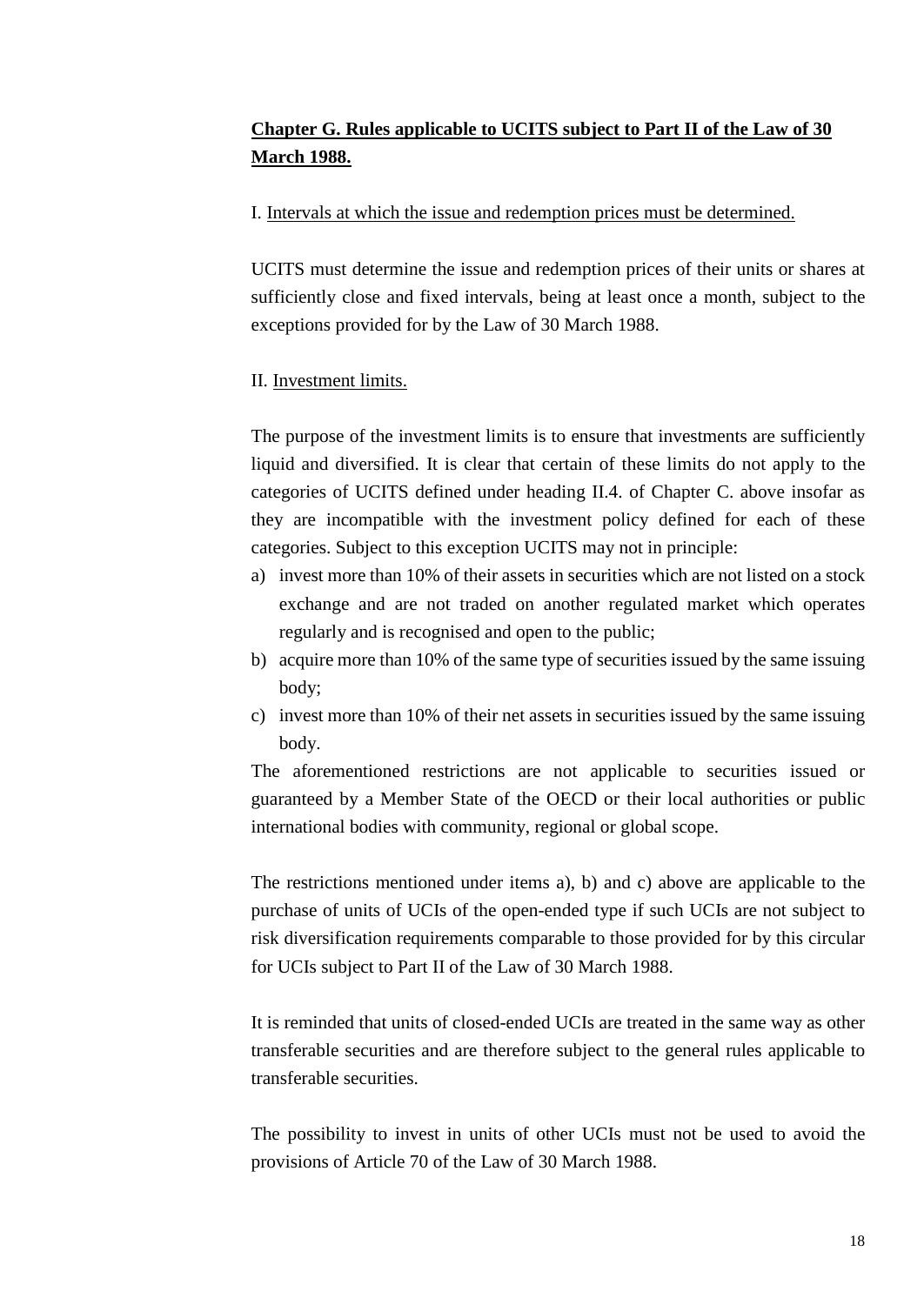If it is intended to make investments in other UCIs, the prospectus must expressly state this possibility. Should it be intended to make investments in other UCIs of the same promoter, the prospectus must also specify the nature of the fees and expenses which may arise out of such an investment.

### <span id="page-18-0"></span>III. Borrowings.

UCITS may borrow the equivalent of up to 25% of their net assets without restriction as to the intended use thereof. This limit does not apply to the category of UCITS defined in heading II.4.3. of Chapter C. above.

<span id="page-18-1"></span>IV. Provisions applicable to UCITS which are subject to Chapter 11 of the Law of 30 March 1988.

1. Information to be provided in the constitutional documents.

The constitutional documents must *inter alia* specify

- the principles and methods of valuation of assets;
- the time allowed for payment in respect of issues (and redemptions, if any);
- the conditions which permit suspension of issues (and redemptions, if any).

#### 2. Valuation of assets.

Unless otherwise provided for in the constitutional documents, the valuation of the assets of UCITS referred to herein must be based, in the case of officially listed securities, on the last known stock exchange price, unless such a price is not representative. For securities which are not officially listed and for securities which are listed but for which the latest price is not representative, the valuation shall be based on the probable realisation value which must be estimated with prudence and in good faith.

3. Purchases and sales of securities held in the portfolio.

The purchase and sale of securities held in the portfolio of the UCITS concerned can only be carried out at prices consistent with the valuation criteria specified in heading 2. above ("Valuation of assets").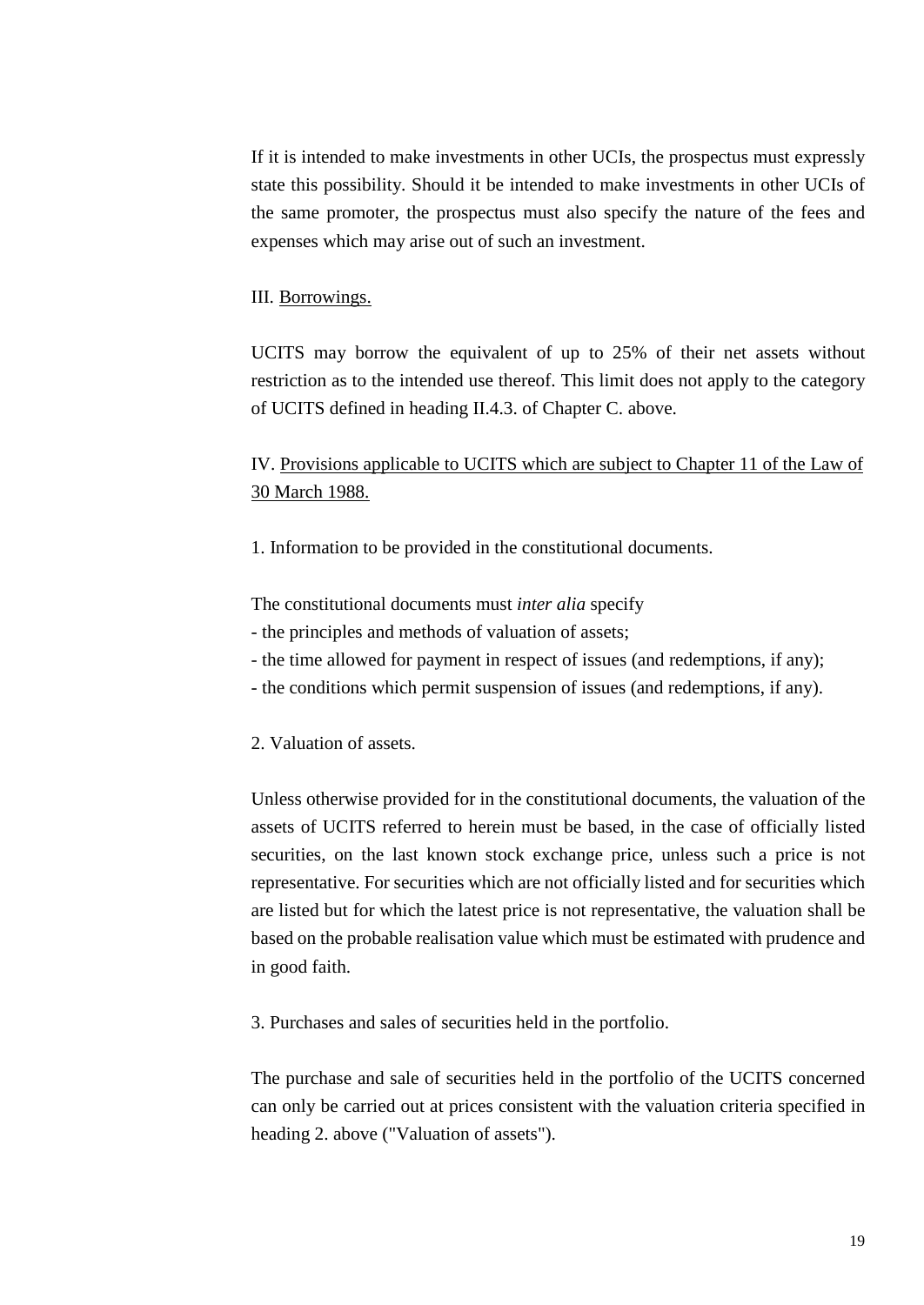# <span id="page-19-0"></span>**Chapter H. Rules applicable to all UCITS.**

Pursuant to Article 41 of the Law of 30 March 1988 UCITS are authorised

- to employ techniques and instruments relating to transferable securities provided that such techniques and instruments are used for the purpose of efficient portfolio management;
- to employ techniques and instruments intended to provide protection against exchange rate risks in the context of the management of their assets.

The techniques and instruments which UCITS are authorised to use under this provision are more fully described under headings I. and II. of this Chapter. The use of other techniques and instruments is in principle not permitted.

Where a UCITS wishes to use the techniques and instruments described below, this must be expressly mentioned in its prospectus. In such cases, the prospectus must list the types of transactions envisaged and specify the purpose thereof and the conditions and limits within which such transactions may be made. As the case may be, the prospectus must also include a description of the risks inherent in the transactions envisaged.

# <span id="page-19-1"></span>I. Techniques and instruments relating to transferable securities.

For the purpose of efficient portfolio management, a UCITS may participate in

- transactions relating to options;
- transactions relating to financial futures and options thereon;
- transactions relating to securities lending;
- repurchase agreements.

## 1. Transactions relating to options on transferable securities.

The purchase and writing of call and put options by a UCITS is permitted provided that such options are traded on a regulated market which is operating regularly, recognised and open to the public.

When entering into these transactions, the UCITS must comply with the following rules: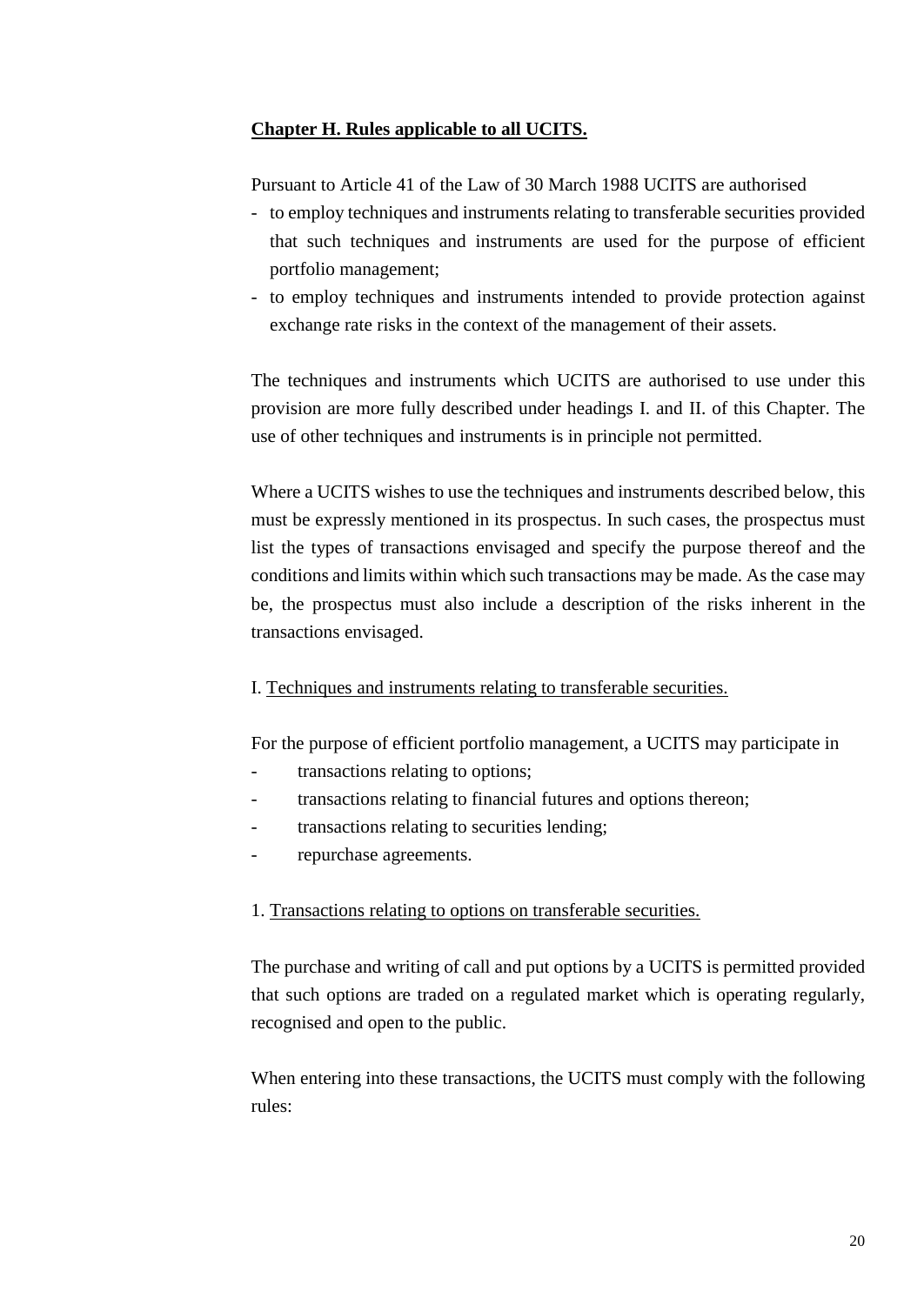1.1. Rules applicable to the purchase of options.

The total premiums paid for the acquisition of call and put options outstanding and referred to herein may not, together with the total of the premiums paid for the purchase of call and put options outstanding and referred to in heading 2.3. below, exceed 15% of the net assets of the UCITS.

1.2. Rules to ensure the coverage of the commitments resulting from option transactions.

Upon the conclusion of contracts whereby call options are written, the UCITS must hold either the underlying securities, or equivalent call options or other instruments capable of ensuring adequate coverage of the commitments resulting from such contracts, such as warrants. The underlying securities related to call options written may not be disposed of as long as these options are in existence unless such options are covered by offsetting options or by other instruments that can be used for that purpose. The same restriction applies to equivalent call options or other instruments which the UCITS must hold where it does not have the underlying securities at the time of the writing of such options.

As an exception to this rule, a UCITS may write call options on securities it does not hold when entering into the option contract provided that the following conditions are met:

- the aggregate exercise (strike) price of such uncovered call options written shall not exceed 25% of the net assets of the UCITS;
- the UCITS must at any time be able to ensure the coverage of the position taken as a result of the writing of such options.

Where it writes put options, the UCITS must be covered during the entire duration of the option contract by adequate liquid assets which may be used to pay for the securities which could be delivered to it should the put option be exercised by the counterparty.

1.3. Conditions and limits for the writing of call and put options.

The aggregate of the commitments arising from the writing of put and call options (excluding call options written in respect of which the UCITS has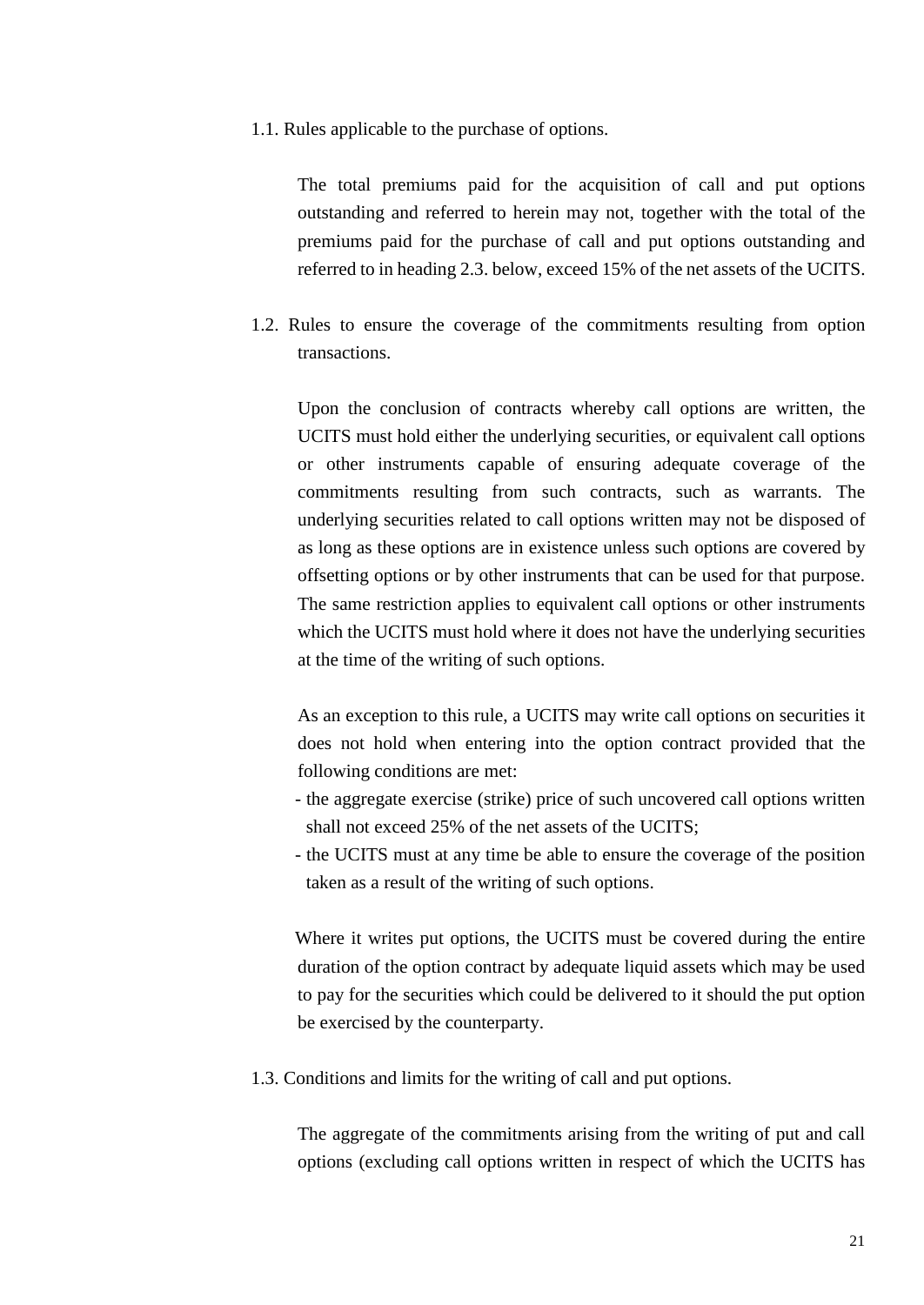adequate coverage) and the aggregate of the commitments from the transactions referred to in heading 2.3. hereafter may not, at any time, exceed the value of the net assets of the UCITS.

In this context, the commitment on call and put options written is deemed to be equal to the aggregate of the exercise (striking) prices of those options.

1.4. Rules concerning regular information intended for the public.

In its financial reports, the UCITS must identify the portfolio securities which are the subject of an option and individually indicate every call option written on securities which are not held in the portfolio. It must also break down by category of options the aggregate of the exercise (strike) prices of options outstanding as at the reference date of the relevant reports.

2. Transactions relating to futures and option contracts on financial instruments.

Except for transactions by private agreement mentioned under heading 2.2. below, the transactions described herein may only relate to contracts that are traded on a regulated market which is operating regularly, recognised and open to the public.

Subject to the conditions specified below, these transactions may be made for hedging or other purposes.

2.1. Transactions whose purpose is to hedge risks associated with the evolution of stock markets.

A UCITS may sell stock index futures to provide general protection against the risk of an unfavourable evolution of the stock markets. For the same purpose, it may also write call options on stock indices or purchase put options thereon.

The hedging purpose of these transactions presupposes that there exists a sufficient correlation between the composition of the index used and the corresponding portfolio.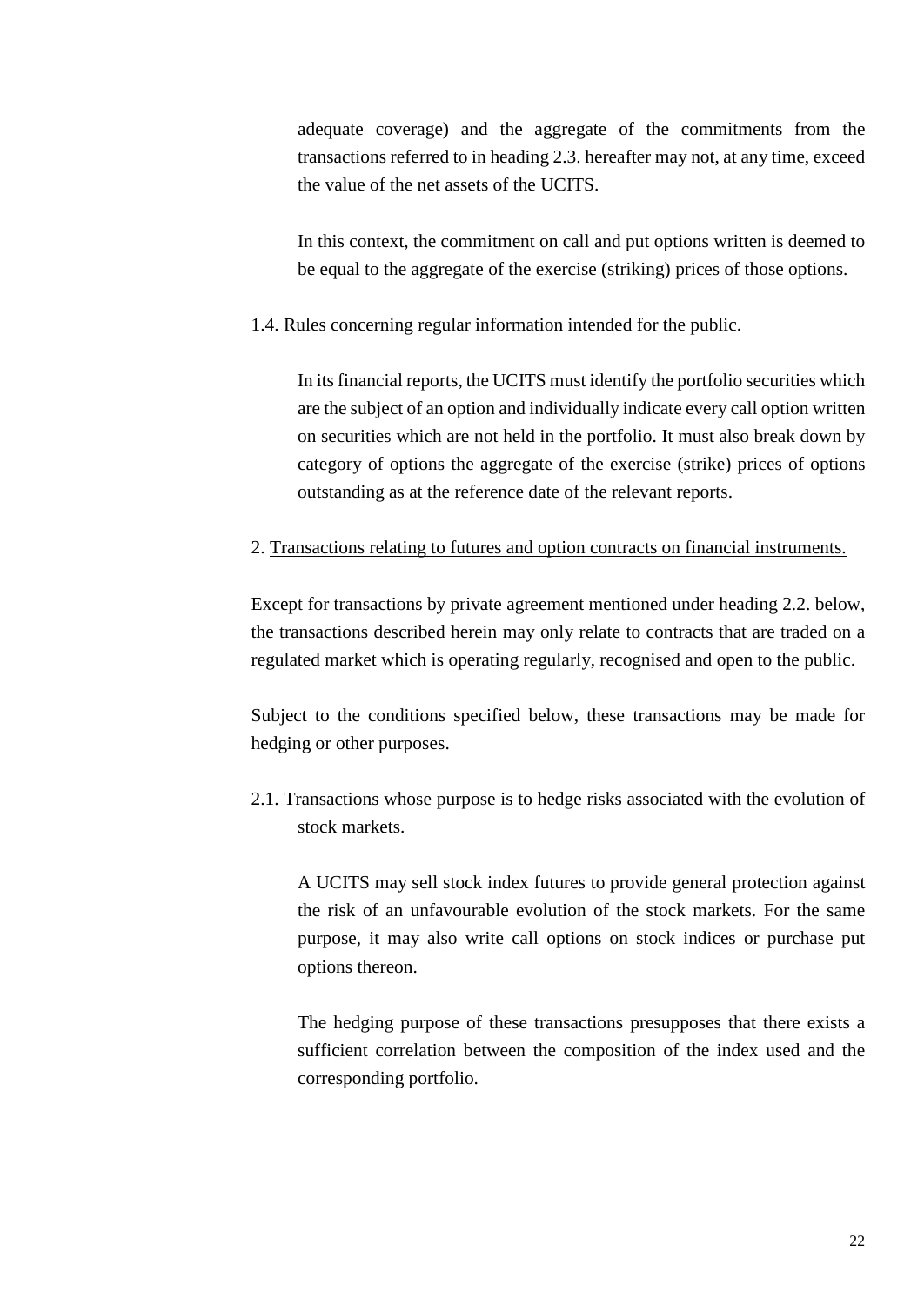In principle, the aggregate commitments resulting from futures contracts and stock index options may not exceed the aggregate estimated market value of the securities held by the UCITS in the corresponding market.

2.2. Transactions whose purpose is the hedging of interest rate risk.

A UCITS may sell interest rate futures contracts for the purpose of achieving a global hedge against interest rate fluctuations. It may also for the same purpose write call options or purchase put options on interest rates or enter into Over The Counter (OTC) interest rate swap contracts with highly rated financial institutions specialised in this type of operation.

In principle, the aggregate of the commitments relating to futures contracts, options and swap transactions on interest rates may not exceed the aggregate estimated market value of the assets held by the UCITS which are to be hedged, expressed in the currency corresponding to those contracts.

2.3. Transactions whose purpose is other than hedging.

Besides option contracts on transferable securities and contracts on currencies, a UCITS may, for a purpose other than hedging, purchase and sell futures contracts and options on any kind of financial instruments provided that the aggregate commitments in connection with such purchase and sale transactions together with the amount of the commitments relating to the writing of call and put options on transferable securities does not exceed at any time the value of the net assets of the UCITS.

The call options written on transferable securities for which a UCITS has adequate coverage are excluded from the calculation of the aggregate amount of the commitments referred to above.

In this context, the concept of the commitments relating to transactions other than options on transferable securities is defined as follows:

the commitment arising from futures contracts is deemed equal to the value of the underlying net positions payable on those contracts which relate to identical financial instruments (after netting all purchase and sale positions), without taking into account the respective maturity dates and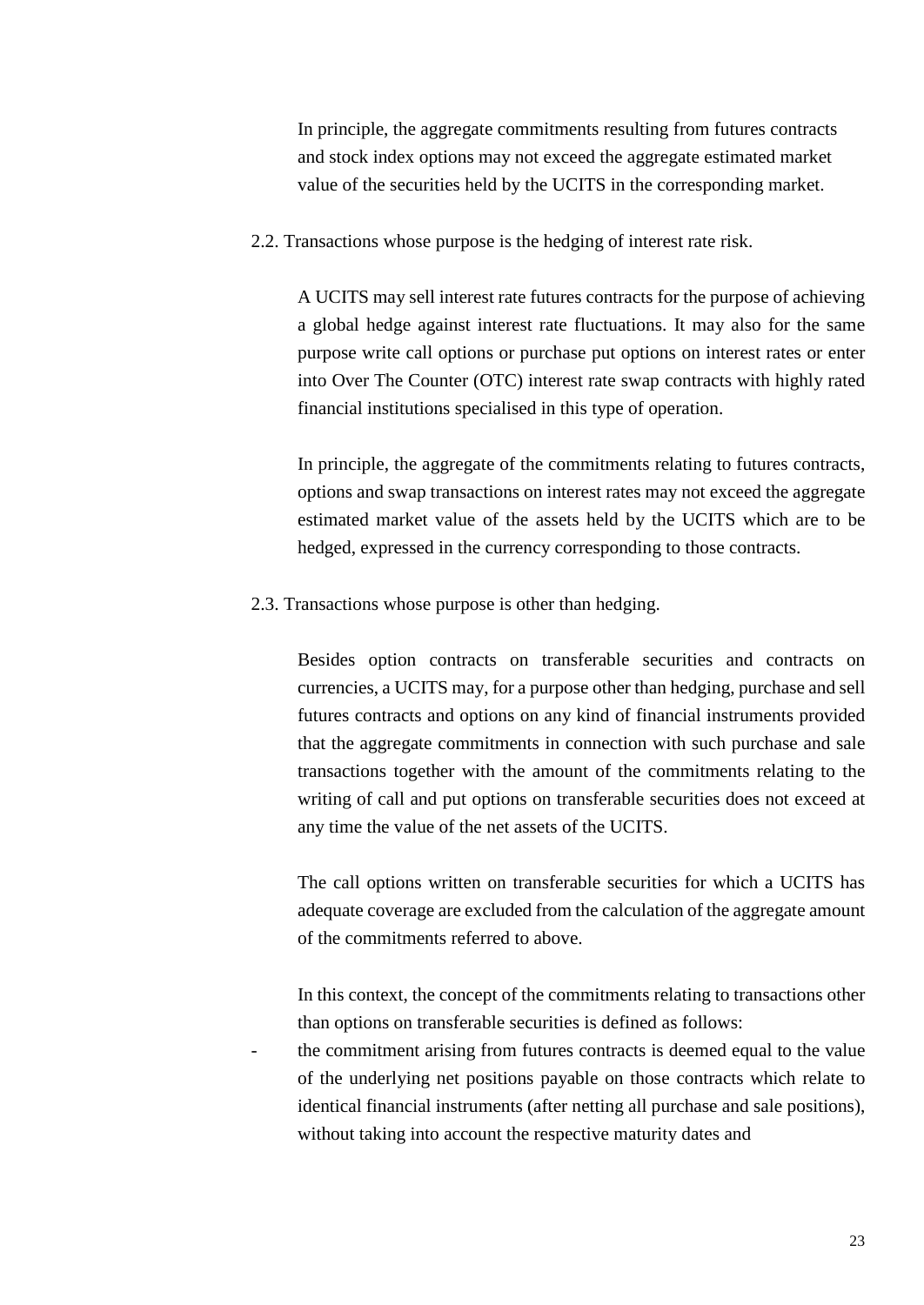the commitment deriving from options purchased and written is equal to the aggregate of the exercise (strike) prices including the net sales positions of each underlying asset without taking into account the respective maturity dates.

It is reminded that the aggregate amount of premiums paid for the acquisition of call and put options outstanding which are referred to herein, may not, together with the aggregate of the premiums paid for the acquisition of call and put options on transferable securities mentioned in heading 1.1. above, exceed 15% of the net assets of the UCITS.

2.4. Periodical information intended for the public.

In its financial reports, the UCITS must separately indicate for each of the categories of transactions mentioned in headings 2.1., 2.2. and 2.3. above the total amount of commitments deriving from operations outstanding as at the reference date of the relevant reports.

#### 3. Securities lending transactions.

UCITS may enter into securities lending transactions provided the following rules are complied with:

3.1. Rules intended to ensure the correct execution of lending transactions.

A UCITS may only participate in securities lending transactions within a standardised lending system organised by a recognised securities clearing institution or by a highly rated financial institution specialised in this type of transaction.

In relation to its lending transactions, the UCITS must in principle receive collateral, whose value, at the conclusion of the lending agreement, must be at least equal to the overall value of the securities lent.

This collateral must be given in the form of cash and/or of securities issued or guaranteed by Member States of the OECD or by their local authorities or by supranational institutions and organisations with community, regional or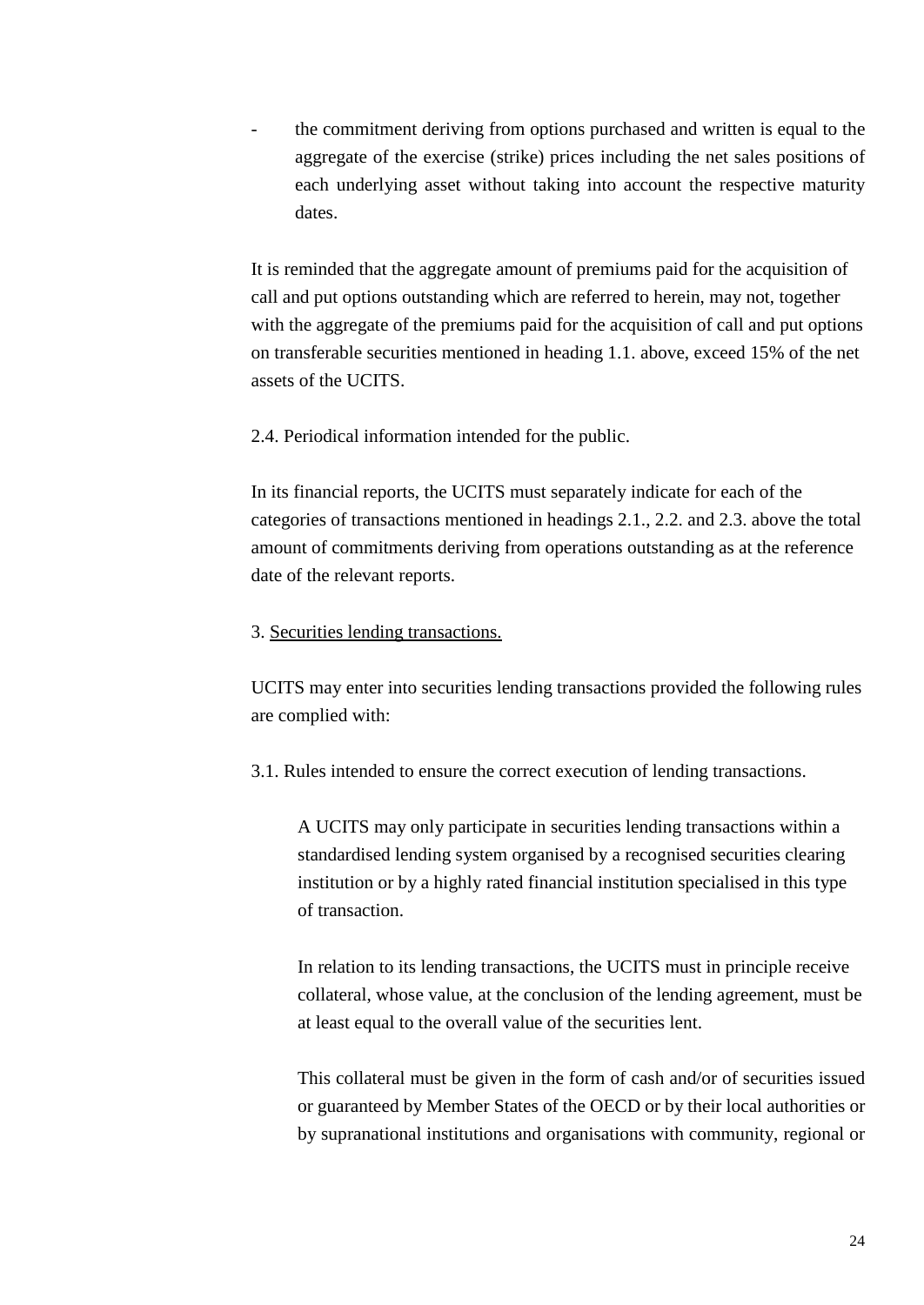global scope, and blocked in the name of the UCITS until termination of the lending contract.

3.2. Conditions and limits of lending transactions.

Lending transactions may not be carried out on more than 50% of the aggregate market value of the securities in the portfolio. This limit is not applicable where the UCITS has the right, at any time, to terminate the contract and obtain restitution of the securities lent.

Lending transactions may not be extended beyond a period of 30 days.

3.3. Periodical information intended for the public.

The UCITS must indicate in its financial reports the overall valuation of securities lent at the reference date of the relevant reports.

### 4. Repurchase agreements.

UCITS may enter into a repurchase agreement which consists of the purchase and sale of securities whereby the terms of the agreement entitle the seller to repurchase the securities from the purchaser at a price and at a time agreed to by the two parties at the conclusion of the agreement.

The UCITS may act either as purchaser or seller in repurchase transactions. Its entering into such agreements is however subject to the following rules:

4.1. Rules intended to ensure the correct execution of repurchase agreements.

The UCITS may purchase or sell securities in the context of a repurchase agreement only if its counterparty is a highly rated financial institution specialised in this type of transaction.

4.2. Conditions and limits of repurchase transactions.

During the lifetime of a repurchase agreement, the UCI may not sell the securities which are the object of the agreement either before the repurchase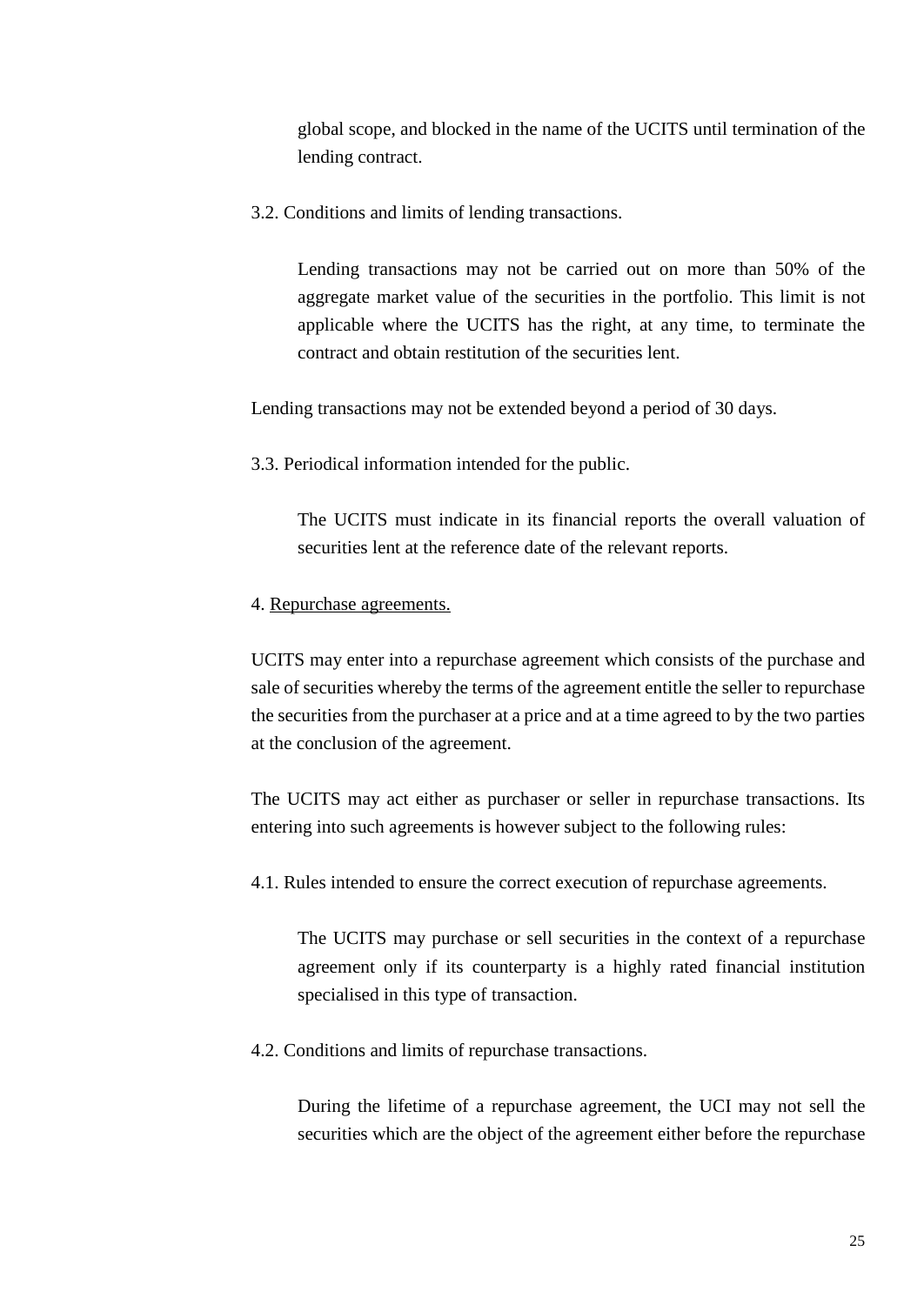of the securities by the counterparty has been carried out or the repurchase period has expired.

Where the UCITS is open-ended, it must ensure that the sum of all repurchase agreements is limited such that it is able, at all times, to meet its obligations to redeem its own shares.

### 4.3. Periodical information intended for the public.

In its financial reports, the UCITS must separately indicate for purchases and sales subject to repurchase obligations, the total amount of repurchase agreements outstanding at the reference date of the relevant reports.

# <span id="page-25-0"></span>II. Techniques and instruments intended to hedge currency risks to which UCITS are exposed within the context of portfolio management.

In order to protect its assets against currency fluctuations, UCITS may enter into transactions the objects of which are currency forward contracts as well as the writing of call options and the purchase of put options on currencies. The transactions referred to herein may only concern contracts which are traded on a regulated market which is operating regularly, recognised and open to the public.

For the same purpose, the UCITS may also enter into forward sales of currencies or exchange currencies on the basis of Over The Counter (OTC) agreements with highly rated financial institutions specialised in this type of transaction.

The hedging objective of the aforementioned transactions presupposes the existence of a direct relationship between such transactions and the assets to be hedged. This implies that transactions made in one currency may in principle not exceed the valuation of the aggregate assets denominated in that currency nor exceed the period during which such assets are held.

In its financial reports, the UCITS must indicate, for the different types of transactions made, the aggregate amount of commitments relating to transactions outstanding as at the reference date of the relevant reports.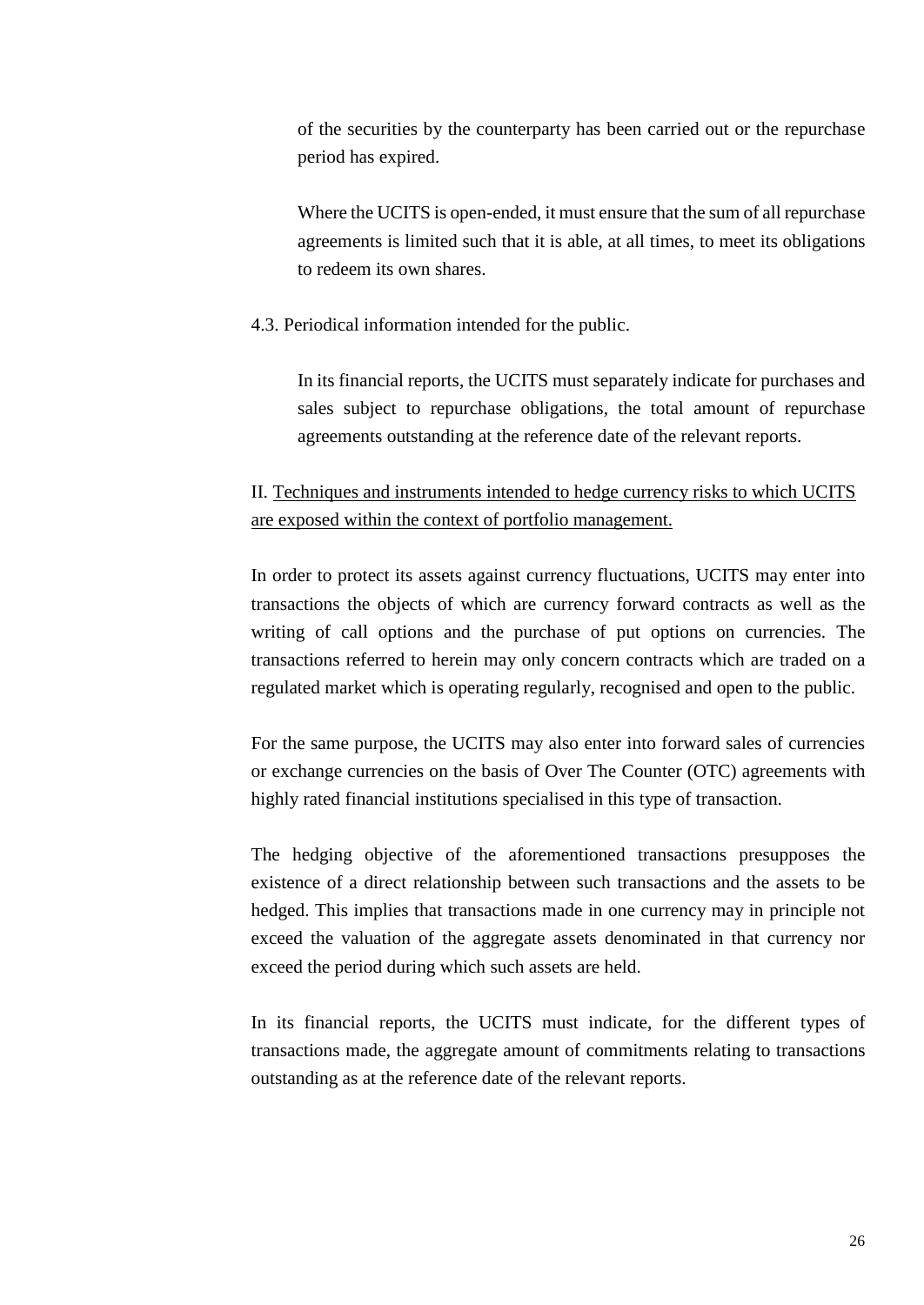## <span id="page-26-0"></span>**Chapter I. Rules applicable to UCIs other than UCITS.**

The Law of 30 March 1988 does not provide for the collective investment objective of UCIs other than UCITS which means that such UCIs may carry out investments in assets other than transferable securities.

The detailed provisions which provide investors in traditional UCITS with certain safety guarantees may not be applied entirely as they stand to UCIs whose objective differs from that of UCITS, in particular with respect to the specific nature of the investment policy of the UCIs, which makes it impossible to apply certain operational rules which must be observed by traditional UCITS. UCIs whose objective differs from the objective of traditional UCITS must therefore be submitted to a certain extent to alternative regimes whose rules are differentiated according to the nature of their investments.

To date, the supervisory authority has set up separate rules for three types of specialised UCIs the principal object of which is either:

- the investment in venture capital which refers to the investment in securities of unlisted companies either because these companies have been recently established or because they are still in the course of development and therefore have not yet obtained the stage of maturity required to have access to stock markets; or
- the investment in commodity futures contracts and/or financial futures contracts and/or in options; or
- the investment in real estate.

The separate rules established by the supervisory authority for each of the three specialised types of UCIs do not replace the general rules which remain applicable, rather they only modify certain rules in order to adapt them to the particularities of each type of UCI.

The particular rules applicable to the UCIs referred to here are specified under headings I., II. and III. hereafter.

In specific cases, the IML may grant certain derogations from these rules on the basis of adequate justification.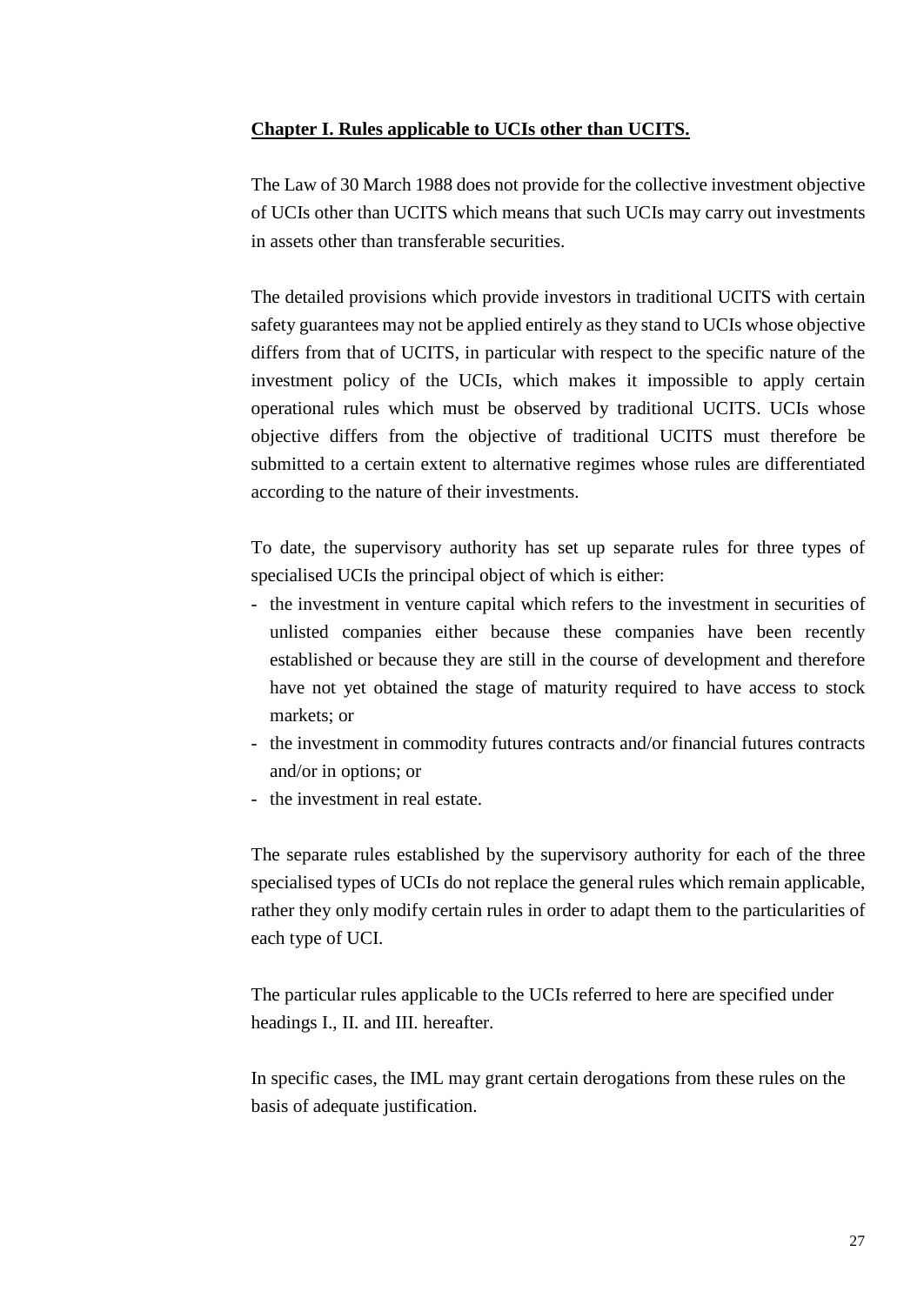<span id="page-27-0"></span>I. Rules of the particular regime applicable to UCIs whose principal objective is investment in venture capital.

The rules provided for hereafter modify the rules of the general regime with respect to the following points:

1. Management and supervisory bodies.

With regard to the professional qualification, the directors of the management bodies and, where applicable, the investment advisers, must possess a specific experience in the field of investment in venture capital.

2. Investment restrictions.

The investment restrictions applicable to traditional UCITS do not apply to UCIs referred to in this section with the exception that the investment in venture capital must be diversified to such an extent that an adequate spread of the investment risk is ensured. In order to ensure a minimum spread of such risks, the UCIs concerned may not invest more than 20% of their net assets in any one company.

3. Issue and redemption of units or shares.

The date of determination of the issue and redemption prices will depend upon the frequency of the periods of issue and redemption of units or shares.

Where the investors have the right to redeem their units or shares, the UCI may impose certain restrictions on such a right. These restrictions must be clearly described in the prospectus.

4. Special requirements.

Apart from these general rules which are derived from those applicable to traditional UCITS, those UCIs whose principal object is the investment in venture capital must also comply with the following special requirements: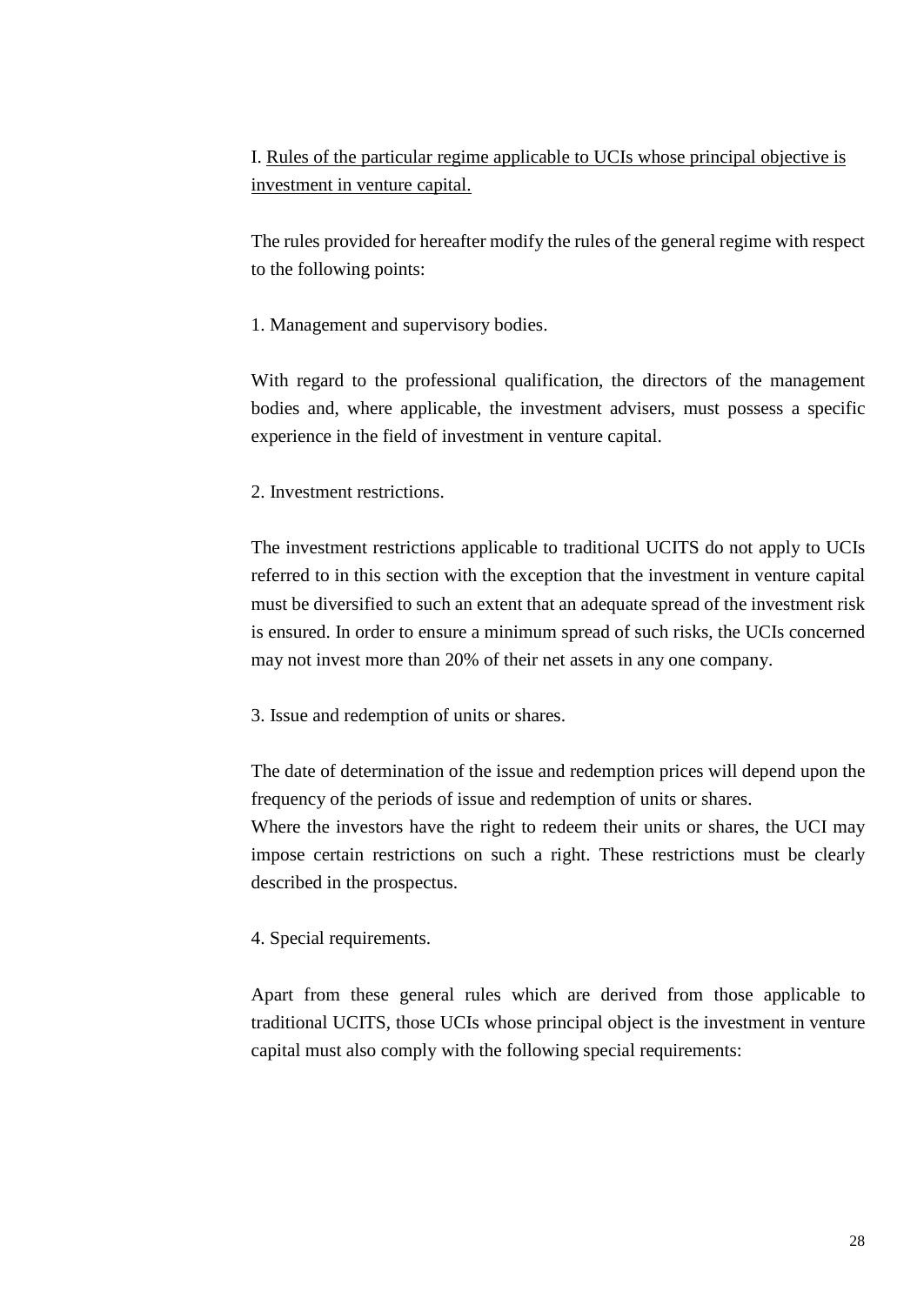### **4.1. Type of securities.**

The total of bearer and registered shares issued by the UCI must represent a number of shares or units whose value at the time of issue is at least equal to 500,000 francs.

#### **4.2. Remuneration of investment management and advisory bodies.**

If the remuneration of the investment management and advisory bodies is higher than that usually received by similar bodies from traditional UCITS, the prospectus must state whether the additional remuneration is also payable on assets which are not invested in venture capital.

## **4.3. Information for investors.**

The annual and semi-annual reports of the UCI must contain information on the development of the companies in which it has invested. In the event of a sale of securities held in the portfolio, the UCI must publish separately for each investment the amount of profit or loss. In addition, the financial statements must mention where there is a potential conflict of interest between the interests of a director of the investment management or advisory bodies and the interests of the UCI.

## **4.4. Specific information to be disclosed in the prospectus.**

The prospectus must contain a detailed description of the investment risks inherent in the investment policy of the UCI and of the nature of the conflicts of interest which could arise between the interests of a director of the investment management and advisory bodies and the interests of the UCI. Furthermore, the prospectus must include a statement indicating that since an investment in such a UCI represents an above average risk, the UCI in question is only suitable for those persons who are able to assume such risks and that it is advisable for the average subscriber to invest therein only a part of the sum intended for long-term investment.

<span id="page-28-0"></span>II. Rules of the particular regime applicable to UCIs whose principal objective is investment in futures contracts (commodity futures and/or financial futures) and/or in options.

The rules provided for hereafter modify the rules of the general regime with respect to the following points:

1. Management and supervisory bodies.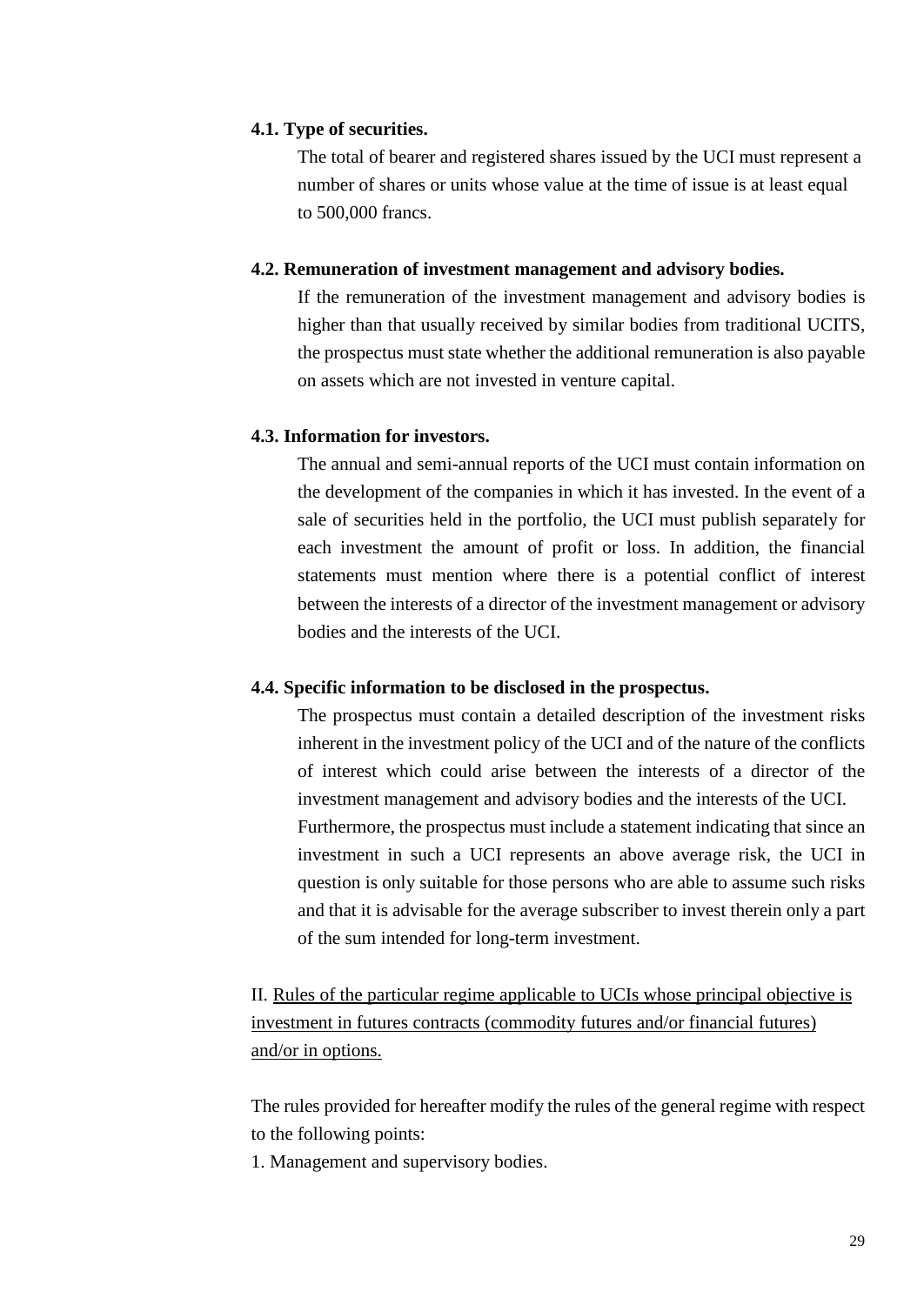With regard to the professional qualification, the directors of the management bodies and, where applicable, the investment advisers must possess a specific experience in the field of investment in commodities, financial futures and options respectively.

2. Investment restrictions.

- 2.1. Margin deposits relating to commitments on long or short futures contracts, and call and put options written may not exceed 70% of the net assets of the UCI, the balance of 30% representing a liquidity reserve.
- 2.2. The UCI may only enter into futures contracts traded on an organised market. Futures contracts underlying options must also comply with this condition.
- 2.3. The UCI may not enter into commodity contracts other than commodity futures contracts. By way of derogation, the UCI may, with cash settlement, acquire precious metals which are negotiable on an organised market.
- 2.4. The UCI may only acquire call and put options which are traded on an organised market. Premiums paid for the acquisition of options outstanding are included in the 70% limit provided for under heading 2.1. above.
- 2.5. The UCI must ensure an adequate spread of investment risks by sufficient diversification.
- 2.6. The UCI may not hold an open forward position in any one futures contract for which the margin requirement represents 5% or more of net assets. This rule also applies to open positions resulting from options written.
- 2.7. Premiums paid to acquire options outstanding which have identical characteristics may not exceed 5% of net assets.
- 2.8. The UCI may not hold an open position in futures contracts concerning a single commodity or a single category of financial futures for which the margin required represents 20% or more of net assets. This rule also applies to open positions resulting from options written.
- 3. Borrowings.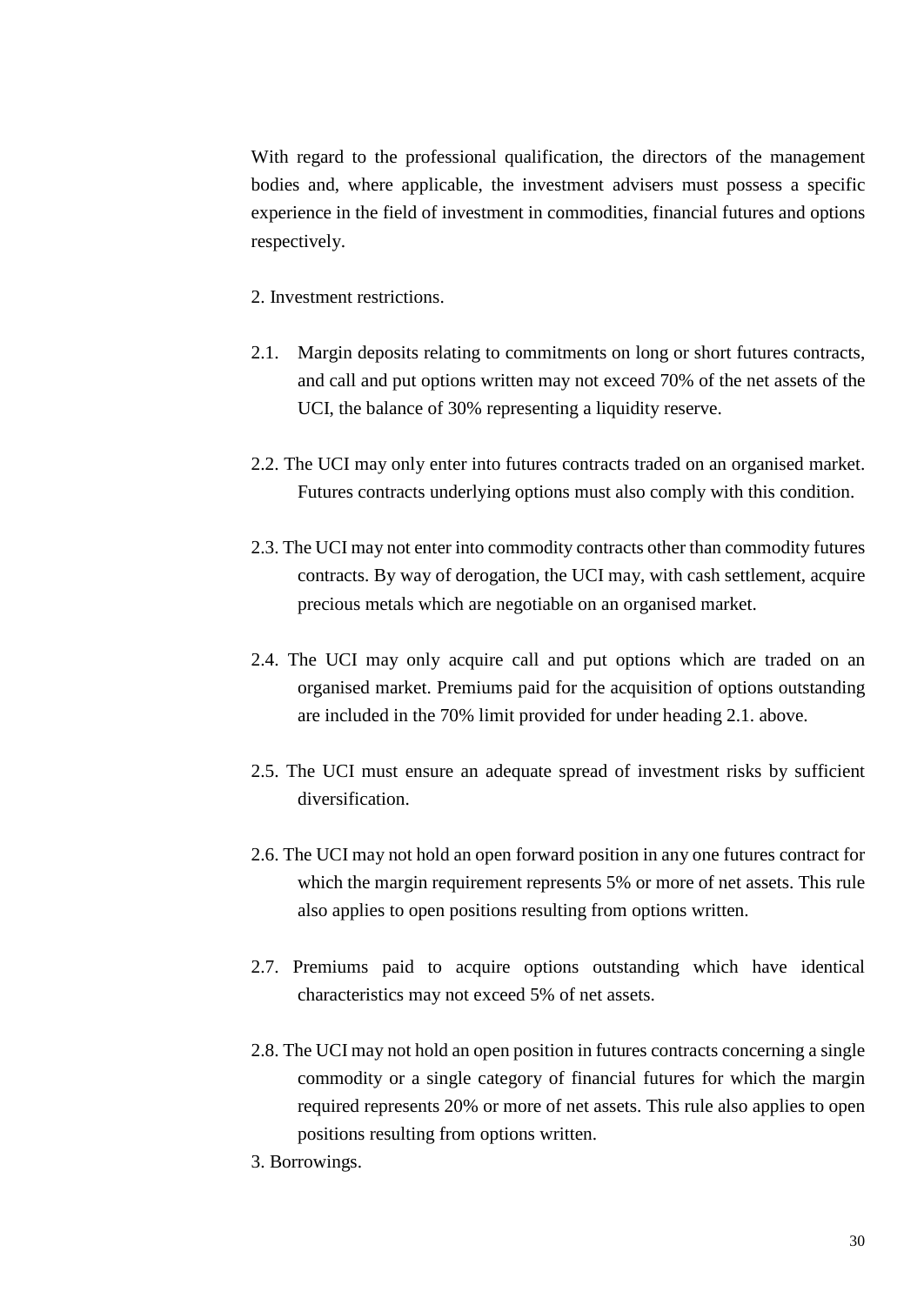The UCI may only borrow up to the equivalent of 10% of its net assets provided such borrowings may not be used for investment purposes.

4. Special requirements.

Apart from these general rules which are derived from those applicable to traditional UCITS, those UCIs whose principal object is the investment in futures contracts and/or options must also comply with the following special requirements:

#### **4.1. Type of securities.**

The total of bearer and registered shares issued by the UCI must represent a number of shares or units whose value is at least equal to 500,000 francs at the time of issue.

#### **4.2. Remuneration of managers and investment advisers.**

If the remuneration of the investment management and advisory bodies is higher than that usually received by similar bodies from traditional UCITS, the prospectus must state whether the additional remuneration is also payable on assets which are not invested in futures contracts and/or options.

## **4.3. Information for investors.**

The annual and semi-annual reports of the UCI must contain information on the amount of profit or loss realised by the UCI, for each category of futures and option contracts that has been carried out. In addition, the financial statements must quantify the commissions paid to brokers and the fees paid to the investment management and advisory bodies.

#### **4.4. Specific information to be disclosed in the prospectus.**

The prospectus must contain a detailed description of the trading strategy followed by the UCI with respect to futures contracts and options as well as the investment risks inherent in the investment policy. In particular, mention must be made that the futures and options markets are extremely volatile and that the risk of loss is very high.

In addition, the prospectus must include a statement indicating that the UCI in question is only suitable for persons who are able to assume such risks since the investment in that UCI represents an above average risk.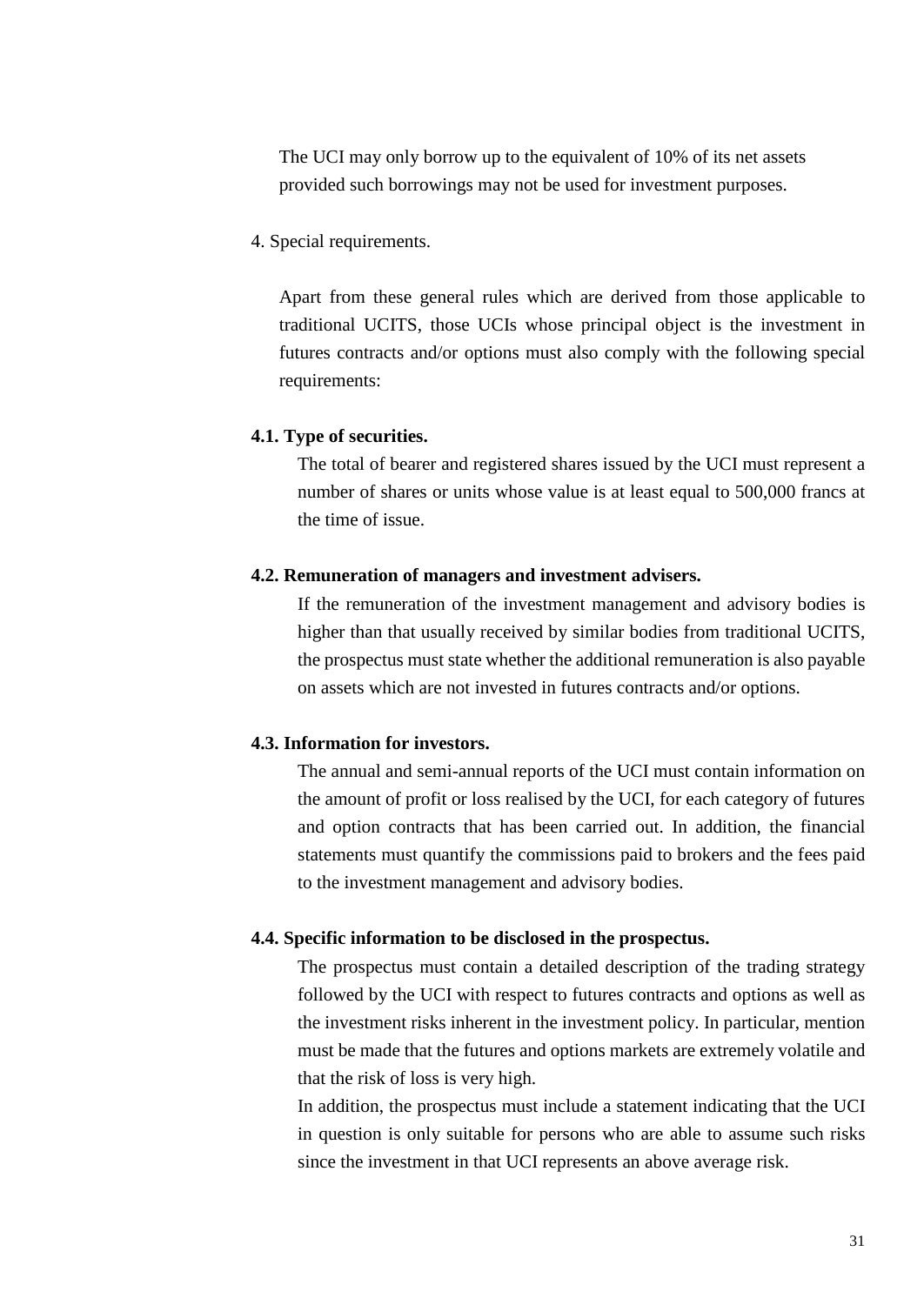# <span id="page-31-0"></span>III. Rules of the particular regime applicable to UCIs whose principal objective is investment in real estate.

By real estate assets this circular refers to:

- property consisting of land and/or buildings registered in the name of the UCI;
- share holdings in real estate companies (including debt securities of such companies) whose exclusive object and purpose is the acquisition, promotion and sale as well as the letting and agricultural lease of property, provided that these share holdings must be at least as liquid as the property rights held directly by the UCI;
- property related long-term interests such as surface ownership, lease-holds and option rights on real estate assets.

The rules provided for hereafter modify the rules of the general regime with respect to the following points:

## 1. Management bodies.

With regard to the professional qualification, the directors of the management bodies and, where applicable, the investment advisers, must possess a specific experience in real estate assets.

## 2. Investment restrictions.

The investment restrictions applicable to traditional UCITS do not apply to UCIs referred to in this section. Nevertheless, the investment in real estate assets must be diversified to such an extent that an adequate spread of the investment risk is ensured. In order to achieve a minimum spread of such risks, the UCIs concerned may not invest more than 20% of their net assets in a single property, such a restriction being effective at the date of acquisition of the relevant property. Property whose economic viability is linked to another property is not considered a separate item of property for the purpose of this restriction.

This 20% rule does not apply during a start-up period which may not extend beyond four years after the closing date of the initial subscription period. 3. Issue and redemption of securities.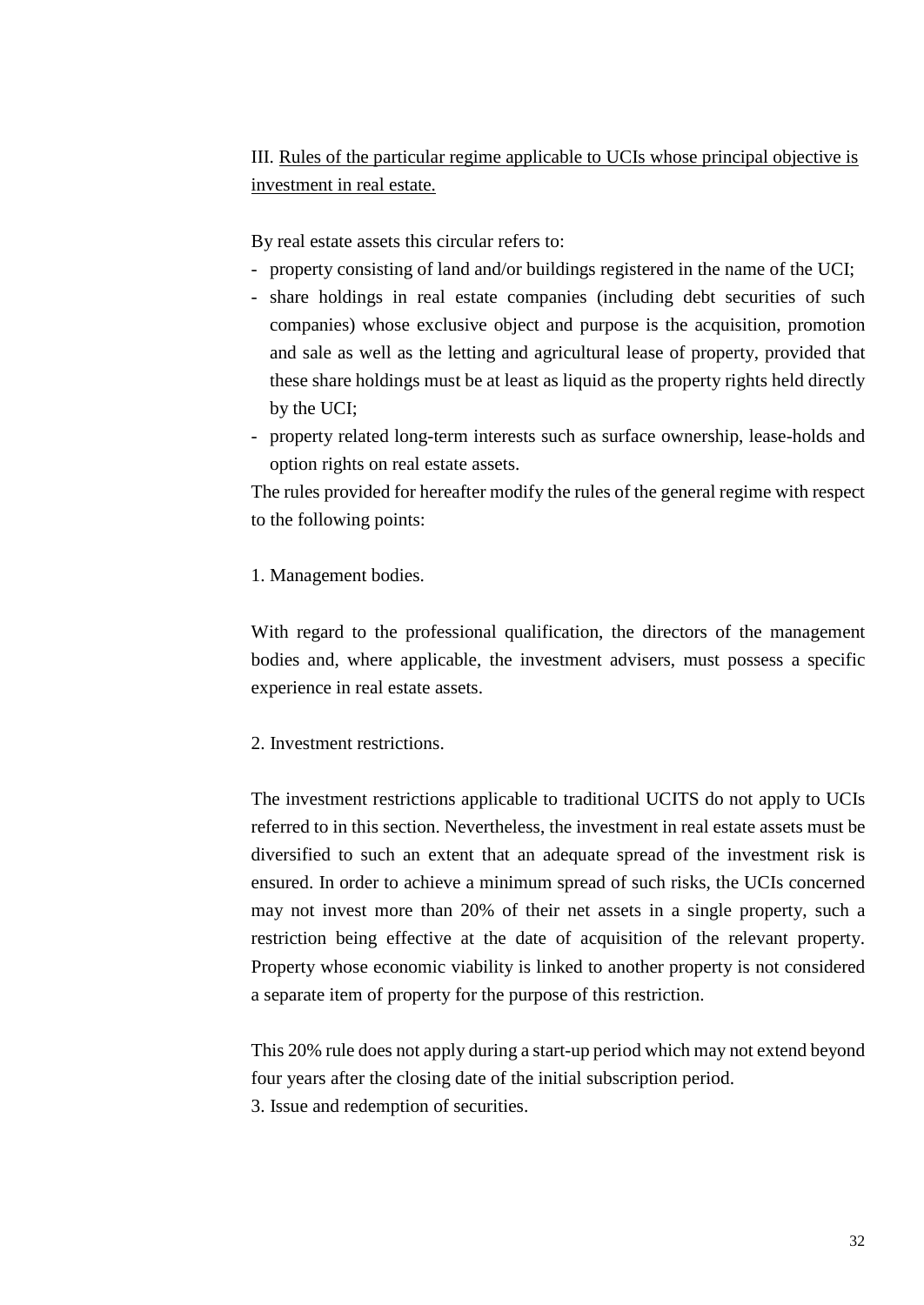The net asset value on which the issue and redemption prices of the securities are based must be determined at least once a year, namely at the end of the financial year, as well as on each day on which shares or units are issued or redeemed. In respect of real estate assets, management may use the valuation established at the year end throughout the following year unless there is a change in the general economic situation or in the condition of the properties which requires new valuations to be carried out under the same methods as those used for the annual valuation.

Where the investors have the right to redeem their units or shares, the UCI may impose certain restrictions thereon. In addition, where it is justified, notably with regard to a specific investment policy, the UCI has the obligation to restrict such a right of redemption. These restrictions must be clearly described in the prospectus. The UCI may in particular provide for deferred settlements for cases when it does not hold sufficient liquid assets to immediately honour the redemption requests received.

#### 4. Special requirements.

Apart from these general rules which are derived from those applicable to traditional UCITS, UCIs whose principal object is the investment in real estate must also comply with the following special requirements:

#### **4.1. Remuneration of investment management and advisory bodies.**

If the remuneration of the investment management and advisory bodies is higher than that usually received by similar bodies from traditional UCITS, the prospectus must indicate whether such additional remuneration is also payable on assets which are not directly or indirectly invested in real estate assets.

#### **4.2. Valuation of properties.**

Management must appoint one or more independent property valuers with a specific experience in the field of property valuation.

At the end of the financial year, management must instruct the property valuer(s) to examine the valuation of all properties owned by the UCI or by its affiliated real estate companies.

In addition, properties may not be acquired or sold unless they have been valued by the property valuer(s), although a new valuation is unnecessary if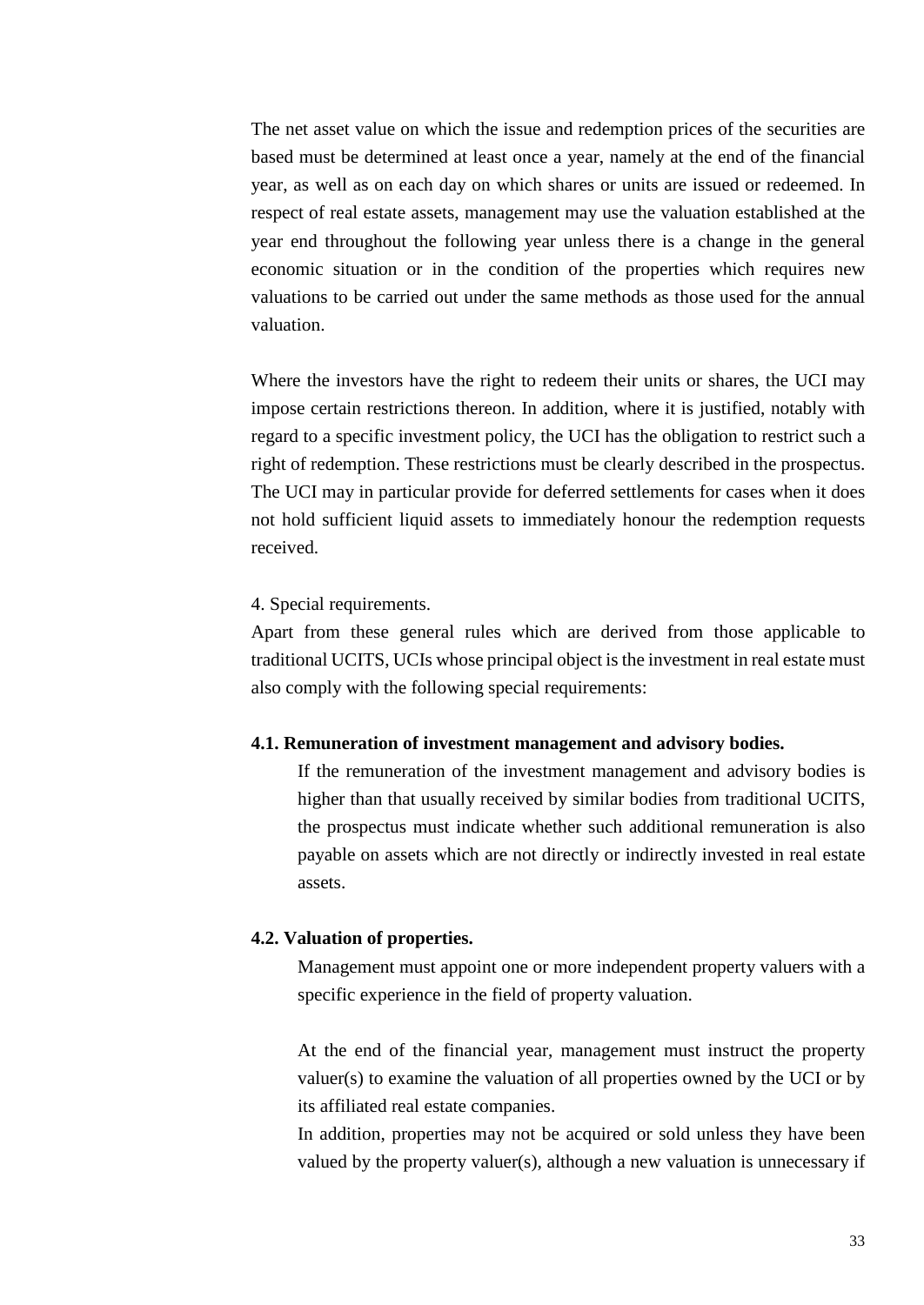the sale of the property takes place within six months after the last valuation thereof.

Acquisition prices may not be noticeably higher, nor sales prices noticeably lower, than the relevant valuation except in exceptional circumstances which are duly justified. In such cases, the managers must justify their decision in the next financial report.

#### **4.3. Borrowings.**

The aggregate of all borrowings of the UCI may not exceed on average 50% of the valuation of all its properties.

#### **4.4. Financial statements.**

The audit of the accounts of the UCI and of real estate companies which are more than 50% funded by the UCI either by way of equity or loans, must be carried out under the responsibility of one and the same *réviseur d'entreprises* (statutory auditor). The accounts of these entities must in principle be drawn up as per the same date.

At the end of each half year, the accounts of the UCI must be consolidated with those of the real estate companies referred to in the preceding paragraph subject to the relevant legal requirements.

Where the UCI holds minority interests in real estate companies whose securities are not listed on a stock exchange nor traded on another regulated market operating regularly, recognised and open to the public, the UCI must provide either for a partial consolidation at year end or for a valuation on the basis of the probable sale value estimated with prudence and in good faith by its management. For the valuation of minority shareholdings held in real estate companies whose securities are listed on a stock exchange or traded on another regulated market operating regularly, recognised and open to the public, the stock exchange or market value must be taken into consideration.

In its annual and semi-annual reports, the UCI must clearly explain the accounting principles applied for the consolidation of its own accounts with those of affiliated real estate companies.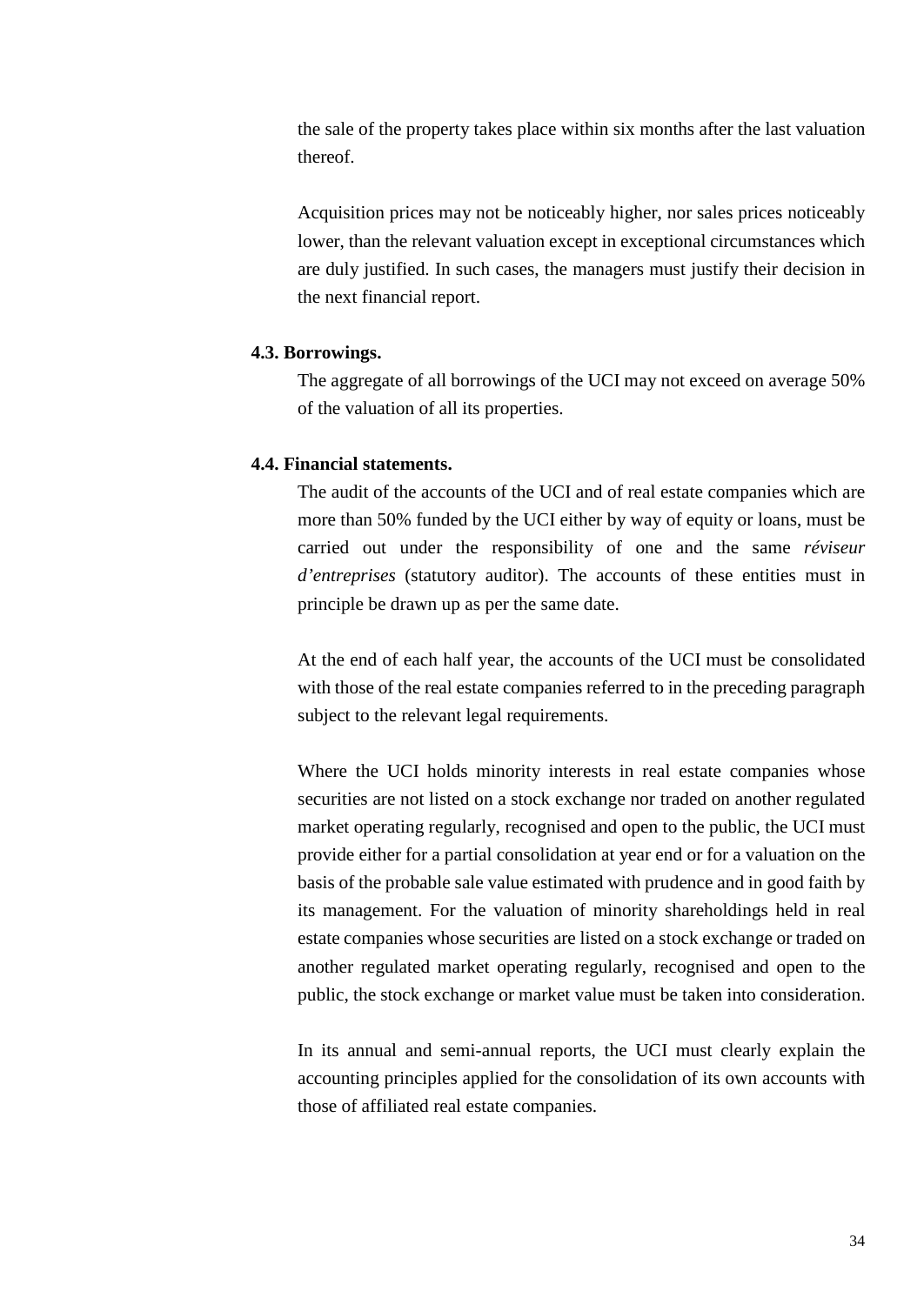The inventory of properties included in the annual and semi-annual reports must, for each category of property held by the UCI or its real estate companies, indicate the overall purchase or cost price, the insured value and the market value.

In the financial statements, properties must be shown at market value.

## **4.5. Specific information to be disclosed in the prospectus.**

The prospectus must give a description of the investment risks inherent in the UCI's investment policy. In addition, the prospectus must provide details of the nature of the commissions, expenses and charges to be borne by the UCI and the methods used for their calculation and allocation.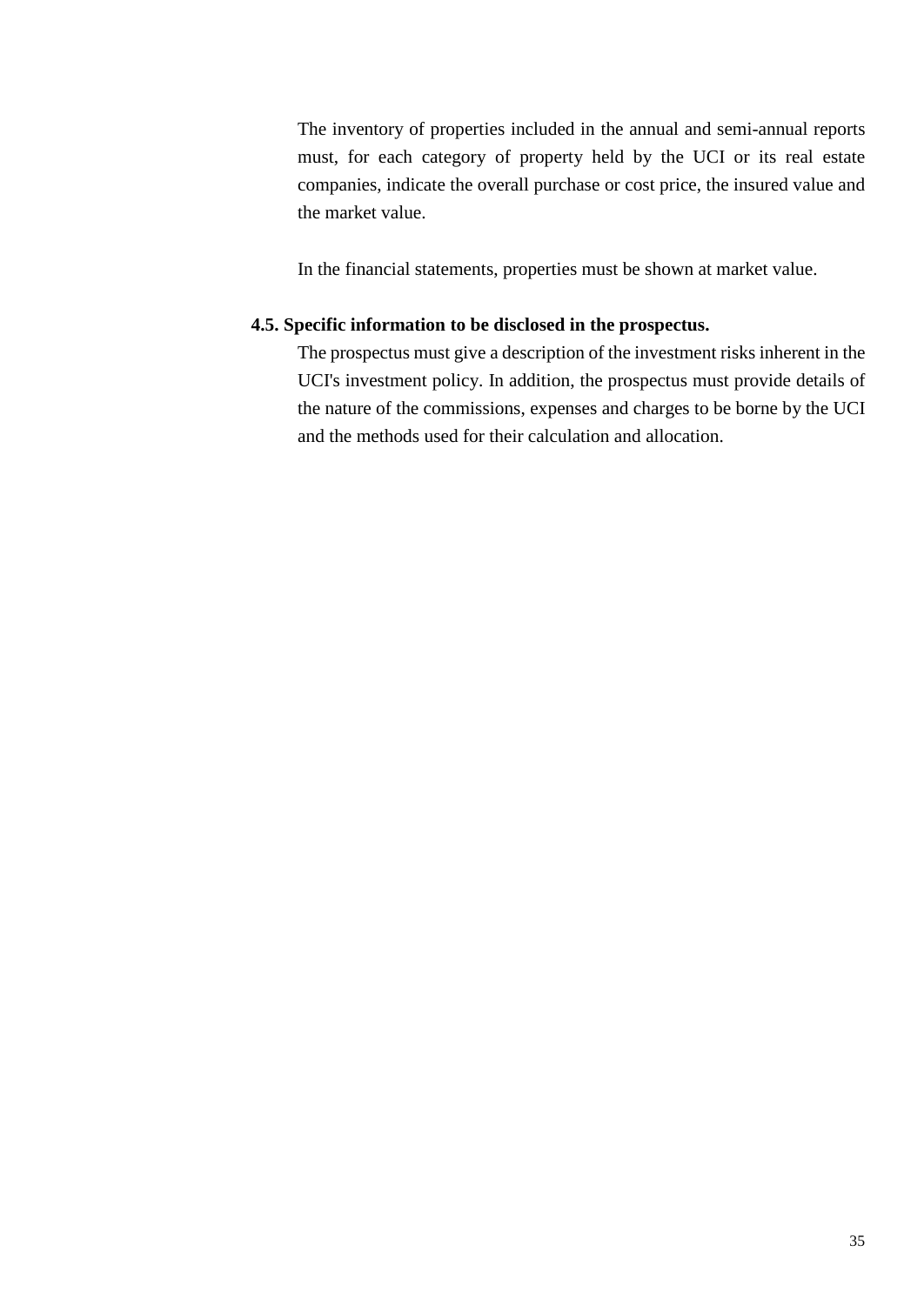#### <span id="page-35-0"></span>**Chapter J. Rules applicable to UCIs with multiple compartments.**

<span id="page-35-1"></span>I. General principle.

The Law of 30 March 1988 introduced into Luxembourg law the concept of UCIs with multiple compartments, commonly referred to as "umbrella funds".

These are UCIs set up as common funds or investment companies with several compartments within a single entity. These compartments are used for instance to invest in transferable securities denominated in different currencies or of different geographic regions or economic sectors. From a practical point of view, it proved to be useful to offer investors the possibility within a single entity to choose between several currencies or assets. Furthermore, after having invested in one compartment, the investor may easily switch to one or several other compartments. The conversion from one compartment to the other within the same UCI in principle does not incur the higher rates of commission associated with the case whereby the investor invests in legally separate and independent undertakings.

The Law of 30 March 1988 provides that a multiple compartment UCI constitutes a single legal entity. This implies that a multiple compartment UCI, where certain compartments would normally fall under Part I of the Law of 30 March 1988 whilst other compartments would fall under Part II, is to be considered to fall in its entirety under Part II because of the criterion of the "single legal entity".

Nevertheless, the Law of 30 March 1988 provides that the constitutional documents of multiple compartment UCIs may provide that in respect of the relations between unitholders, each compartment will be treated as a separate entity.

Considering that the multiple compartment UCI, existing as a single legal entity, consists of different compartments and that the investor may restrict his investment to one or the other compartment, it appears inevitable that the units or shares of this single legal entity can have different values. For this reason, the Law of 30 March 1988 provides in its Article 111 that the units and shares may be of different values with or without mention of value, depending on the legal form which has been chosen. This is a derogation clause relating to Article 37 of the Law of 10 August 1915 on commercial companies (as amended) which, in particular, provides that the capital of limited liability companies is divided into shares of equal value.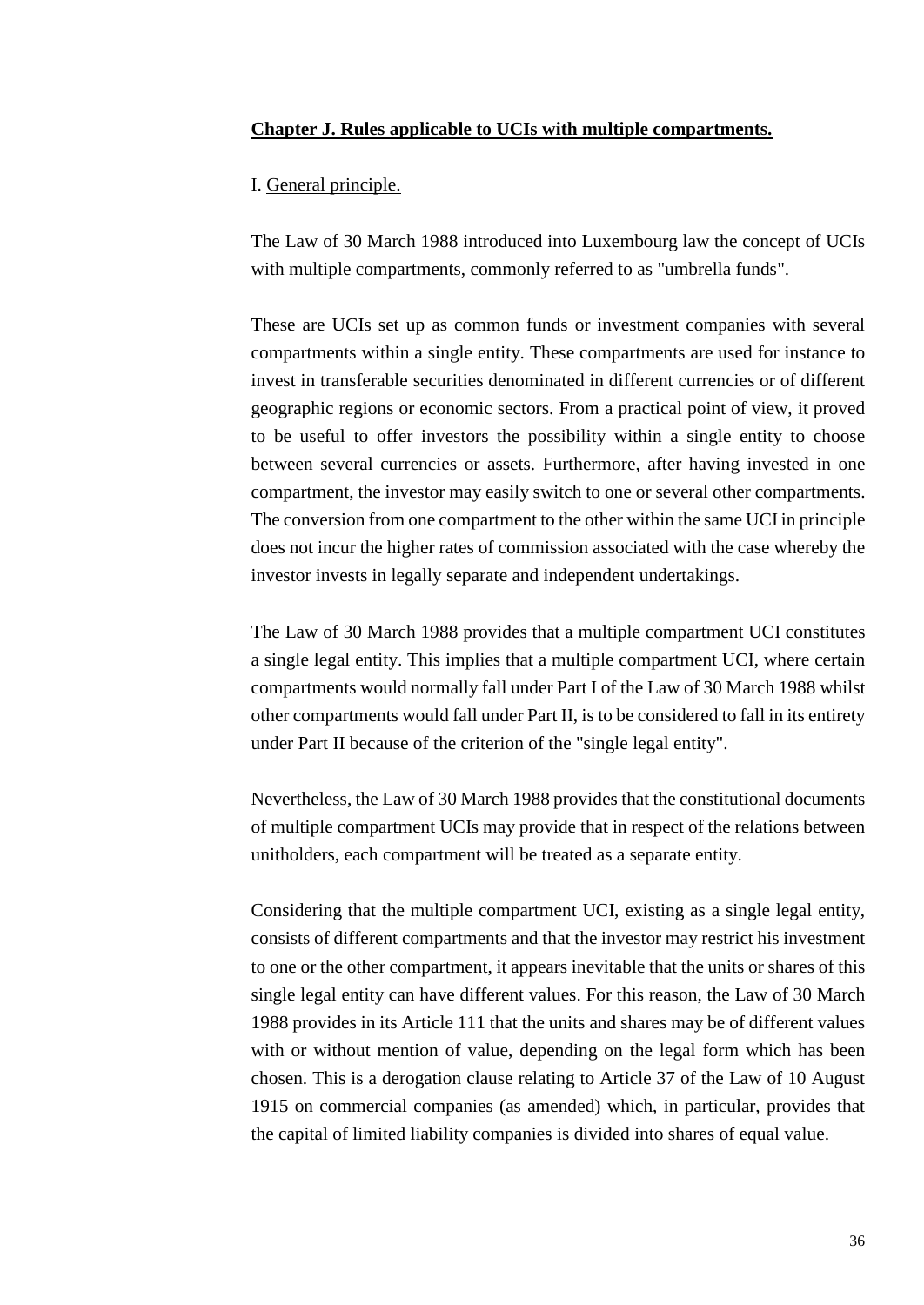The experience obtained of multiple compartment UCIs has lead to the drawing-up of the rules set out under headings II., III. and IV. hereafter.

## <span id="page-36-0"></span>II. Common funds.

In order to remain within the scope of Article 111(2) of the Law of 30 March 1988 which provides that multiple compartment UCIs constitute a single legal entity, the following conditions must be met:

- the different compartments of the fund must have a common generic denomination and a single management company which determines the investment policies and their application to the relevant compartments through a single board of directors of the management company;
- the custody of the assets of the different compartments of the fund must be ensured by a single depositary who may however use, to the same extent as those funds with a single portfolio, correspondents in different geographic regions;
- the fund must be governed by a single set of management regulations which form its legal basis. Subject to derogations which may be granted by the IML on the basis of adequate justification, the management regulations must notably determine for each compartment the same redemption conditions for each category of units and the same general valuation, suspension, redemption and investment restriction principles;
- the supervision of the fund must be carried out by a single *réviseur d'entreprises* (statutory auditor);
- the unitholders shall in principle, subject to reasonable limits, be able to switch from one compartment to the other without payment of commissions;
- the management regulations must indicate the currency in which the combined position of the fund is expressed and which is obtained by aggregating the financial positions of all the compartments in the fund.

In addition to the preceding more specific conditions, common funds with multiple compartments must also comply with the following conditions:

- the certificates or other documents evidencing the rights of unitholders may only differ with regard to the designation of the respective compartments for which they are issued;
- the issue and redemption of units attributable to each compartment must be carried out at a price arrived at by dividing the net asset value of the corresponding compartment by the number of outstanding units in that compartment;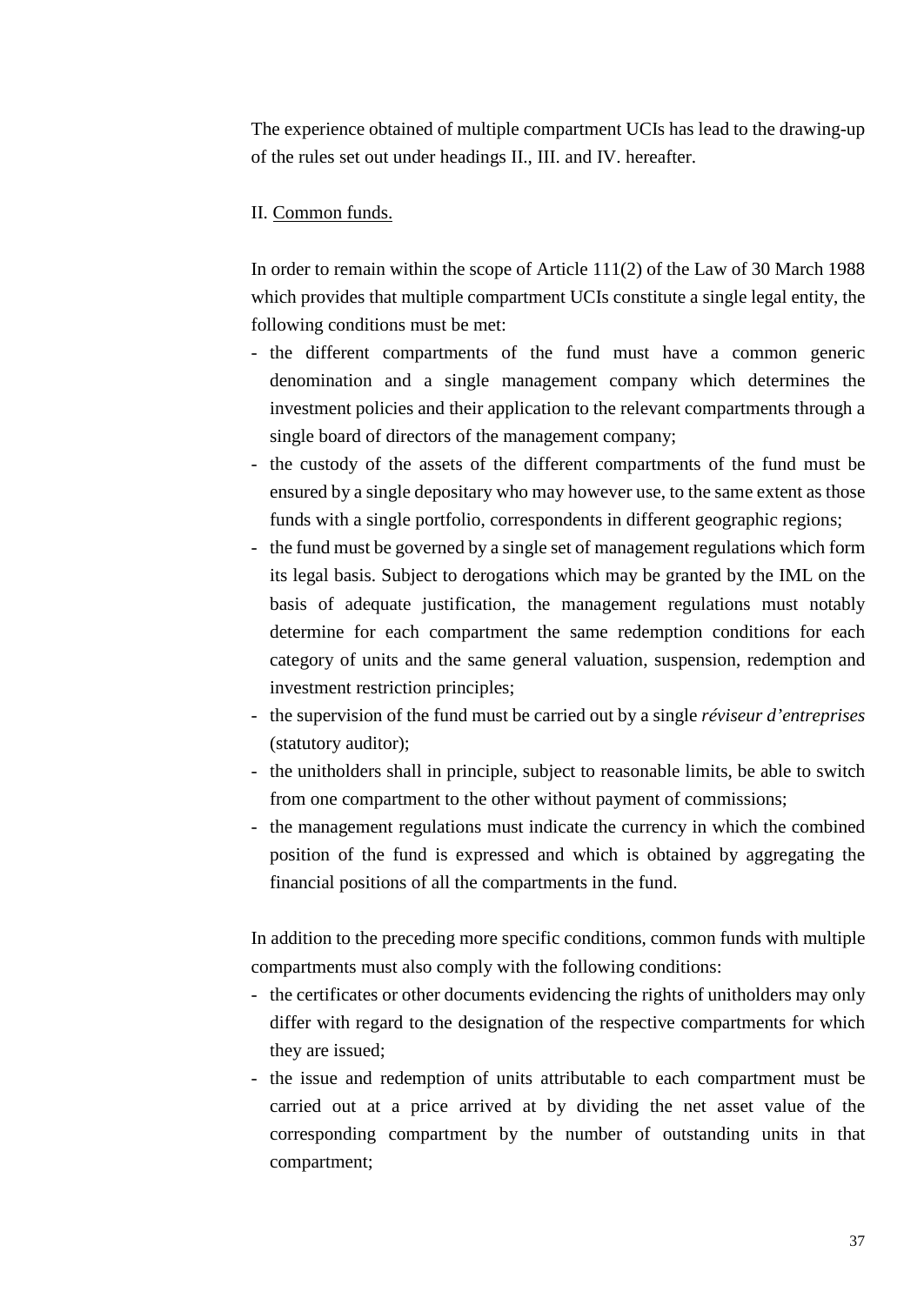- the investment and borrowing restrictions provided for by the Law of 30 March 1988 or by this circular must be complied with inside each compartment with the exception of those restricting the holding of securities of a single issuer which shall also apply to the aggregate of all of the different compartments.

As regards more particularly the condition of minimum net assets resulting from Article 22 of the Law of 30 March 1988, it is considered that this condition is complied with if a common fund with multiple compartments reaches minimum assets of 50 million francs in respect of the aggregate of all its compartments within a period of 6 months following its authorisation.

As a consequence of the above, the provisions of the first paragraph of Article 23 of the Law of 30 March 1988 only become applicable after the aggregate net assets of all the compartments of a multiple compartment common fund taken together have fallen below two thirds of the legal minimum of 50 million francs.

#### <span id="page-37-0"></span>III. Investment companies.

The specific characteristics associated with the concept of multiple compartment investment companies call for the following observations:

1. In a multiple compartment investment company the net asset value of a share is calculated on the basis of the net assets of the compartment in respect of which the share is issued. The value of shares of the same company shall therefore necessarily differ from one compartment to the other.

However, this difference in share value representing the share capital of a multiple compartment investment company has no impact on the voting rights attached to such shares. Indeed, each share gives the right to one vote within the context of the exercise of voting rights and all shares participate equally in the decisions to be taken in general meetings.

For the sake of clarity, it is recommended that this equal treatment of shareholders in respect of the exercise of their voting rights is emphasised in the articles of incorporation of a multiple compartment investment company.

Furthermore, the articles should in addition distinguish between the decisions affecting all shareholders and which are to be considered in a single general meeting and the decisions only affecting the specific rights of shareholders of one compartment and which are therefore taken by the general meeting of one compartment.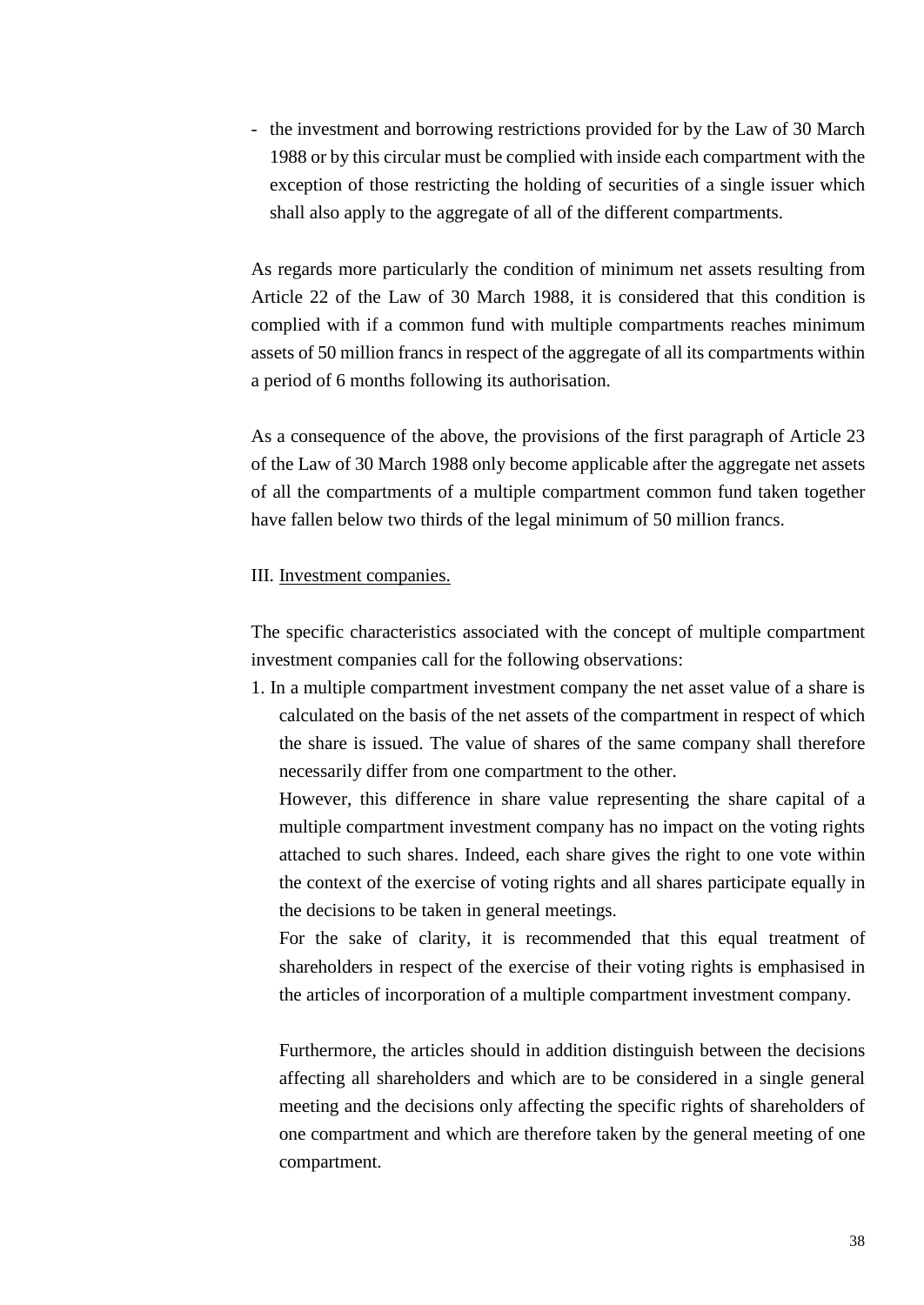2. Every company must have a share capital represented by shares.

The Law implies that there be

- a single share capital;
- denominated in a single currency;
- the nominal or accounting par value being expressed in that same currency;
- the annual accounts also being expressed in that same currency.

It follows from there that the share capital of a multiple compartment investment company must be denominated in a single reference currency. However, the net asset value of each compartment is denominated in the currency of the relevant compartment.

In the interests of a clear understanding of the operating mechanism of multiple compartment investment companies, it is recommended that the articles of these companies clearly indicate the preceding particularities.

3. The articles of a multiple compartment investment company, similarly to the articles of investment companies with a single portfolio, must indicate the circumstances of suspension of the calculation of the net asset value of the company and consequently the suspension of issues and redemptions of shares of that company.

The articles of a multiple compartment investment company must furthermore provide for the circumstances of suspension of the calculation of the net asset value (and consequently of issues and redemptions) of the individual compartments.

4. The investment and borrowing restrictions provided for by the Law of 30 March 1988 or by this circular must be complied with inside each compartment with the exception of those restricting the holding of securities of a single issuer which shall also apply to the aggregate of the different compartments.

#### <span id="page-38-0"></span>IV. Common rules applicable to all UCIs with multiple compartments.

It must be clearly stated in the constitutional documents of multiple compartment UCIs irrespective of whether they are established in the form of common funds or in the form of investment companies, that for the purposes of the relations between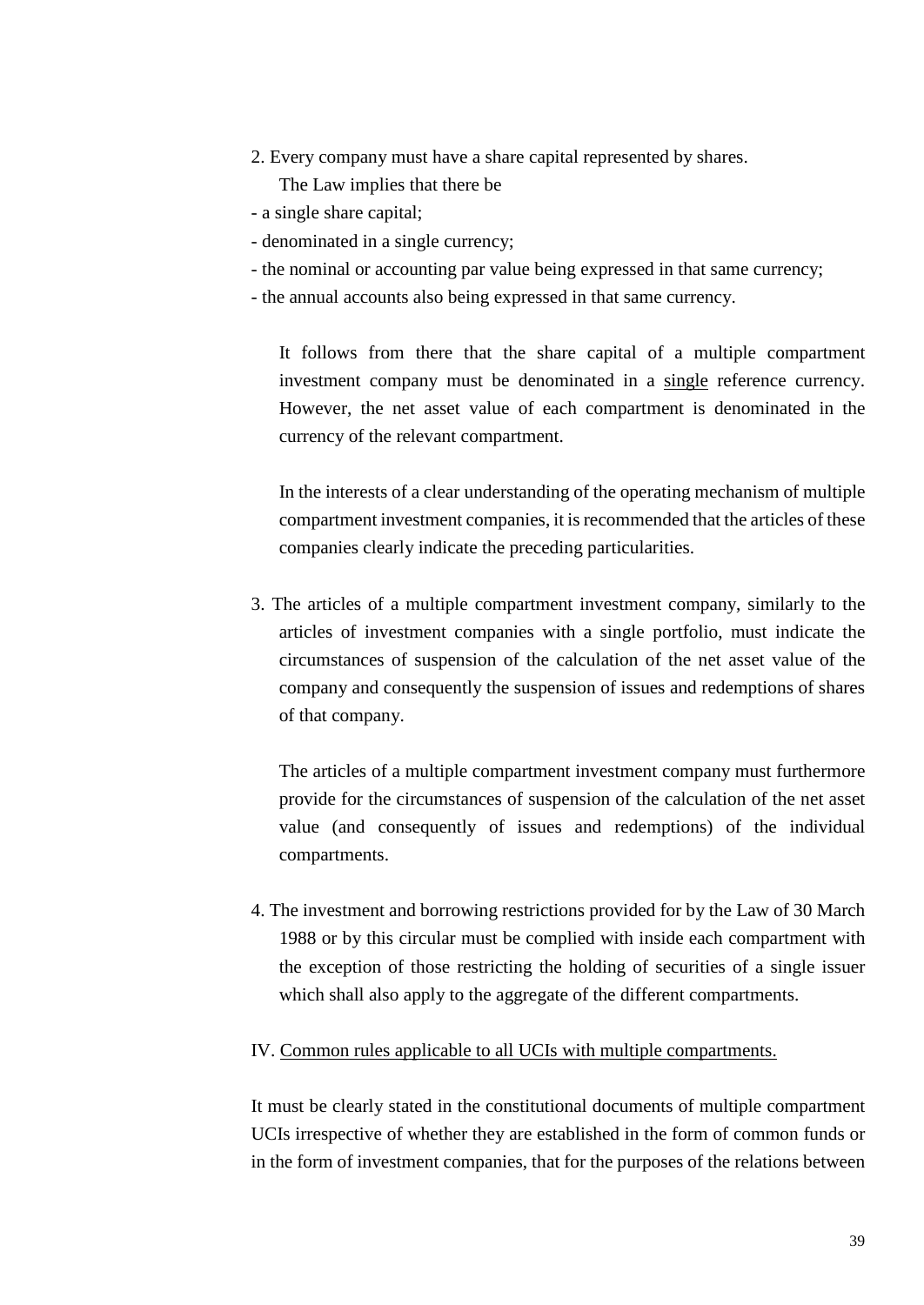unit- or shareholders, each compartment shall be treated as a single entity with its own funding, capital gains and losses, expenses etc...

The launch of a new compartment is subject to the authorisation of the IML and the update of the prospectus, where necessary, by means of an insert.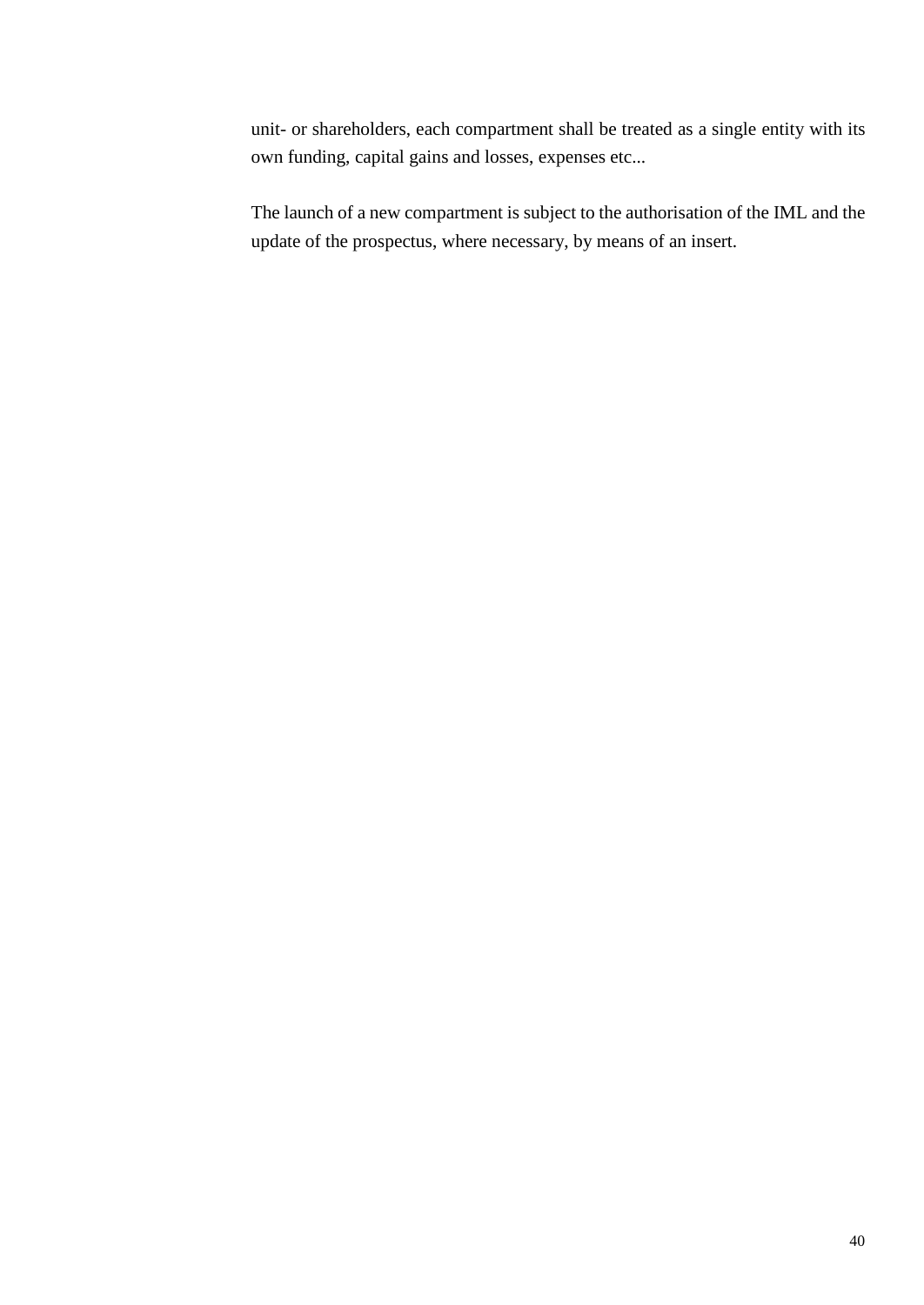# <span id="page-40-0"></span>**Chapter K. Contents of the file which must accompany the application for authorisation of UCIs.**

In support of their application for entry on the list provided for by Article 72(1) of the Law of 30 March 1988, Luxembourg UCIs must submit to the IML an application file which, *inter alia*, contains the following:

- a) Drafts of
- the constitutional documents (articles of incorporation of the management company and management regulations or articles of incorporation of the UCI),
- the prospectus and all other information and/or marketing material intended for investors,
- any agreements such as depositary and advisory agreements;
- b) Indication of the name of the depositary in Luxembourg with a precise and detailed description of the human and technical resources at its disposal for the accomplishment of all the tasks related to its duties;
- c) Indication of the name of the *réviseur d'entreprises* (statutory auditor);
- d) Information on the organisation of the central administration of the UCI in Luxembourg with a precise and detailed description of the human and technical resources at its disposal for the accomplishment of all the tasks linked to its duties;
- e) Information on the promoter(s) such as recent financial reports;
- f) Biographical notices of administrators and managers;
- g) Information on the method used to market the securities issued by the UCI, the countries of distribution and the targeted investors.

Where the information and documents mentioned in the preceding items b), d), e) and f) have already been submitted to the IML in respect of a previous application they must not be resubmitted provided that no change has occurred in the interim.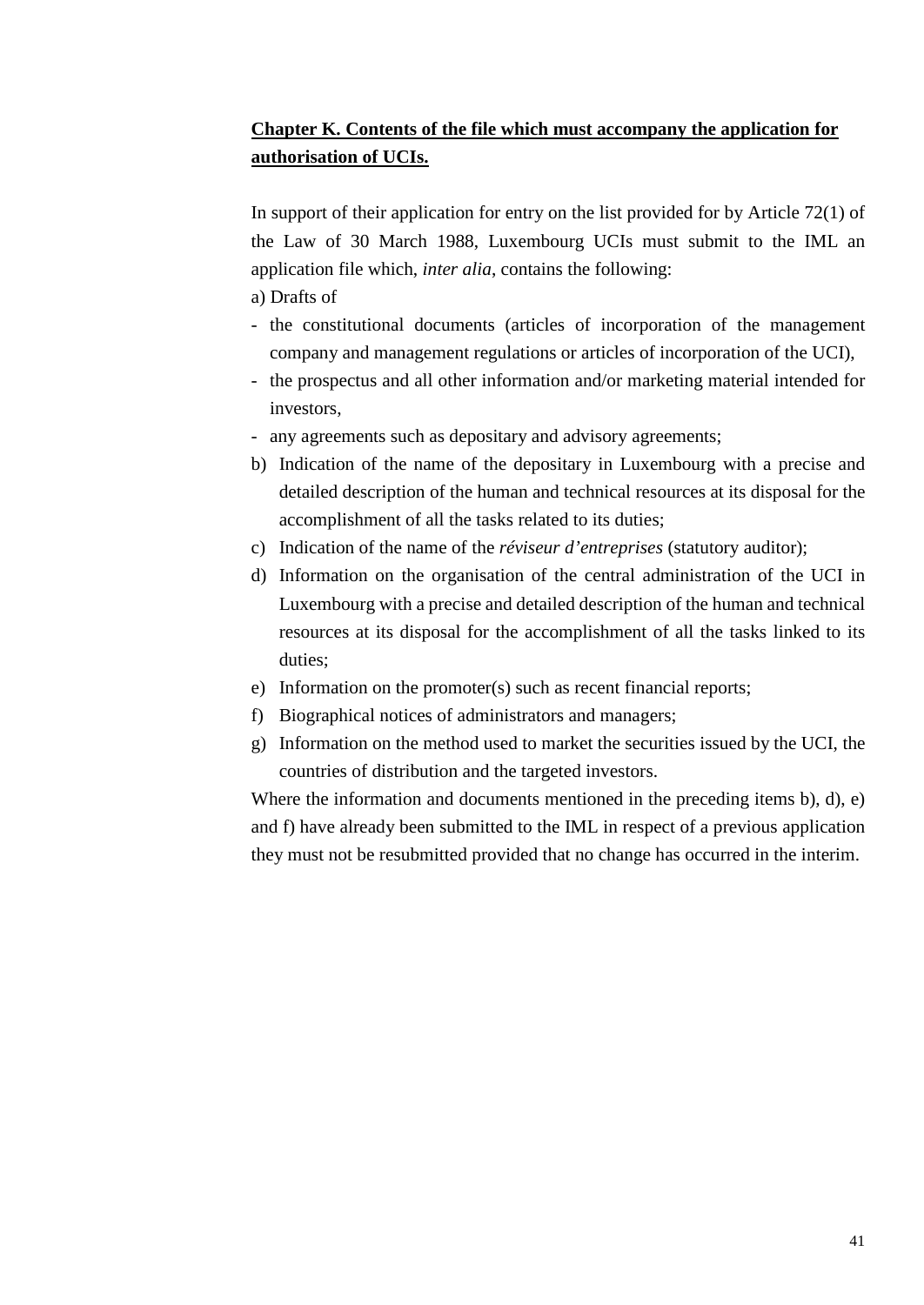## <span id="page-41-0"></span>**Chapter L. Information and marketing material intended for investors.**

- <span id="page-41-1"></span>I. Prospectus.
- 1. Contents of the prospectus.

The prospectus must include the information necessary for investors to be able to make an informed judgment on the investment proposed to them.

It shall contain the information provided for in Schedule A annexed to the Law of 30 March 1988 insofar as such information does not already appear in the documents annexed to the prospectus in accordance with Article 87(1) of the same Law. In addition, it must carry a statement that no person is authorised to give any information other than that contained in the prospectus or in the documents referred to therein and which may be consulted by the public.

The IML may require the publication of all additional information it deems necessary in order to provide objective and complete information to the public.

Every prospectus must be dated and may be used only as long as the information contained therein remains accurate. The essential elements of the prospectus must be kept up to date. This could be achieved by inclusion in the periodical financial reports.

UCIs may in principle only enter into the transactions specifically mentioned in their prospectus. This particularly applies to the transactions concerned by Chapter H. above. Reference is made to the detailed provisions of that Chapter.

2. Specific rules applicable to multiple compartment UCIs.

In the interests of providing correct information to investors, it is recommended that the rules set out under headings II. to IV. of Chapter J. above should be stated clearly not only in the constitutional documents of multiple compartment UCIs, but also in the prospectuses of such UCIs.

Multiple compartment UCIs must provide for a single prospectus covering all of their compartments. In this prospectus, it must be specified that commitments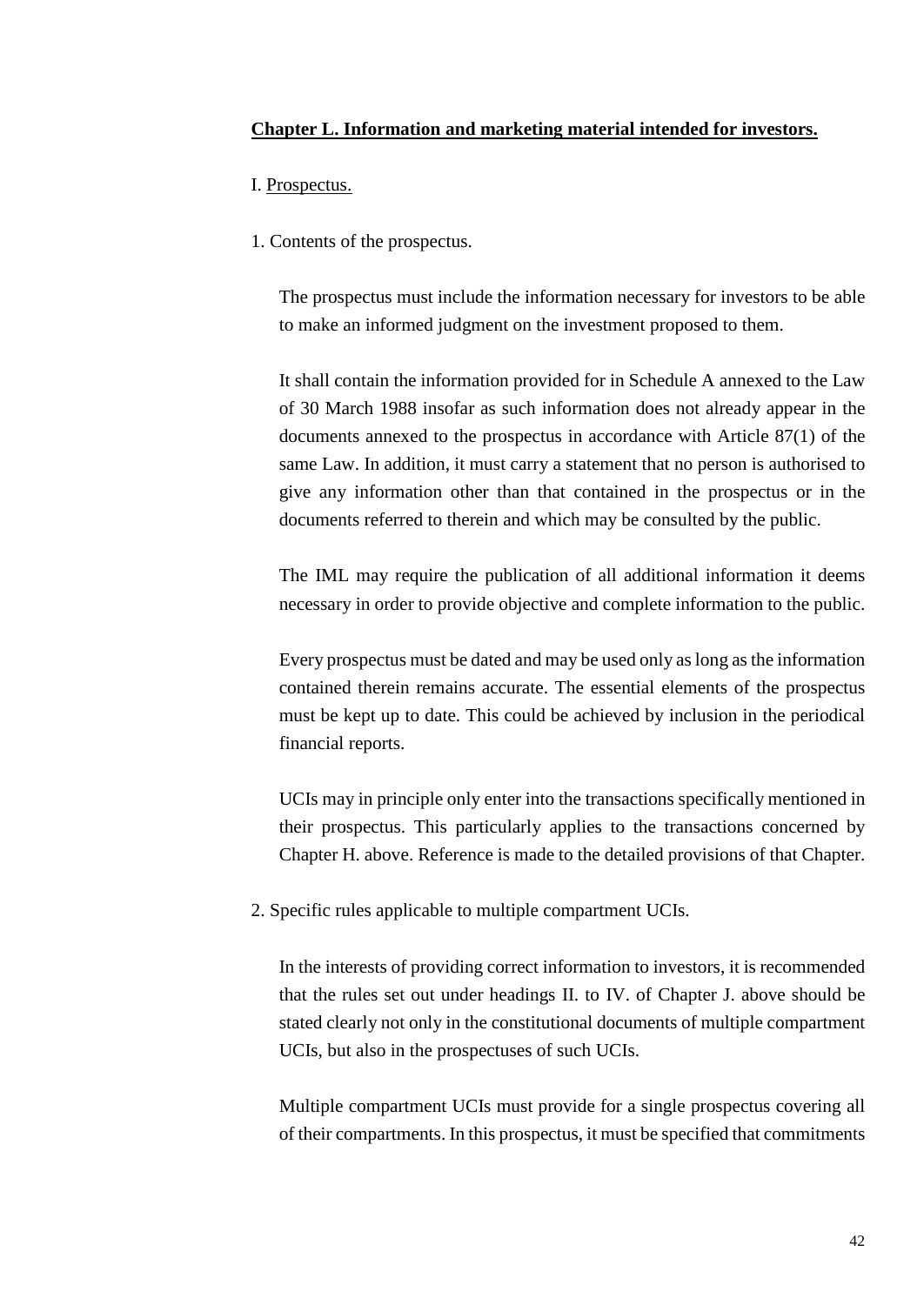in relation to a single compartment bind the whole of the UCI unless contrary arrangements have been agreed with the relevant creditors.

Besides this prospectus, multiple compartment UCIs may provide for the publication of separate prospectuses for each of their compartments. Where this facility is used, it is mandatory that the following information, clearly indicated, be included in the separate prospectuses:

- Indication that the compartment concerned, to which the separate prospectus relates, does not constitute a separate legal entity, rather that there exists other compartments which together with the compartment in question form a single entity;
- Indication that for the purposes of the relationship between unit- or shareholders, each compartment is considered a separate entity with its own funding, capital gains and losses, expenses etc.;
- Indication that commitments in respect of the compartment to which the separate prospectus relates, bind the whole UCI unless contrary arrangements have been agreed to with the relevant creditors;
- Indication that there exists a prospectus which includes a complete description of all the compartments of the UCI with an indication as to where that prospectus may be obtained.
- 3. Visa.

In order to ensure the correct identification of the prospectuses which have obtained the "*nihil obstat*" of the IML, such prospectuses are visa stamped by the IML and returned complete with visa to the person who submitted the file.

For this purpose, the IML must receive five copies of each prospectus when final with respect to both content and presentation. The visa stamp may in no circumstances be used for publicity purposes.

# <span id="page-42-0"></span>II. Repealed[∗](#page-42-1)

-

<span id="page-42-1"></span><sup>∗</sup> Circular CSSF 05/177.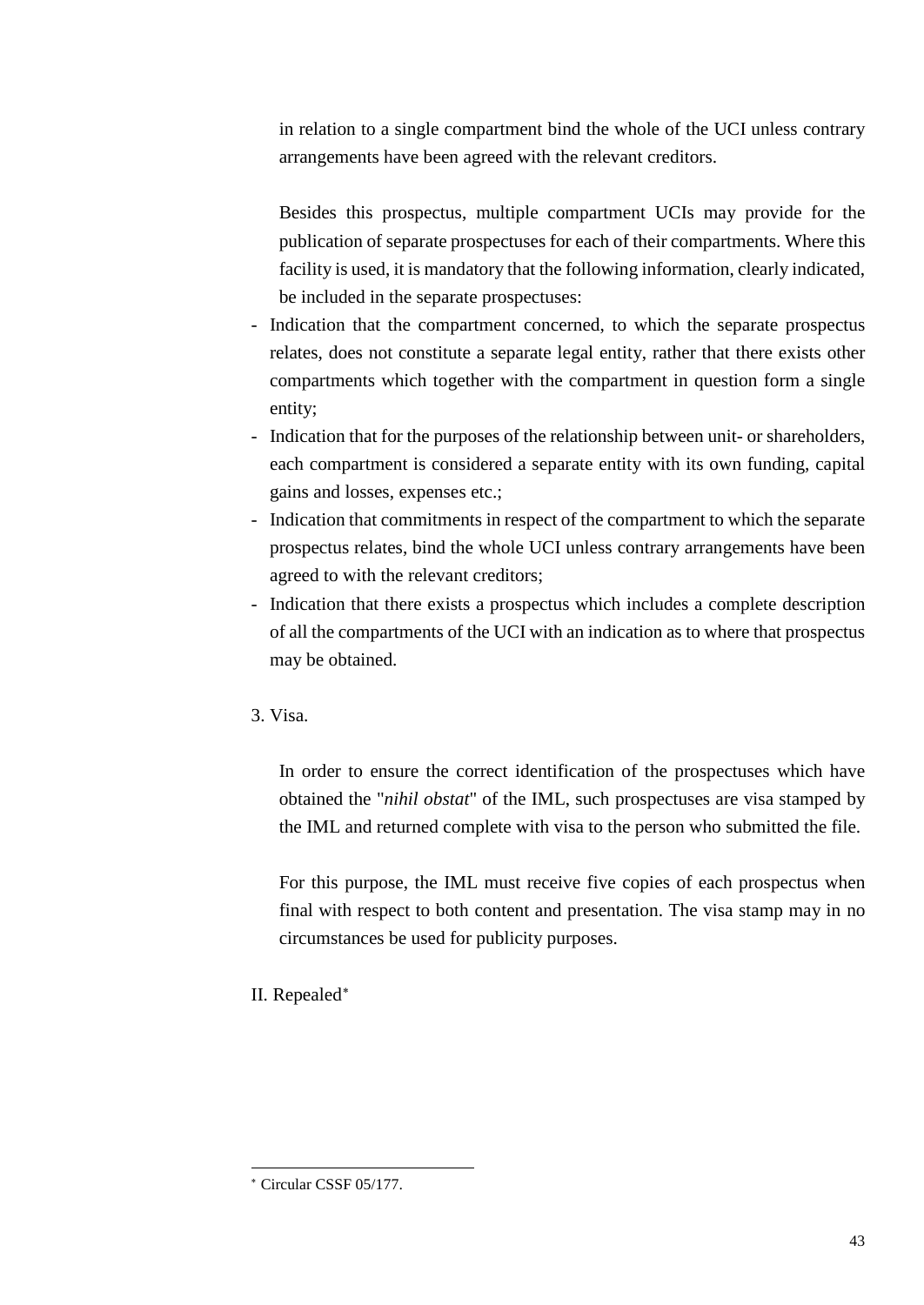<span id="page-43-0"></span>III. Financial reports.

1. Periodicity and content of financial reports.

Every UCI must publish an annual report for each financial year and a semi-annual report covering the first six months of the financial year.

The financial year ends in principle on the last calendar day of a month.

The annual and semi-annual reports must be published within the following time limits with effect from the end of the period to which they relate:

- four months in the case of the annual report;

- two months in the case of the semi-annual report.

In respect of the content of the financial reports, reference is made to Article 86(2), (3) and (4) of the Law of 30 March 1988 as well as to Schedule B annexed to that Law. In the same context, it is reminded that the financial reports must include the information required by the provisions of Chapter H. above in respect of the transactions referred to in that Chapter.

The *réviseur d'entreprises'* (statutory auditor's) report provided for by Article 89(1) of the Law of 30 March 1988 must be included in the annual reports.

2. Specific rules applicable to multiple compartment UCIs.

Multiple compartment UCIs must include in their financial reports separate information on each of their compartments as well as aggregate information on all of their compartments. The information referred to hereby is provided for by Article 86(2), (3) and (4) of the Law of 30 March 1988 as well as in Schedule B annexed to that Law, provided that headings II., III., IV., VI. and VII. of that Schedule are not to be considered for the compilation of aggregate information.

The separate financial reports, which must be established for each of the compartments, must be expressed in their respective reference currency. For the purpose of the establishment of the aggregate situation of the UCI, these financial reports must be added together following conversion into the denomination of the share capital, where the UCI has been formed as an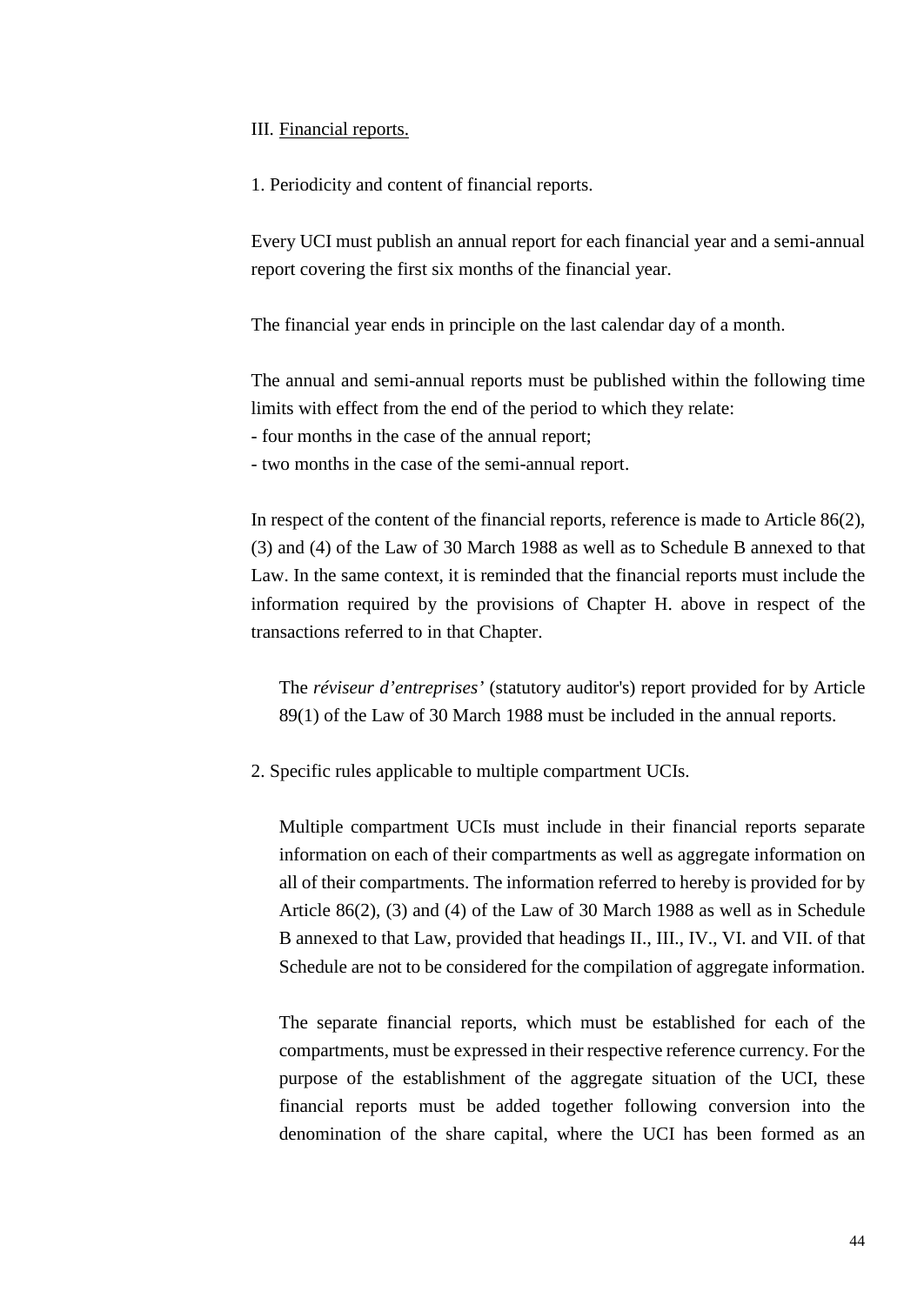investment company, or into the currency determined for that purpose by the management company, where the UCI has been formed as a common fund.

Alongside the full report to be established pursuant to these rules, multiple compartment UCIs may provide for the publication of separate financial reports for each of their compartments. Where this facility is used, the conditions to be respected for the publication of separate prospectuses are applicable by analogy to this case. Reference is made in this connection to heading I.2. above.

Where a separate annual report is established for each compartment of a multiple compartment UCI, the *réviseur d'entreprises'* (statutory auditor's) report provided for by Article 89(1) of the Law of 30 March 1988 must also be included in the relevant report unless the *réviseur d'entreprises* (statutory auditor) establishes separate reports for each compartment. If separate *réviseur d'entreprises'* (statutory auditor's) reports are established, they may be published in the separate annual reports of the relevant compartments in lieu of the report covering all the compartments which make up the UCI.

3. Publication of the financial reports and communication thereof to the IML.

The UCI must transmit to the IML two copies of its annual and semi-annual reports when final with respect to both contents and presentation, no later than at the moment of publication. It is not necessary to submit drafts to the IML prior to publication.

Financial reports are not subject to the visa formality.

Where periodical reports contain errors or omissions, the IML reserves the right to determine if an amended report must be published.

#### <span id="page-44-0"></span>IV. Use of the prospectus and periodical reports.

Pursuant to the provisions of Article 91(1) of the Law of 30 March 1988 the prospectus and the latest annual report as well as the subsequent semi-annual report, if published, must be offered to subscribers free of charge before the conclusion of a subscription contract.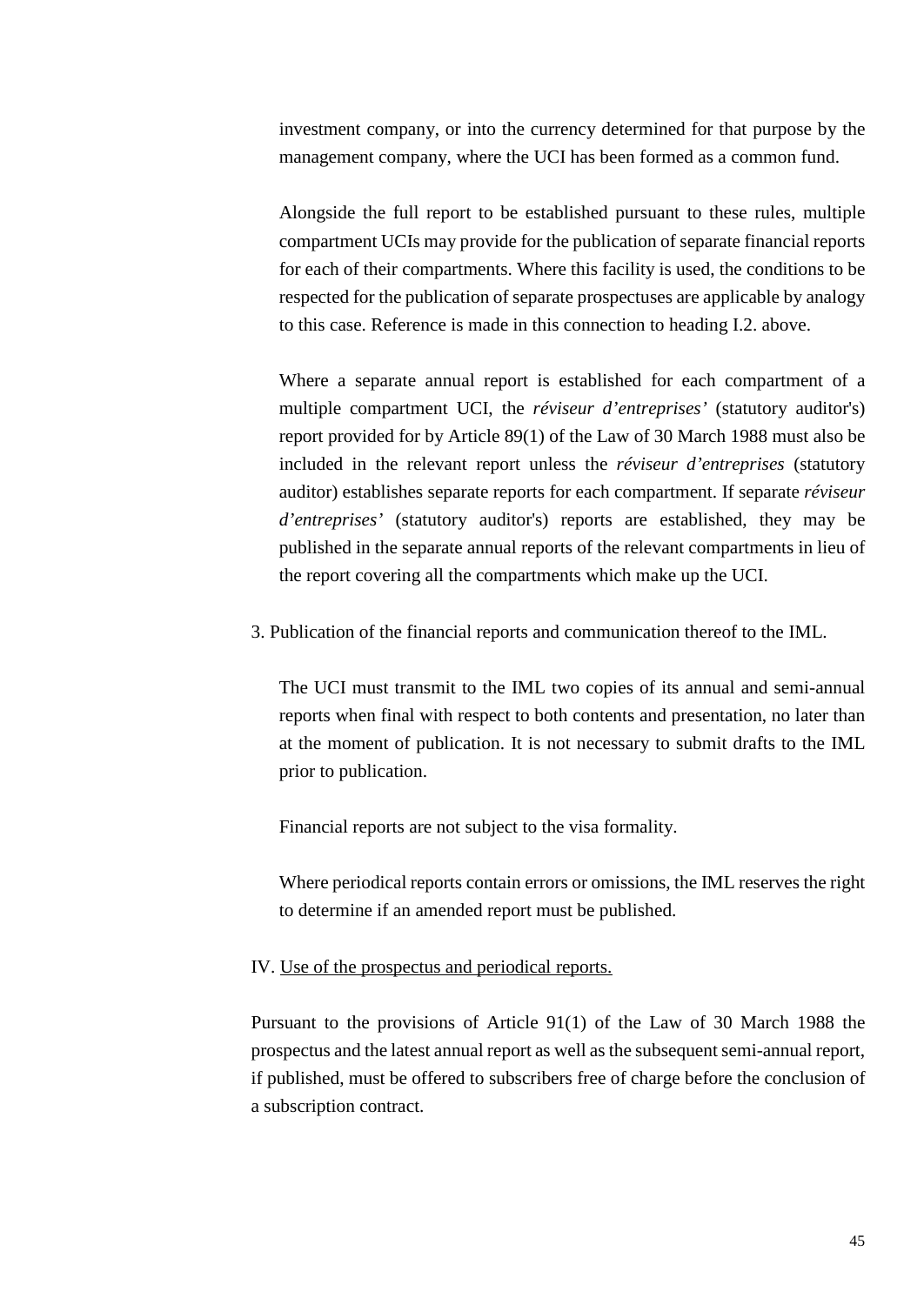In this respect, the question arises whether, before the conclusion of a subscription contract, the above-mentioned documents must be provided to the subscriber upon his request only or whether they must be provided in any event even in the absence of such a request.

On this matter, the IML considers that the subscription contract may be entered into without the subscriber being aware of or, even received, a copy of the prospectus and periodical reports, provided these documents had been offered to him in the conditions provided for.

It follows from the above that Article 91(1) of the Law of 30 March 1988 does not prohibit that the subscription form is attached not to the prospectus, but to a brief information brochure which indicates how subscribers may obtain the prospectus and the periodical reports.

It is clear that for the purposes of distributing their securities abroad, Luxembourg UCIs must comply with the legal, regulatory and administrative provisions which govern the use of the prospectus and periodical reports in the respective distribution countries.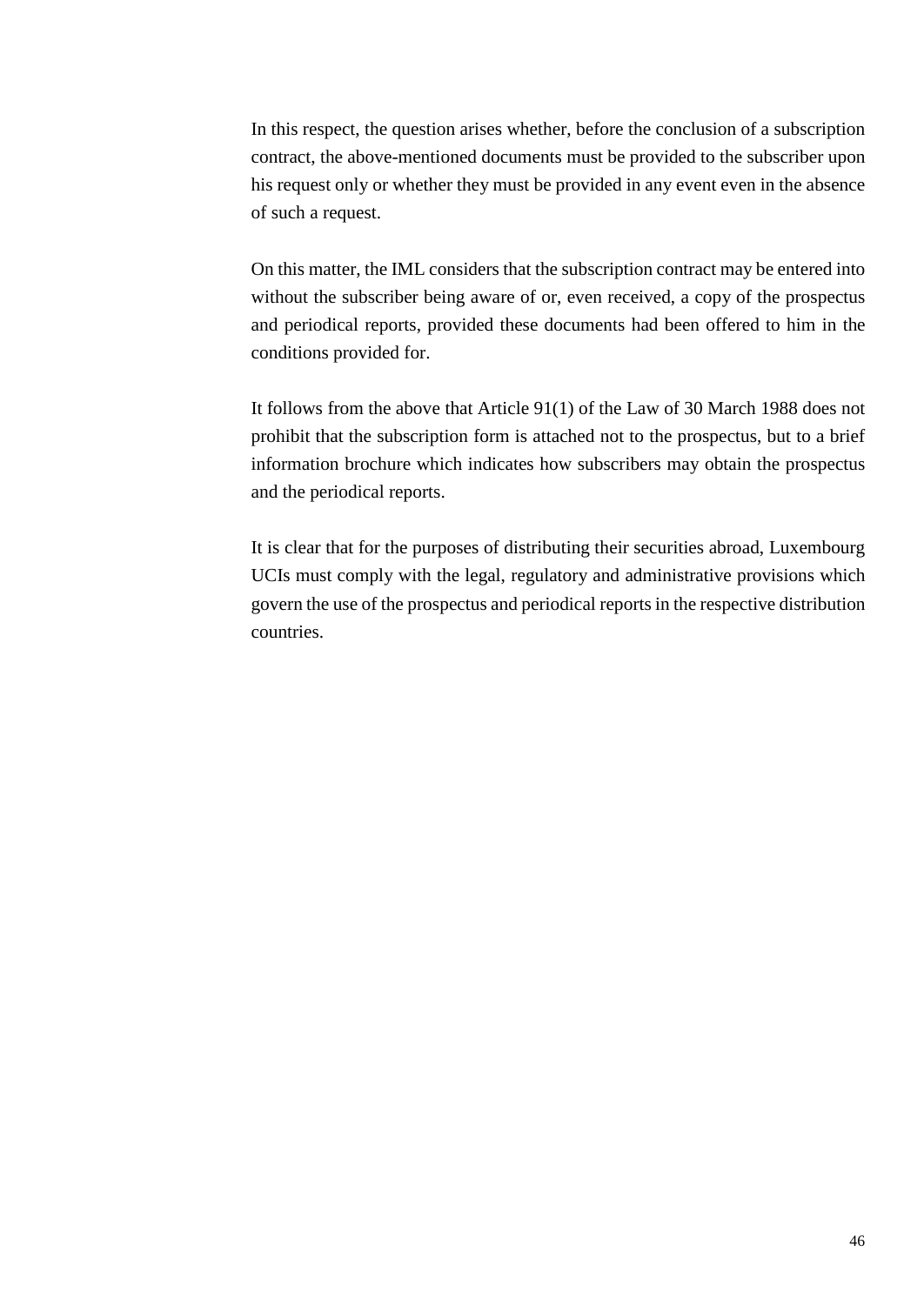## <span id="page-46-0"></span>**Chapter M. Financial information intended for the IML.**

In accordance with Article 94(1) of the Law of 30 March 1988, the UCIs must transmit to the IML the financial information set out in the table (IML: "Monthly financial information of UCIs") a template of which is annexed to this circular, on a monthly basis.

# <span id="page-46-1"></span>I. Reference date.

In principle, the last day of every month shall be the reference date for the preparation of financial information to be transmitted to the IML.

However, the preceding rule is not compulsory for UCIs which calculate their net asset value at least once a week. For this category of UCIs, the reference date may be the last day on which the net asset value of that month is calculated.

This derogation is also valid for the UCIs which calculate the net asset value per unit or per share at least monthly if the day of this calculation falls either in the last week of the reference month or in the first week of the following month. The financial information to be transmitted to the IML must then be prepared on the basis of the data available at the calculation date nearest to the last day of the month.

UCIs which do not calculate their net asset value per unit or per share on a monthly basis need only indicate in their monthly statements the amounts effectively booked in the accounts at the end of the month excluding any non-accounting estimates.

# <span id="page-46-2"></span>II. Reporting deadlines

UCIs must report the monthly information to the IML within a period of 20 days after the reference date.

## <span id="page-46-3"></span>III. Reporting currency and portfolio.

The table for the transmission of monthly financial information must indicate the reporting currency used for the preparation of the information set out in point I.1., I.2. and III. of the table concerned. This reporting currency must be the currency used to calculate the net asset value per unit or share of a UCI.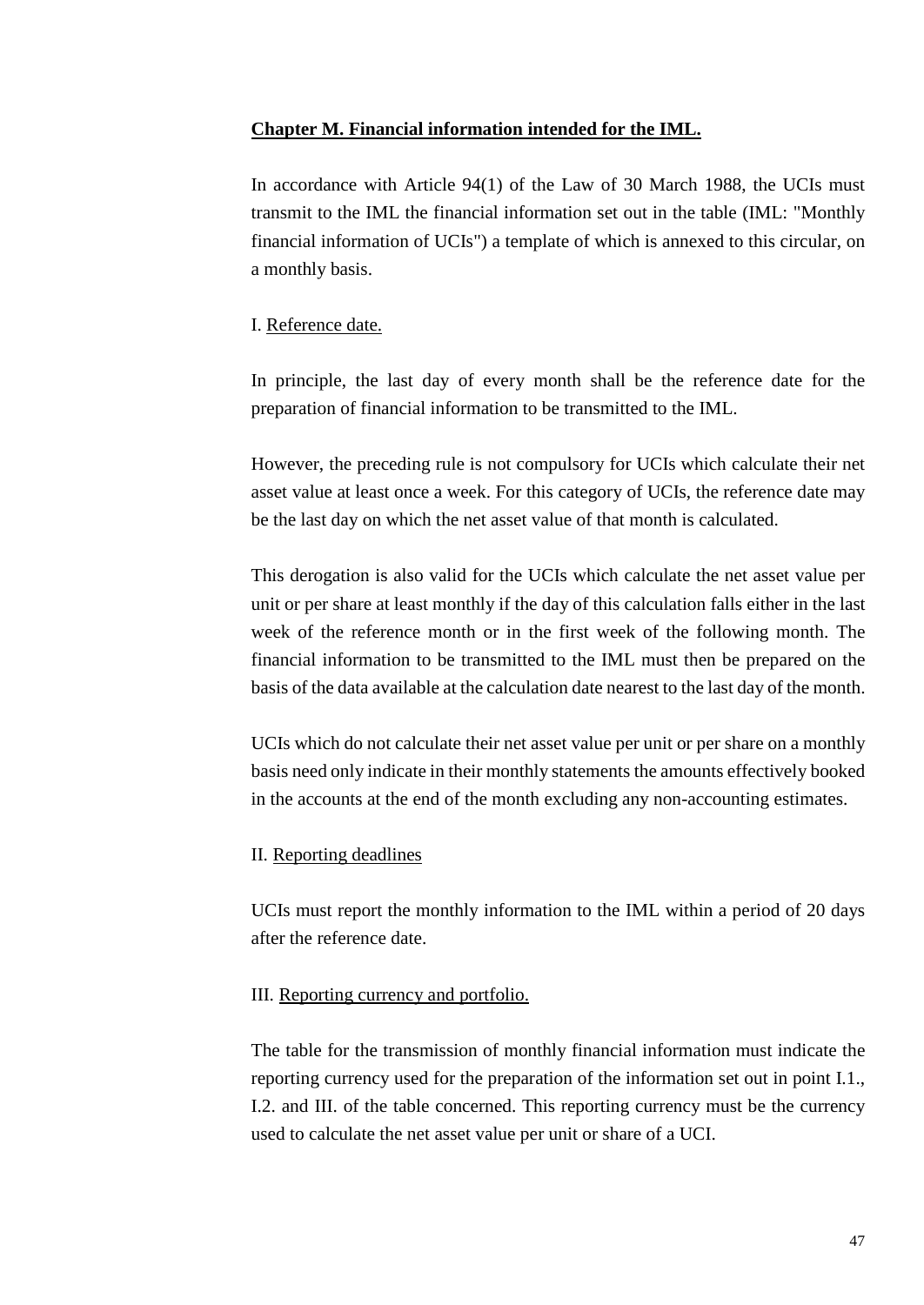The term "portfolio" within the meaning of point II. of the same table means all the investments which constitute the object of the investment policy of a UCI.

# <span id="page-47-0"></span>IV. Change in the net asset value per unit or per share.

Where the net asset value per unit or per share varies over 10% compared to the value calculated at the end of the preceding month, explanations must be given as to the reasons for this variation.

# <span id="page-47-1"></span>V. UCIs with multiple compartments.

The monthly financial statements must be drawn up for each compartment separately by using the reporting currency of the compartment concerned and a global situation must be drawn up in the currency used for the overall financial statements of the UCI.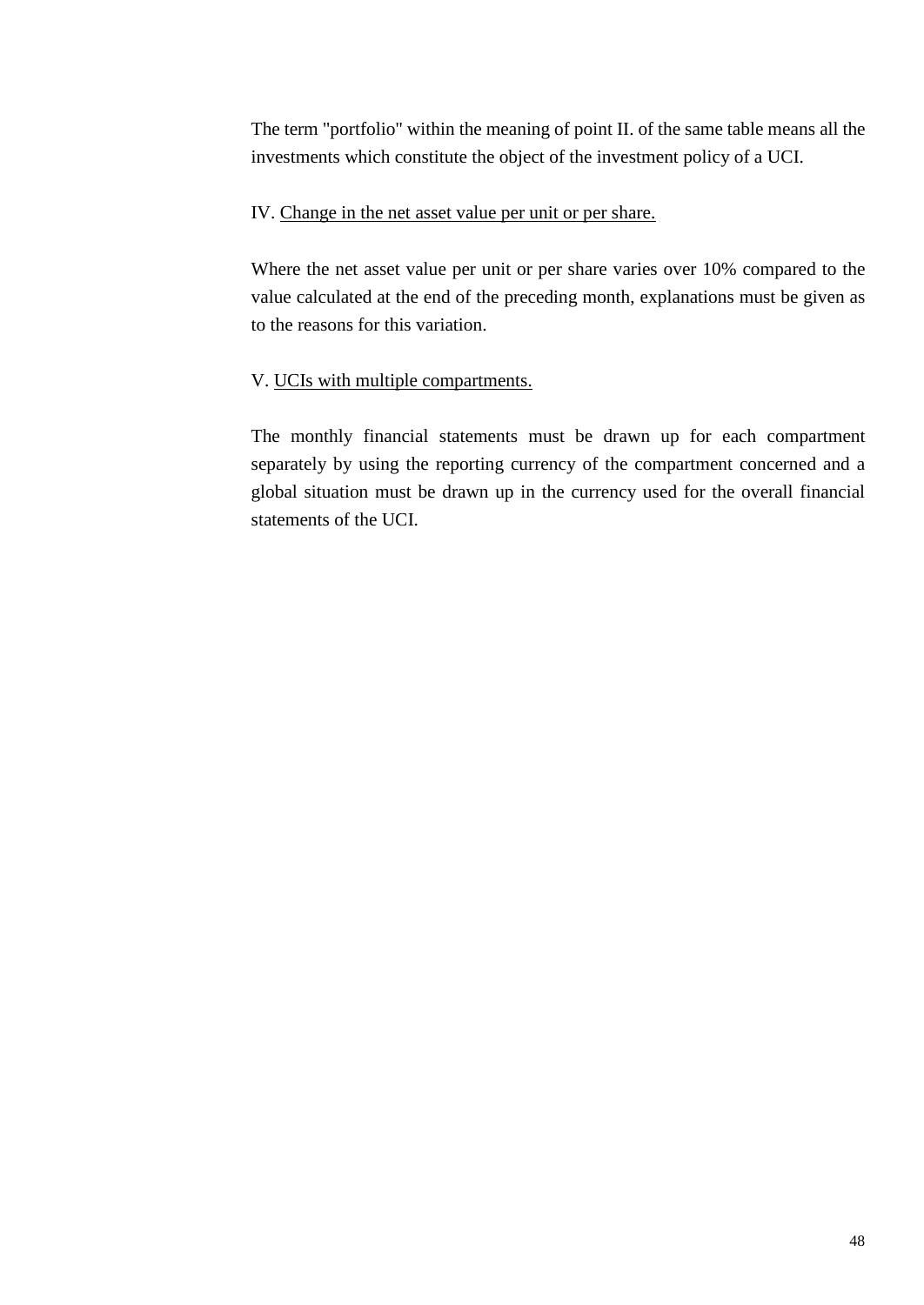## <span id="page-48-0"></span>**Chapter N. Rules applicable to management companies of common funds.**

# <span id="page-48-1"></span>I. Information obligation of management companies *vis-à-vis* the IML.

Immediately following the approval thereof by the general meeting of shareholders, the management companies of common funds must transmit to the IML their annual accounts together with the directors' report and the report of the external auditors responsible for the audit of the annual accounts.

## <span id="page-48-2"></span>II. Authorisation of the shareholders of a management company.

Pursuant to Article 71(3) of the Law of 30 March 1988 the managers of a management company must be of sufficiently good repute and have the requisite experience for the performance of their duties.

To that end, the names of the managers of the management company, and of every person succeeding them in office, must be communicated forthwith to the supervisory authority.

The Law of 30 March 1988 defines managers as being the persons who represent the management company or who effectively determine the strategy thereof.

This raises the question as to whether the shareholders of the management company are to be considered as managers for whom authorisation by the supervisory authority is required. This question must be answered in the affirmative insofar as one has to consider that the shareholders effectively determine the strategy of the management company.

The principal shareholders of the management company of a common fund must therefore be of sufficient repute and have the requisite experience for the performance of their duties and must, in this respect, obtain the authorisation of the IML.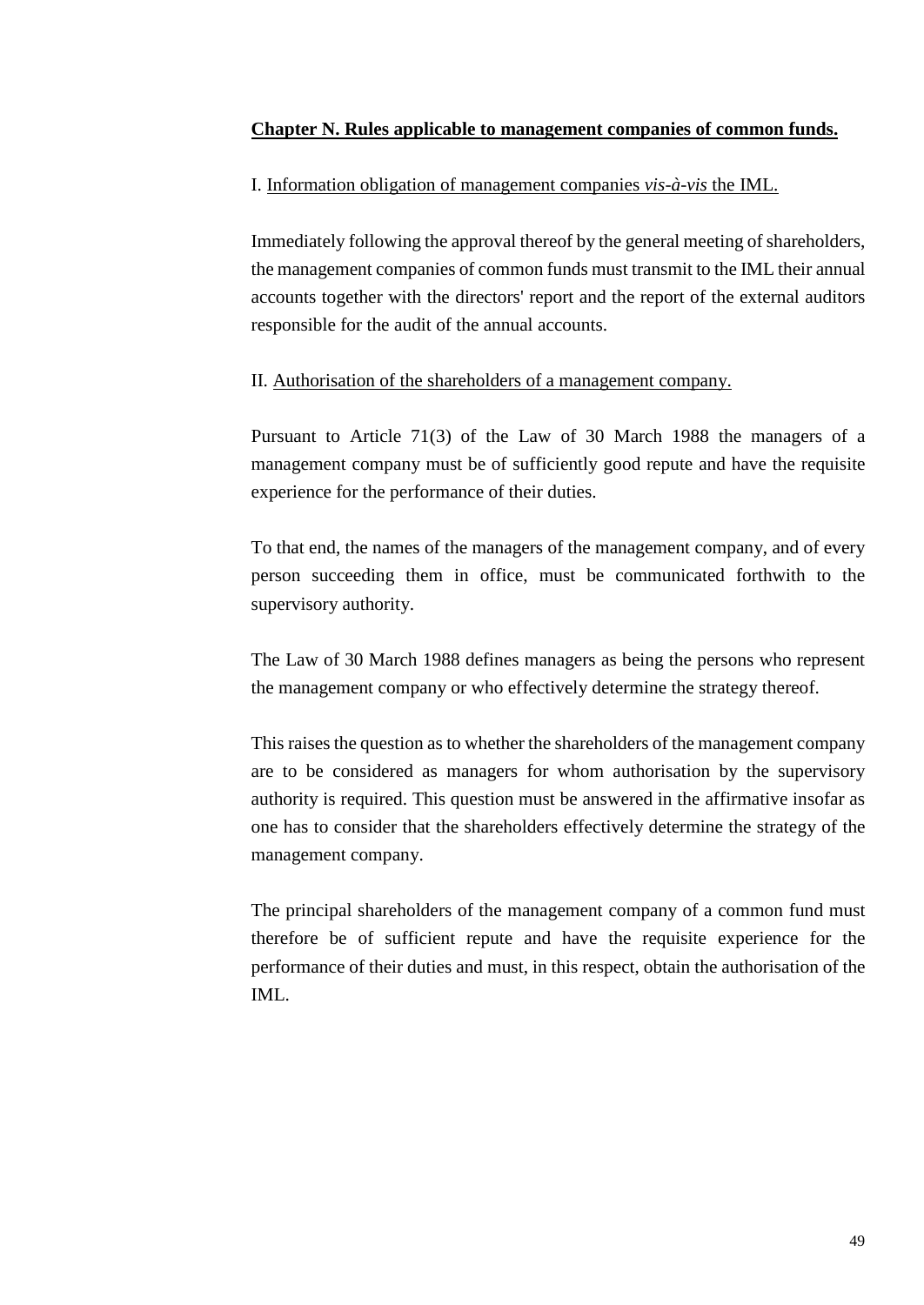# <span id="page-49-0"></span>**Chapter O. Distribution rules applicable in Luxembourg.**

The marketing rules with which UCIs must comply in Luxembourg when their units or shares are distributed therein derive in particular from:

- the law of 25 August 1983 on the legal protection of consumers;
- the law of 27 November 1986 regulating certain commercial practices and penalising unfair competition; and
- the law of 16 July 1987 on door-to-door sales, itinerant trade, display of goods and canvassing for orders.